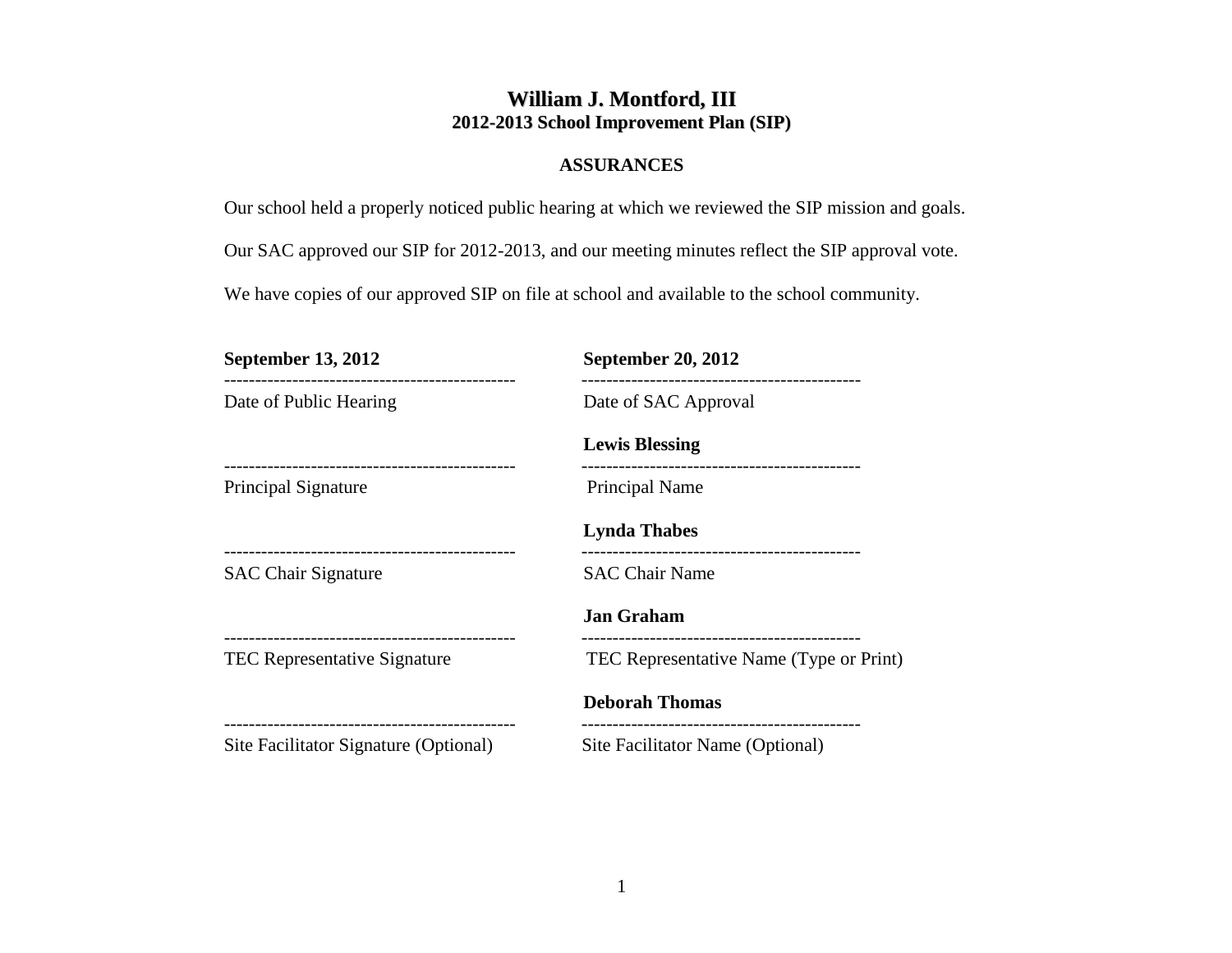# **FLORIDA DEPARTMENT OF EDUCATION**



# William J. Montford, III Middle School School Improvement Plan (SIP) Form SIP-1

Proposed for 2012-2013

**2012 – 2013 SCHOOL IMPROVEMENT PLAN**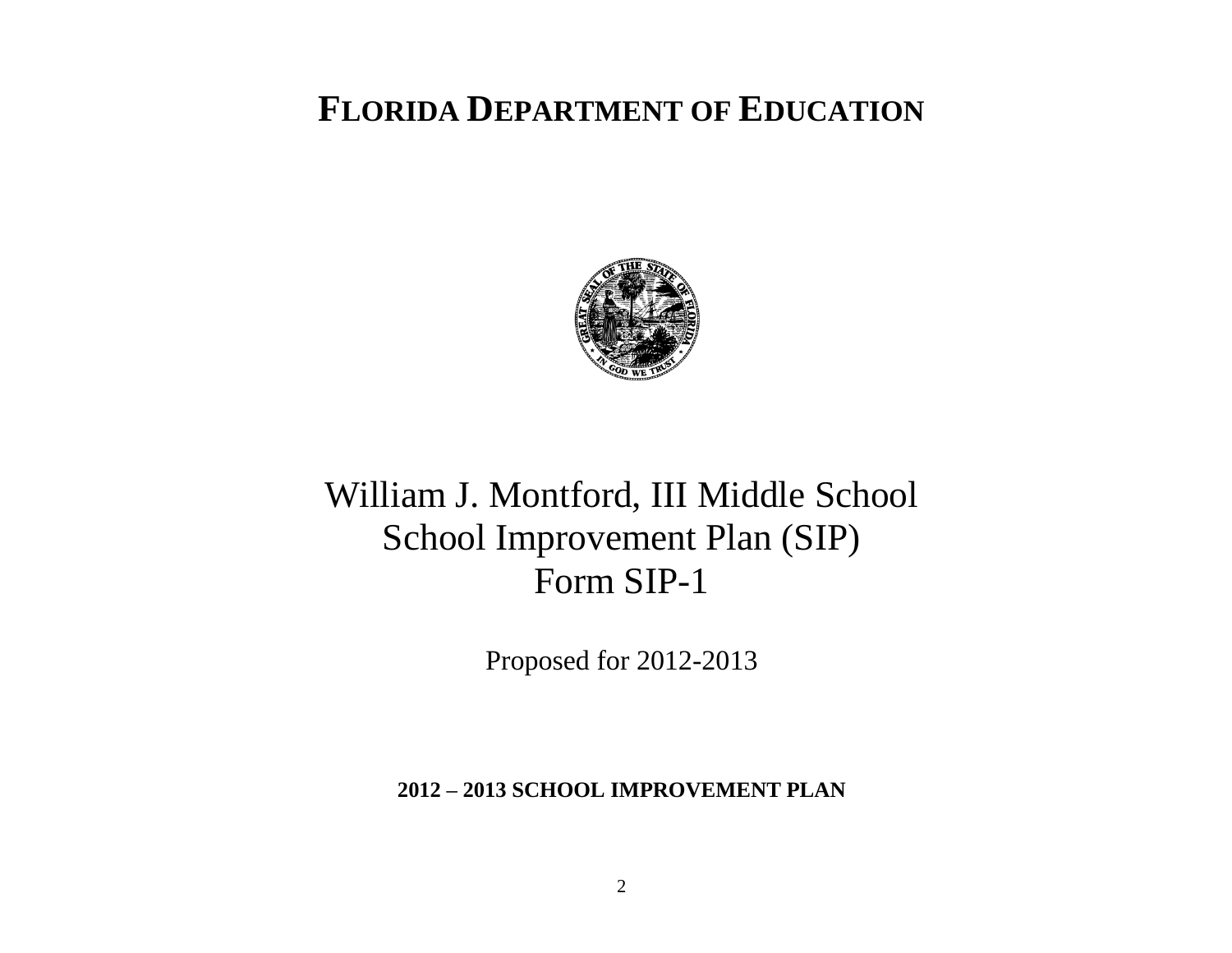### **PART I: SCHOOL INFORMATION**

| School Name: William J. Montford, III Middle School | District Name: Leon County Schools            |
|-----------------------------------------------------|-----------------------------------------------|
| Principal: Mr. Lewis Blessing                       | Superintendent: Mr. Jackie Pons               |
| SAC Chair: Dr. Lynda Thabes                         | Date of School Board Approval: 2012 (Pending) |

### **Student Achievement Data:**

The following links will open in a separate browser window.

[School Grades Trend Data](http://schoolgrades.fldoe.org/default.asp) (Use this data to complete Sections 1-4 of the reading and mathematics goals and Sections 1 and 2 of the writing and science goals.) [Florida Comprehensive Assessment Test \(FCAT\)/Statewide Assessment](http://fcat.fldoe.org/results/default.asp) Trend Data (Use this data to inform the problem-solving process when writing goals.) [High School Feedback Report](http://data.fldoe.org/readiness/)  [K-12 Comprehensive Research Based Reading Plan](https://app1.fldoe.org/Reading_Plans/Narrative/NarrativeList.aspx)

The following links will open in a separate browser window. .

[School Grades Trend Data](http://schoolgrades.fldoe.org/default.asp?action=verifySelctSchool&report=SG&districts=37&schoolYear=2009-2010%2C2008-2009%2C2007-2008%2C2006-2007%2C2005-2006%2C2004-2005%2C2003-2004%2C2002-2003%2C2001-2002%2C2000-2001%2C1999-2000%2C1998-1999&school_grade=&level=School&charterStatus=CLRZ&schoolNumbers=371201) (Use this data to complete Sections 1-4 of the reading and mathematics goals and Sections 1 and 2 of the writing and science goals.)

| <b>Name</b><br><b>School</b><br>$\ast$                      | <b>School</b><br>Year | <b>School</b><br>Grade | $\frac{9}{6}$<br><b>Meeting</b><br><b>High</b><br><b>Standards</b><br>in.<br><b>Reading</b> | $\frac{9}{6}$<br><b>Meeting</b><br><b>High</b><br><b>Standards</b><br><u>in</u><br><b>Math</b> | $\frac{9}{6}$<br><b>Meeting</b><br><b>High</b><br><b>Standards</b><br><u>in</u><br><b>Writing</b> | %<br><b>Meeting</b><br><b>High</b><br><b>Standards</b><br>in.<br><b>Science</b> | $\frac{9}{6}$<br><b>Making</b><br>Learning<br><b>Gains</b><br>in.<br><b>Reading</b> | $\%$<br><b>Making</b><br><b>Learning</b><br><b>Gains</b><br><b>in</b><br><b>Math</b> |
|-------------------------------------------------------------|-----------------------|------------------------|---------------------------------------------------------------------------------------------|------------------------------------------------------------------------------------------------|---------------------------------------------------------------------------------------------------|---------------------------------------------------------------------------------|-------------------------------------------------------------------------------------|--------------------------------------------------------------------------------------|
| William J.<br><b>Montford</b><br><b>III Middle</b><br>#1201 | 2008-<br>2009         | A                      | 89                                                                                          | 81                                                                                             | 93                                                                                                | 51                                                                              | 74                                                                                  | 67                                                                                   |
| #1201                                                       | 2009-<br>2010         | A                      | 84                                                                                          | 86                                                                                             | 90                                                                                                | 69                                                                              | 66                                                                                  | 77                                                                                   |
| #1201                                                       | 2010-<br>2011         | $\mathsf{A}$           | 87                                                                                          | 89                                                                                             | 81                                                                                                | 76                                                                              | 67                                                                                  | 79                                                                                   |
| #1201<br>$\sim$ $\sim$ $\sim$ $\sim$                        | $2011 -$<br>2012      | A                      | 75                                                                                          | 77                                                                                             | 83                                                                                                | 67                                                                              | 67                                                                                  | 74                                                                                   |

[AMO Trend Data](http://schoolgrades.fldoe.org/default.asp?report=AYP) (Use this data to complete Sections 5A-5D of the reading and mathematics goals and Section 3A-3D of the writing goals.)

| William J.   | % of Lowest     | % of Lowest | <b>Total</b> | Middle              | <b>Percent Free &amp;</b> ' |                | <b>Minority</b> |
|--------------|-----------------|-------------|--------------|---------------------|-----------------------------|----------------|-----------------|
| Montford III | 25%'            | 25%         | Points       | <b>School</b>       | Tested                      | <b>Reduced</b> | <b>Rate</b>     |
| Middle       | <b>Learning</b> | Learning    |              | <b>Acceleration</b> |                             | Lunch          |                 |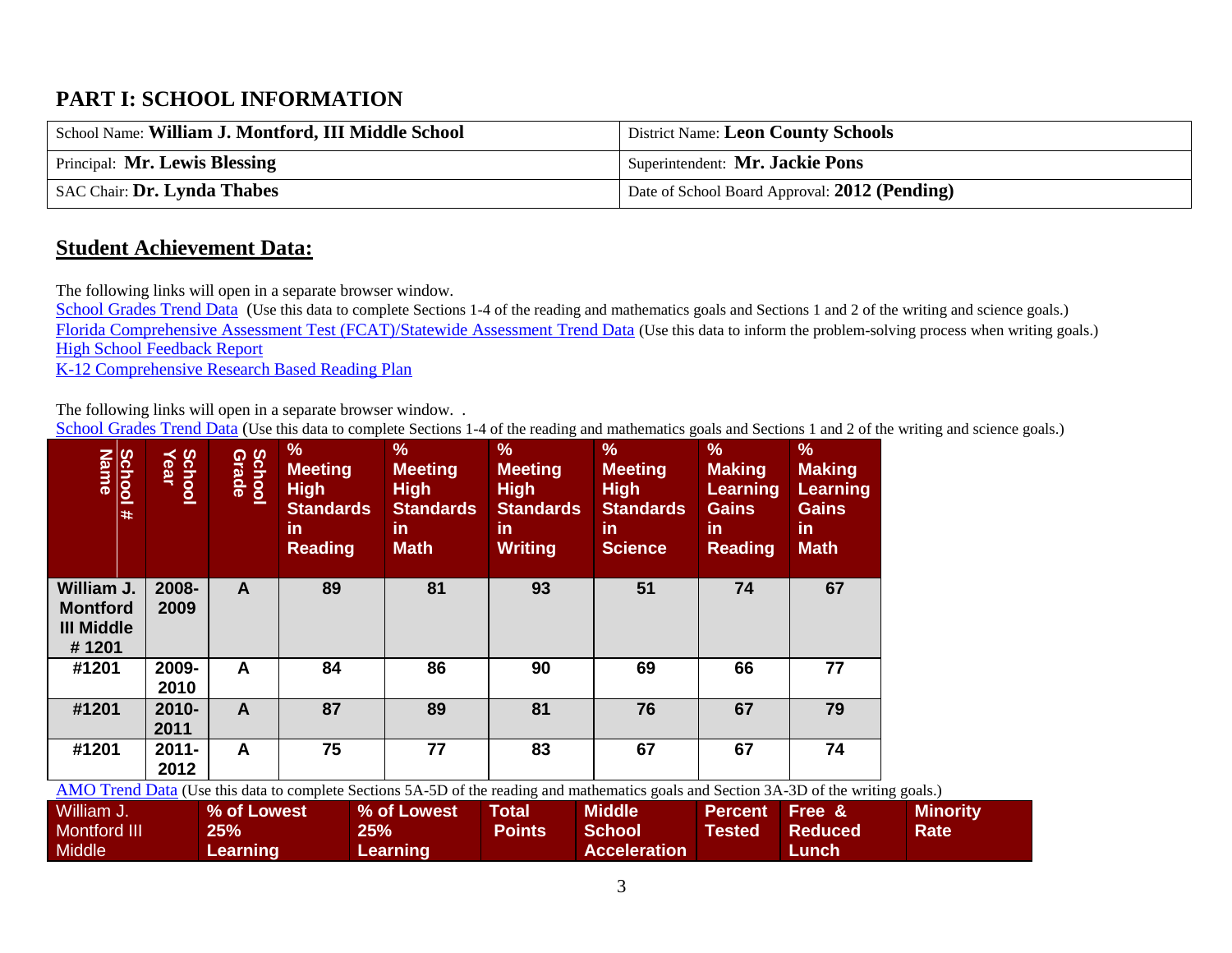| #1201     | <b>Gains</b><br>in | <b>Gains</b><br><u>in</u> |     | Qualification |     |    |    |
|-----------|--------------------|---------------------------|-----|---------------|-----|----|----|
|           | <b>Reading</b>     | <b>Math</b>               |     |               |     |    |    |
| 2008-2009 |                    | 64                        | 590 | N/A           | 100 | 13 | 21 |
| 2009-2010 | 60                 | 72                        | 604 | N/A           | 100 | 16 | 24 |
| 2010-2011 | 68                 | 78                        | 625 | N/A           | 100 | 18 | 25 |
| 2011-2012 | 65                 | 62                        | 656 | <b>Yes</b>    | 100 | 20 | 26 |

[Florida Comprehensive Assessment Test \(FCAT\) Trend Data](http://fcat.fldoe.org/results/default.asp) (Use this data to inform the problem-solving process when writing goals.)

#### **MATCHED CURRICULUM COUNT /PERCENT AT ACHIEVEMENT LEVELS**

|                  | <b>READING</b> |        |           |           |           |           |           |            |              |              |              |              |
|------------------|----------------|--------|-----------|-----------|-----------|-----------|-----------|------------|--------------|--------------|--------------|--------------|
|                  |                |        |           |           |           |           |           |            |              |              |              |              |
| Grade            | $3 - C#$       | $3-P%$ | $3 - C#$  | $3 - P\%$ | 4/5- C#   | 4/5-P%    | 4/5-C#    | $4/5 - P%$ | <b>TOTAL</b> | <b>TOTAL</b> | <b>TOTAL</b> | <b>TOTAL</b> |
|                  | $10 - 11$      | 10-11  | $11 - 12$ | $11 - 12$ | $10 - 11$ | $10 - 11$ | $11 - 12$ | $11 - 12$  | $10 - 11$    | $10 - 11$    | $11 - 12$    | $11 - 12$    |
|                  |                |        |           |           |           |           |           |            | C#           | <b>P%</b>    | C#           | $P\%$        |
| 06               | 90             | 29%    | 109       | 30%       | 188       | 60%       | 163       | 46%        | N/A          | N/A          | N/A          | N/A          |
| 07               | 109            | 34%    | 83        | 23%       | 174       | 54%       | 191       | 42%        | N/A          | N/A          | N/A          | N/A          |
| 08               | 110            | 37%    | 90        | 25%       | 143       | 48%       | 168       | 47%        | N/A          | N/A          | N/A          | N/A          |
| ACH <sub>3</sub> |                |        |           |           |           |           |           |            | 309          | 33%          | 276          | 26%          |
| <b>ACH4/5</b>    |                |        |           |           |           |           |           |            | 505          | 54%          | 513          | 49%          |

|                  |          |           |           |           |           | <b>MATH</b> |            |           |              |              |              |              |
|------------------|----------|-----------|-----------|-----------|-----------|-------------|------------|-----------|--------------|--------------|--------------|--------------|
|                  |          |           |           |           |           |             |            |           |              |              |              |              |
| Grade            | $3 - C#$ | $3-P%$    | $3-C#$    | $3 - P%$  | 4/5- C#   | 4/5-P%      | $4/5 - C#$ | 4/5-P%    | <b>TOTAL</b> | <b>TOTAL</b> | <b>TOTAL</b> | <b>TOTAL</b> |
|                  | 10-11    | $10 - 11$ | $11 - 12$ | $11 - 12$ | $10 - 11$ | $10 - 11$   | $11 - 12$  | $11 - 12$ | $10 - 11$    | $10 - 11$    | $11 - 12$    | $11 - 12$    |
|                  |          |           |           |           |           |             |            |           | C#           | $P\%$        | C#           | $P\%$        |
| 06               | 93       | 30%       | 95        | 27%       | 188       | 60%         | 168        | 47%       | N/A          | N/A          | N/A          | N/A          |
| 07               | 116      | 36%       | 103       | 28%       | 163       | 51%         | 188        | 51%       | N/A          | N/A          | N/A          | N/A          |
| 08               | 120      | 40%       | 112       | 31%       | 148       | 49%         | 153        | 43%       | N/A          | N/A          | N/A          | N/A          |
| ACH <sub>3</sub> |          |           |           |           |           |             |            |           | 329          | 35%          | 30           | 29%          |
| <b>ACH4/5</b>    |          |           |           |           |           |             |            |           | 499          | 53%          | 502          | 48%          |

### **Highly Effective Administrators**

List your school's highly effective administrators and briefly describe their certification(s), number of years at the current school, number of years as an administrator, and their prior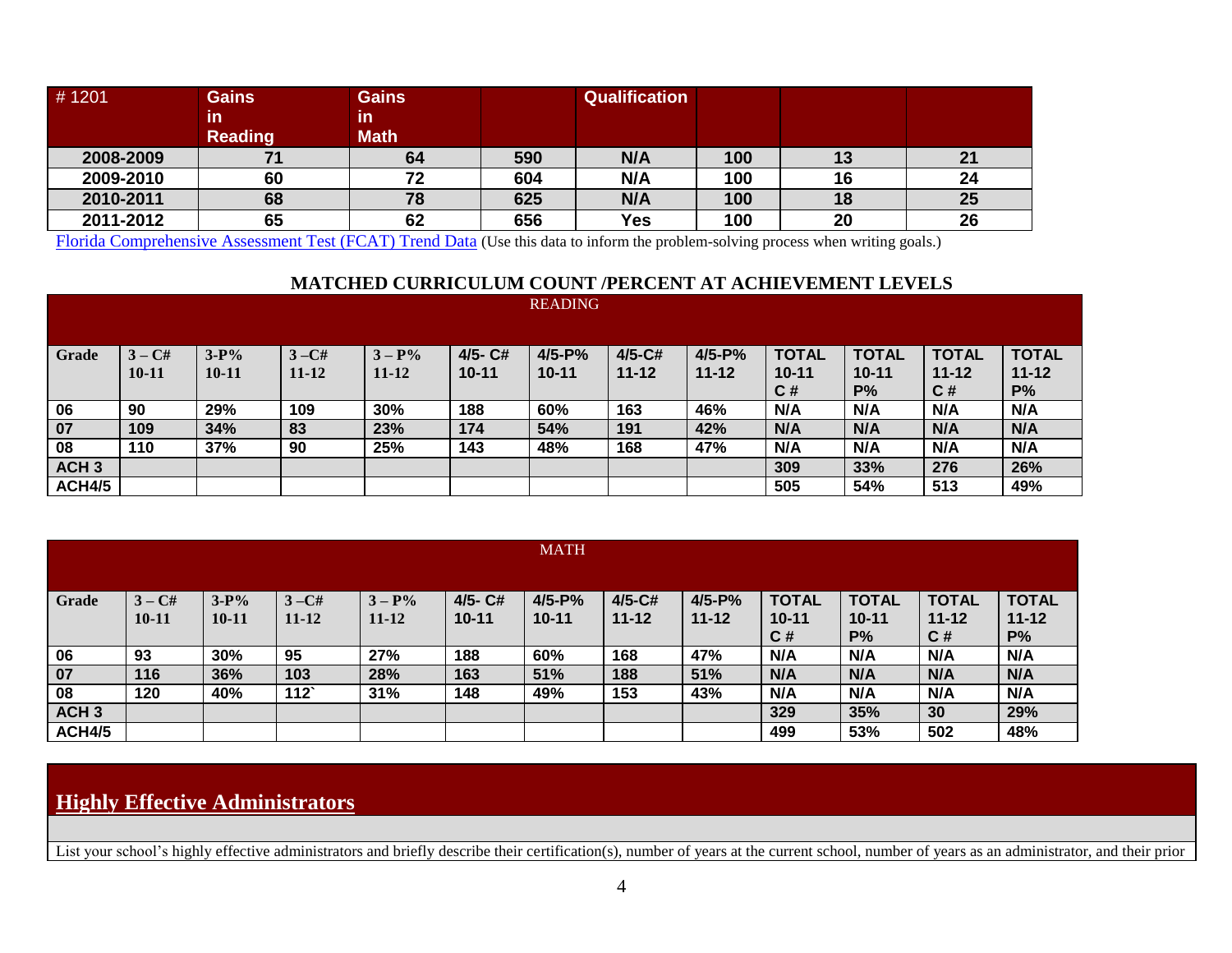|                        |                | performance record with increasing student achievement at each school. Include history of school grades, FCAT/Statewide Assessment performance (Percentage data for<br>Achievement Levels, Learning Gains, Lowest 25%), and Ambitious but Achievable Annual Measurable Objective (AMO) progress. |                                                                        |                                                         |                                                                                                                                                                                                                                                                                                                                                                                                                                              |
|------------------------|----------------|--------------------------------------------------------------------------------------------------------------------------------------------------------------------------------------------------------------------------------------------------------------------------------------------------|------------------------------------------------------------------------|---------------------------------------------------------|----------------------------------------------------------------------------------------------------------------------------------------------------------------------------------------------------------------------------------------------------------------------------------------------------------------------------------------------------------------------------------------------------------------------------------------------|
| <b>Position</b>        | <b>Name</b>    | $Degree(s)$ /<br><b>Certification(s)</b>                                                                                                                                                                                                                                                         | <b>Number of</b><br><b>Years at</b><br><b>Current</b><br><b>School</b> | <b>Number of</b><br>Years as an<br><b>Administrator</b> | <b>Prior Performance Record (include prior School)</b><br><b>Grades, FCAT/Statewide Assessment</b><br><b>Achievement Levels, Learning Gains, Lowest</b><br>25%), and AMO progress along with the<br>associated school year)                                                                                                                                                                                                                  |
| Principal              | Lewis Blessing | <b>B.A.</b> Secondary Social Science Education<br>M.S. Educational Leadership and Administration<br>Florida<br><b>Certification</b><br><b>Education Leadership</b><br>(All levels)<br><b>Social Science Education</b><br>$(6-12)$                                                                | $\mathbf{1}$                                                           | 5                                                       | <b>Deerlake Middle School 11-12-A</b><br>AMO: NO<br>$\bullet$<br>Reading: 84% Proficient<br>Math: 85% Proficient<br>Deerlake Middle School 10-11-A<br>AYP: Yes<br>$\bullet$<br>Reading: 89% Proficient<br>Math: 92% Proficient<br>Deerlake Middle School 09-10-A<br>AYP: Yes<br>$\bullet$<br>Reading: 89% Proficient<br>Math: 90% Proficient<br>Deerlake Middle School 08-09-A<br>AYP: NO<br>Reading: 87% Proficient<br>Math: 88% Proficient |
| Assistant<br>Principal | Deborah Thomas | Ed.D.<br><b>Instructional Leadership</b><br>Ed.S.<br>Curriculum & Instruction<br><b>MAT</b><br>Master of Art in Teaching & Integrating<br>Technology in Education<br><b>B.S.</b><br>Secondary Math Education<br>Florida<br><b>Certification</b><br><b>Secondary Mathematics</b><br>$(6-12)$      | 5                                                                      | 8                                                       | <b>Montford Middle School 11-12-A</b><br>AMO: NO<br>$\bullet$<br>Reading: 75% Proficient<br>Math: 77% Proficient<br><b>Montford Middle School 10-11-A</b><br>AYP: NO<br>Reading: 87% Proficient<br>Math: 89% Proficient<br><b>Montford Middle School 09-10-A</b><br>$\bullet$ AYP: NO                                                                                                                                                        |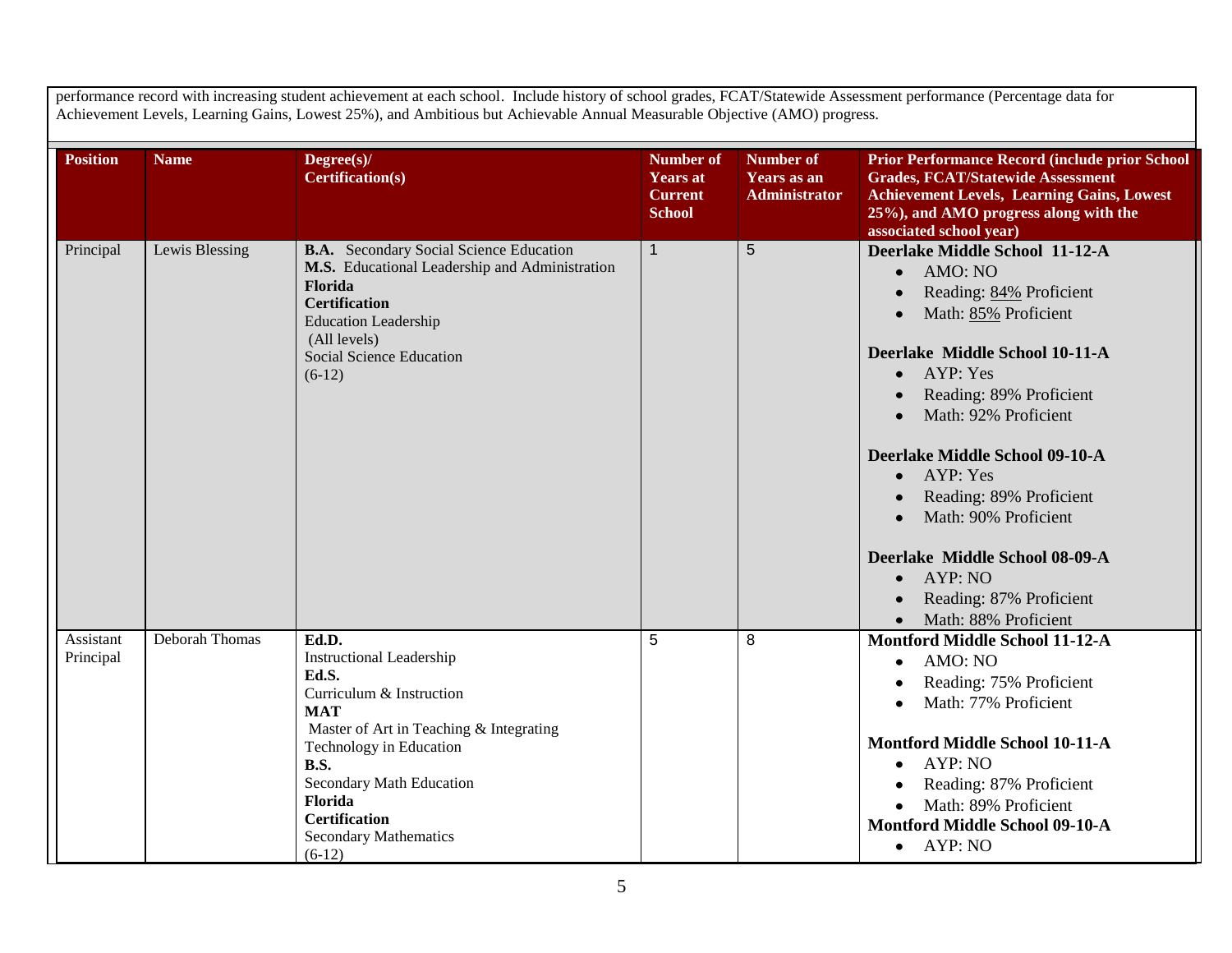|                        |                           | <b>Educational Leadership</b><br>(All levels)                                                                                                                                                                          |   |                | Reading: 84% Proficient<br>$\bullet$<br>Math: 86% Proficient<br>$\bullet$<br>Montford Middle School 08-09-A<br>$\bullet$ AYP: Yes<br>Reading: 89% Proficient<br>$\bullet$<br>Math: 81% Proficient<br>$\bullet$                                                                                                                                                                                                                                                                                                                                                |
|------------------------|---------------------------|------------------------------------------------------------------------------------------------------------------------------------------------------------------------------------------------------------------------|---|----------------|---------------------------------------------------------------------------------------------------------------------------------------------------------------------------------------------------------------------------------------------------------------------------------------------------------------------------------------------------------------------------------------------------------------------------------------------------------------------------------------------------------------------------------------------------------------|
| Assistant<br>Principal | George H. Edwards,<br>Jr. | <b>B.S.</b><br><b>Secondary English Education</b><br><b>M.S.</b><br><b>Educational Leadership</b><br>Florida<br><b>Certification</b><br>Secondary English<br>$(6-12)$<br><b>Educational Leadership</b><br>(All levels) |   | $\overline{2}$ | Fort Braden K-8 School (Dean of Students)<br>$11-12-A$<br>$\bullet$ AMO: NO<br>Reading: 49% Proficient<br>$\bullet$<br>Math: 43% Proficient<br>$\bullet$                                                                                                                                                                                                                                                                                                                                                                                                      |
| Dean of<br>Curriculum  | Lee Fagan                 | <b>B.S.</b><br>Secondary Social Science Education<br>Florida<br><b>Certification</b><br>Social Science<br>$(6-12)$                                                                                                     | 5 | 12             | <b>Montford Middle School 10-11-A</b><br>AMO: NO<br>$\bullet$<br>Reading: 75% Proficient<br>$\bullet$<br>Math: 77% Proficient<br>$\bullet$<br><b>Montford Middle School 10-11-A</b><br>$\bullet$ AYP: NO<br>Reading: 87% Proficient<br>$\bullet$<br>Math: 89% Proficient<br>$\bullet$<br><b>Montford Middle School 09-10-A</b><br>$\bullet$ AYP: NO<br>Reading: 84% Proficient<br>$\bullet$<br>Math: 86% Proficient<br>$\bullet$<br>Montford Middle School 08-09-A<br>• AYP: Yes<br>Reading: 89% Proficient<br>$\bullet$<br>Math: 81% Proficient<br>$\bullet$ |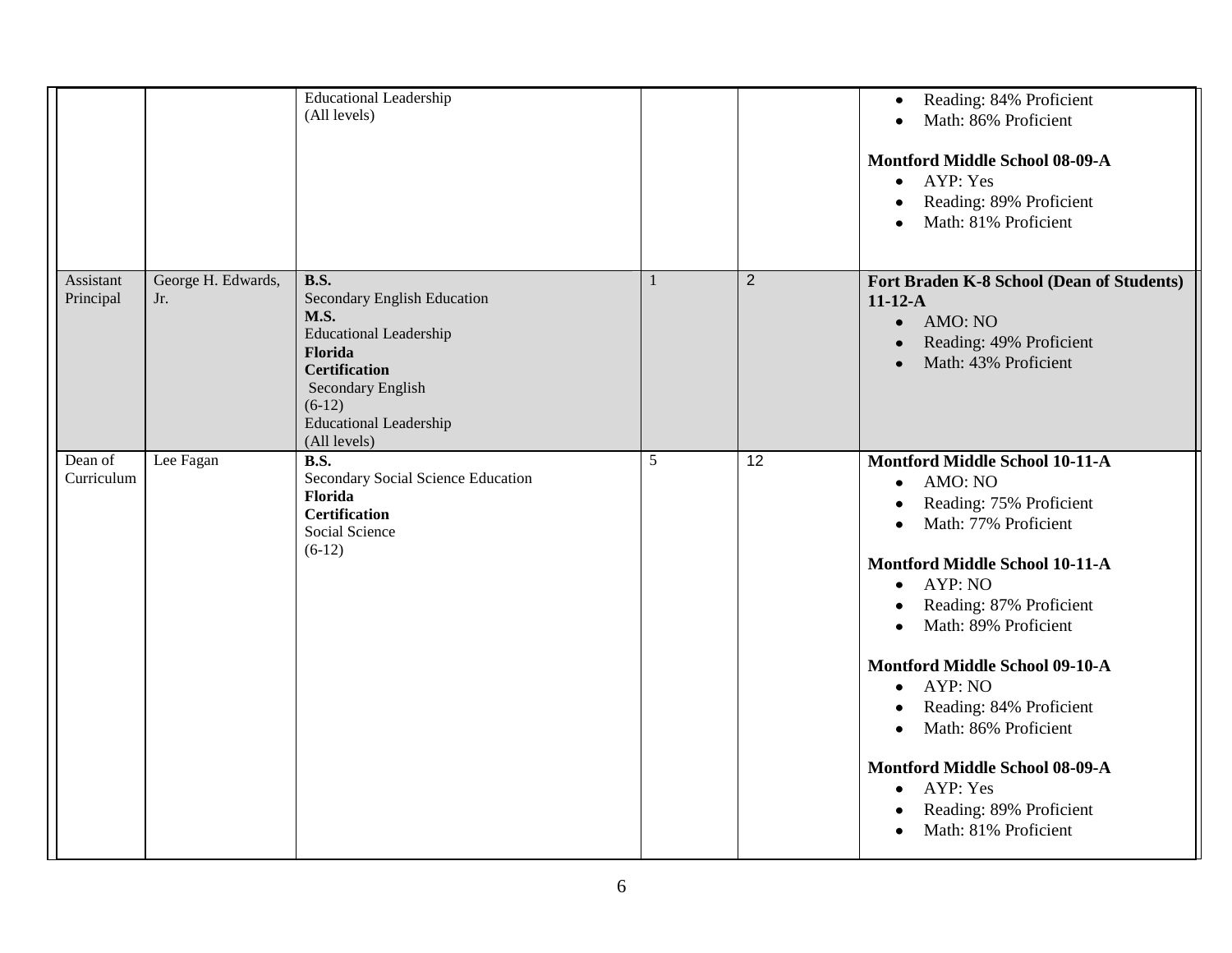### Highly Effective Instructional Coaches

List your school's highly effective instructional coaches and briefly describe their certification(s), number of years at the current school, number of years as an instructional coach, and their prior performance record with increasing student achievement at each school. Include history of school grades, FCAT/Statewide Assessment performance (Percentage data for Achievement Levels, Learning Gains, Lowest 25%), and AMO progress. Instructional coaches described in this section are only those who are fully released or part-time teachers in reading, mathematics, or science and work only at the school site.

| <b>Subject</b><br>Area | <b>Name</b>           | $Degree(s)$ /<br><b>Certification(s)</b>                                                                                                                                    | <b>Number of</b><br><b>Years at</b><br><b>Current</b><br><b>School</b> | <b>Number of Years</b><br>as an<br><b>Instructional</b><br>Coach | Prior Performance Record (include prior School Grades,<br><b>FCAT/Statewide Assessment Achievement Levels,</b><br>Learning Gains, Lowest 25%), and AMO progress along<br>with the associated school year)                                                                                                                                                                                                                                                                     |
|------------------------|-----------------------|-----------------------------------------------------------------------------------------------------------------------------------------------------------------------------|------------------------------------------------------------------------|------------------------------------------------------------------|-------------------------------------------------------------------------------------------------------------------------------------------------------------------------------------------------------------------------------------------------------------------------------------------------------------------------------------------------------------------------------------------------------------------------------------------------------------------------------|
| Reading                | <b>Beverly Taylor</b> | <b>B.S.</b><br><b>Elementary Education</b><br><b>M.S.</b><br><b>Elementary Education</b><br><b>Florida</b><br><b>Certification</b><br>K-3 Primary Education<br>Reading K-12 | 5                                                                      | 5                                                                | <b>Montford Middle School 11-12-A</b><br>AMO: NO<br>$\bullet$<br>Reading: 75% Proficient<br>Math: 77% Proficient<br><b>Montford Middle School 10-11-A</b><br>AYP: NO<br>$\bullet$<br>Reading: 87% Proficient<br>Math: 89% Proficient<br><b>Montford Middle School 09-10-A</b><br>AYP: NO<br>$\bullet$<br>Reading: 84% Proficient<br>Math: 86% Proficient<br><b>Montford Middle School 08-09-A</b><br>AYP: Yes<br>$\bullet$<br>Reading: 89% Proficient<br>Math: 81% Proficient |

### Highly Effective Teachers

Describe the school-based strategies that will be used to recruit and retain high quality, highly qualified teachers to the school.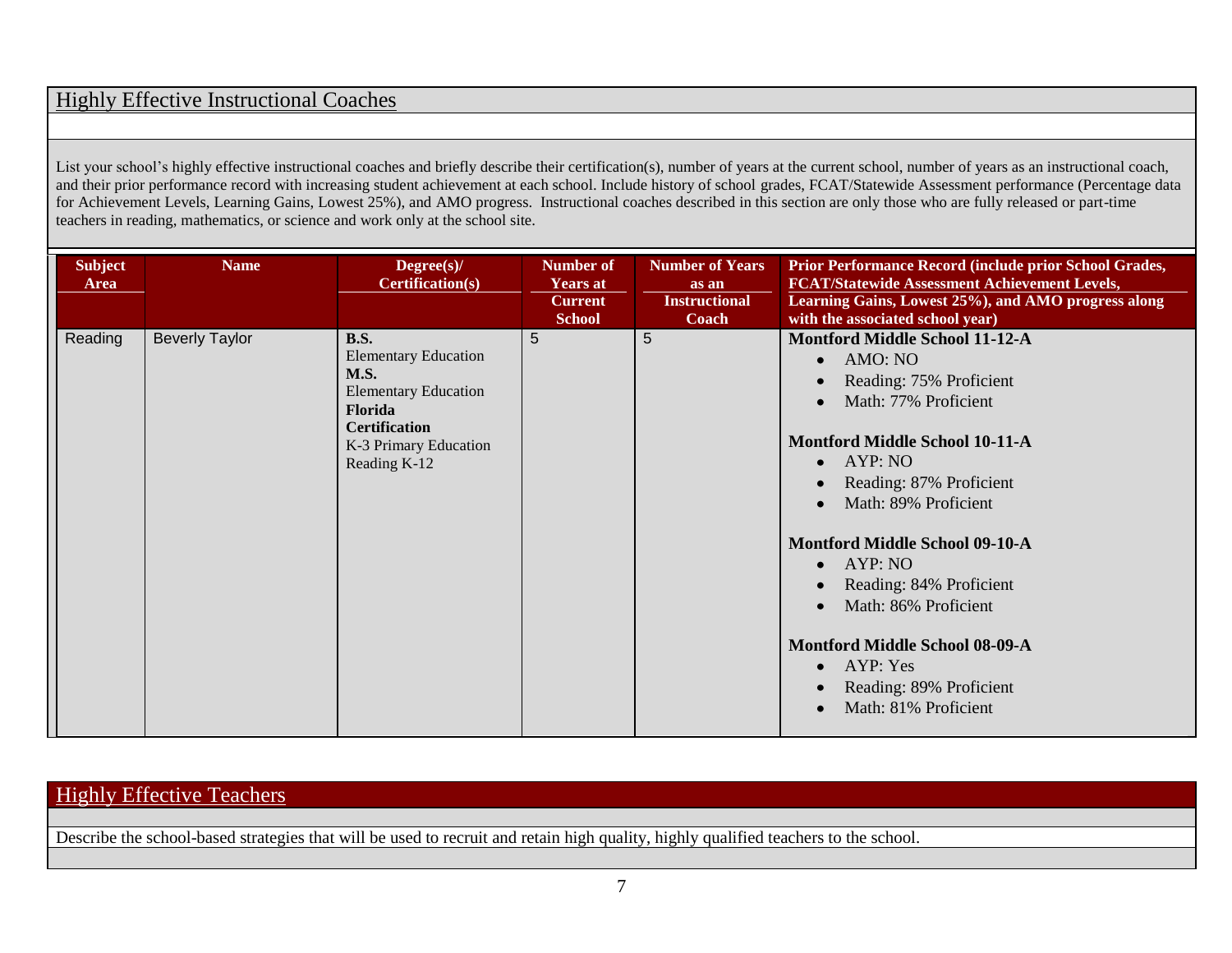|                                                                   | <b>Description of Strategy</b><br><b>Person Responsible</b><br><b>Projected Completion Date</b>                          |                                                                                                                              |                                                   |                                                                                                                                                  |                                                  | <b>Not Applicable</b><br>(If not, please explain why) |                                                 |                                                                   |                                                          |
|-------------------------------------------------------------------|--------------------------------------------------------------------------------------------------------------------------|------------------------------------------------------------------------------------------------------------------------------|---------------------------------------------------|--------------------------------------------------------------------------------------------------------------------------------------------------|--------------------------------------------------|-------------------------------------------------------|-------------------------------------------------|-------------------------------------------------------------------|----------------------------------------------------------|
|                                                                   | events throughout the nation.                                                                                            | Leon County School District aggressively recruits highly<br>qualified teachers by hosting recruitment fairs locally and at   |                                                   | <b>District HR Department</b><br>Principal                                                                                                       |                                                  | On-going                                              |                                                 |                                                                   |                                                          |
| 2.<br>applicants.                                                 | William J. Montford III Middle School is one of the leading<br>technology schools in the county which attracts qualified |                                                                                                                              |                                                   | Principal Administrative<br>Assistant                                                                                                            |                                                  | On-going                                              |                                                 |                                                                   |                                                          |
| 3.                                                                | Montford III Middle School.                                                                                              | Our administrative team reviews District County policies to<br>ensure that highly qualified teachers are hired at William J. |                                                   | Administrative<br>Team                                                                                                                           |                                                  | On-going                                              |                                                 |                                                                   |                                                          |
| 4.                                                                |                                                                                                                          | New teachers are mentored by veteran teachers.                                                                               |                                                   | Administrative<br>Team & Curriculum Leadership<br>Team                                                                                           |                                                  | On-going                                              |                                                 |                                                                   |                                                          |
|                                                                   |                                                                                                                          |                                                                                                                              |                                                   |                                                                                                                                                  |                                                  |                                                       |                                                 |                                                                   |                                                          |
|                                                                   | <b>Non-Highly Effective Instructors</b>                                                                                  |                                                                                                                              |                                                   | Provide the number of instructional staff and paraprofessionals that are teaching out-of-field and/or who are NOT highly effective.              |                                                  |                                                       |                                                 |                                                                   |                                                          |
|                                                                   |                                                                                                                          |                                                                                                                              |                                                   | *When using percentages, include the number of teachers the percentage represents (e.g., 70% [35]).                                              |                                                  |                                                       |                                                 |                                                                   |                                                          |
|                                                                   |                                                                                                                          |                                                                                                                              |                                                   |                                                                                                                                                  |                                                  |                                                       |                                                 |                                                                   |                                                          |
|                                                                   | out-of-field/ and who are not highly effective.                                                                          | Number of staff and paraprofessional that are teaching                                                                       |                                                   | Provide the strategies that are being implemented to support<br>the staff in becoming highly effective                                           |                                                  |                                                       |                                                 |                                                                   |                                                          |
|                                                                   | 6% (4) $-1$ (LA); 3(ESOL)                                                                                                |                                                                                                                              |                                                   | Meet bi-weekly with a highly effective teacher in the content area                                                                               |                                                  |                                                       |                                                 |                                                                   |                                                          |
|                                                                   |                                                                                                                          |                                                                                                                              |                                                   | of non-effectiveness to collaborate on best practices                                                                                            |                                                  |                                                       |                                                 |                                                                   |                                                          |
|                                                                   |                                                                                                                          |                                                                                                                              |                                                   |                                                                                                                                                  |                                                  |                                                       |                                                 |                                                                   |                                                          |
| <b>Staff Demographics</b>                                         |                                                                                                                          |                                                                                                                              |                                                   |                                                                                                                                                  |                                                  |                                                       |                                                 |                                                                   |                                                          |
|                                                                   |                                                                                                                          |                                                                                                                              |                                                   | Please complete the following demographic information about the instructional staff in the school who are teaching at least one academic course. |                                                  |                                                       |                                                 |                                                                   |                                                          |
|                                                                   |                                                                                                                          |                                                                                                                              |                                                   |                                                                                                                                                  |                                                  |                                                       |                                                 |                                                                   |                                                          |
|                                                                   |                                                                                                                          |                                                                                                                              |                                                   | *When using percentages, include the number of teachers the percentage represents (e.g., 70% (35)).                                              |                                                  |                                                       |                                                 |                                                                   |                                                          |
|                                                                   |                                                                                                                          |                                                                                                                              |                                                   |                                                                                                                                                  |                                                  |                                                       |                                                 |                                                                   |                                                          |
| <b>Total Number</b><br>of<br><b>Instructional</b><br><b>Staff</b> | % of First-<br><b>Year Teachers</b>                                                                                      | % of Teachers<br>with 1-5 Years of<br><b>Experience</b>                                                                      | % of Teachers<br>with 6-14 Years<br>of Experience | % of Teachers<br>with $15+$ Years of<br><b>Experience</b>                                                                                        | % of Teachers<br>with Advanced<br><b>Degrees</b> | % Highly<br>Qualified<br><b>Teachers</b>              | % Reading<br><b>Endorsed</b><br><b>Teachers</b> | % National<br><b>Board</b><br><b>Certified</b><br><b>Teachers</b> | $\frac{0}{0}$<br><b>ESOL Endorsed</b><br><b>Teachers</b> |
| 62                                                                | $5\%$                                                                                                                    | 20%                                                                                                                          | 30%                                               | 45%                                                                                                                                              | 41%                                              | 100%                                                  | 15%                                             | 6%                                                                | 45%                                                      |
| <b>Teacher Mentoring Program</b>                                  |                                                                                                                          |                                                                                                                              |                                                   |                                                                                                                                                  |                                                  |                                                       |                                                 |                                                                   |                                                          |
|                                                                   |                                                                                                                          |                                                                                                                              |                                                   |                                                                                                                                                  |                                                  |                                                       |                                                 |                                                                   |                                                          |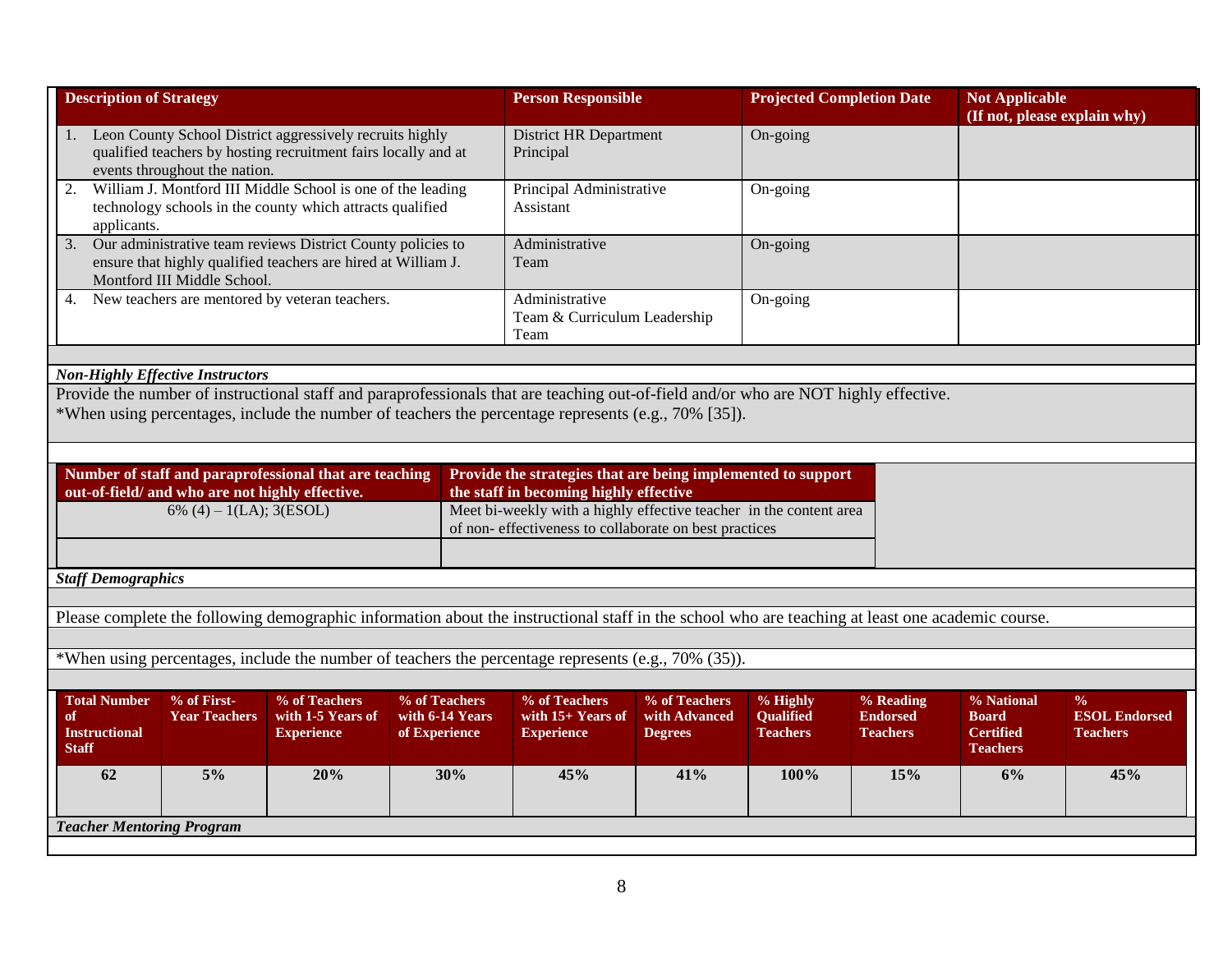Please describe the school's teacher mentoring program by including the names of mentors, the name(s) of mentees, rationale for the pairing, and the planned mentoring activities.

William J. Montford III Middle School has hired four instructors for the 2012-2013 school year. All new instructional staff members were given instructional packets which contained pertinent information about William J. Montford III Middle School. All new faculty members attended a training session before preplanning designed to prepare them for the upcoming school year, and were matched with seasoned instructors to formulate the building wide mentoring program. Every mentor and mentee will meet on a bi-weekly basis for the first two months of school and then every month for the remaining of the school year to discuss instructional best practices. These practices will be evident across the curriculum. The teachers will be exposed to innovative ways to implement subject matter and gain feedback on best practices.

In addition, each teacher is observed by the Principal within the first 45 days of the school year using the Florida Performance Measurement System Screening/Summative Instrument (LEADS). The resource team consists of a Curriculum Leadership Team member, Mentor, and Mentee. This team meets to create an Action Plan. The plan is reviewed quarterly by the Mentor or Curriculum Leadership Team member. The Mentor provides resources and keeps a check list to insure the timeline is followed and that the induction process is completed for each new teacher. In addition, these pre-professional teachers create an extensive portfolio that documents mastery of the Twelve Accomplished Practices.

| <b>Mentor Name</b>                                                            | <b>Mentee Assigned</b>                                                                          | <b>Rationale for Pairing</b>                                                                                                                                                                                                                   | <b>Planned Mentoring Activities</b>                                                                                                                                                                                                                                                                  |
|-------------------------------------------------------------------------------|-------------------------------------------------------------------------------------------------|------------------------------------------------------------------------------------------------------------------------------------------------------------------------------------------------------------------------------------------------|------------------------------------------------------------------------------------------------------------------------------------------------------------------------------------------------------------------------------------------------------------------------------------------------------|
| Curriculum Leadership Team                                                    | 5New teachers to the school                                                                     | All new instructors will have the<br>$\bullet$<br>opportunity to participate in<br>collegial conversations and<br>training with teams and subject<br>area persons to become aware of<br>instructional practices and<br>integrating technology. | Florida Educator<br>$\bullet$<br><b>Accomplished Practices</b><br>will be the focus of bi-<br>monthly meetings of the<br>mentor and mentee.<br>Release time is provided<br>for required pre-<br>observation conferences,<br>classroom observations,<br>and post-observation<br>feedback conferences. |
| Joyce Madsen<br>Mike Sever<br><b>Wendy Taylor</b><br>Katie Allen<br>Jodi Drew | <b>Christy Sears</b><br><b>Alyson Rogers</b><br>Thomas Lynch<br>James Gorman<br>Ashley Hagadorn | All beginning/new teachers will<br>have the opportunity to participate<br>in collegial conversations and<br>training with teams and subject<br>area persons to become aware of<br>instructional practices and<br>integrating technology        | Ongoing observation of<br>teacher<br>Informal meetings to provide<br>support<br>Assist with Accomplished<br>Practices                                                                                                                                                                                |
|                                                                               |                                                                                                 |                                                                                                                                                                                                                                                |                                                                                                                                                                                                                                                                                                      |

#### Additional Requirements

*Coordination and Integration-***Title I Schools Only N/A**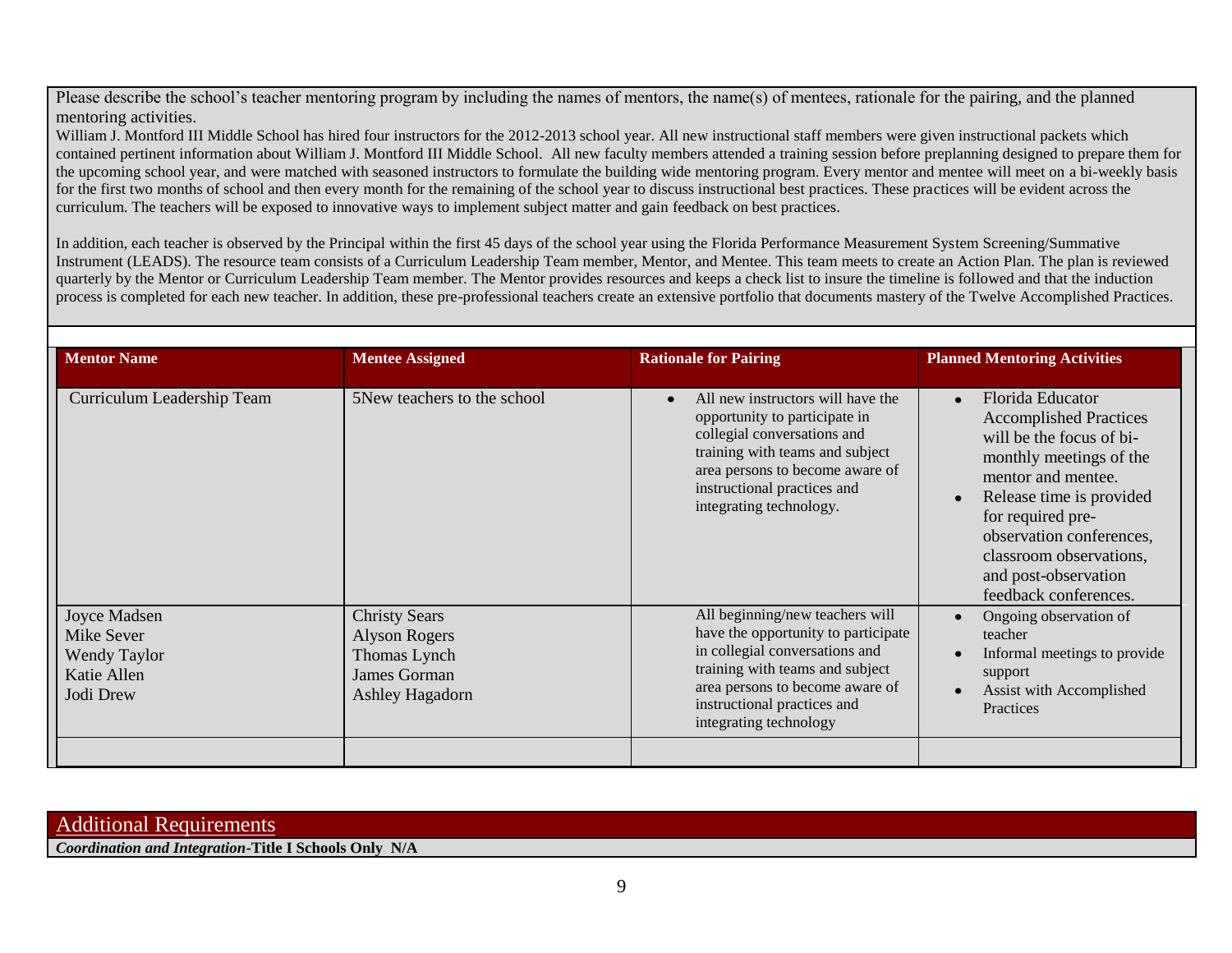*Multi-Tiered System of Supports (MTSS) /Response to Instruction/Intervention (MTSS )*

#### **School-Based MTSS/RtI Team**

Identify the school-based MTSS Leadership Team.

Administrative Team, Reading Coach, Select General Education Teacher(s), Guidance Counselor(s), School Psychologist, School Social Worker, ESE Program Specialist, Attendance Clerk, Referral Coordinator, Speech Language Pathologist, and Parent

Describe how the school-based MTSS Leadership Team functions (e.g., meeting processes and roles/functions). How does it work with other school teams to organize/coordinate MTSS efforts?

The role of the MTSS leadership team is to review records and documentation, while providing expertise and guidance in developing strategies and interventions. The team will meet two times per month to address referrals. Referral to the intervention team for academic and behavioral concern.

- The **administrative team** is responsible for overseeing the process to ensure the laws and policies are followed in the best interest of the students. Provides vision, ensures that the school-based team is implementing MTSS, ensures implementation of intervention support, ensures adequate professional development is provided to support MTSS and communicates with outside stakeholders regarding school-based MTSS.
- **Select General Education Teachers** provide information about core instruction, participates in student data collection, and collaborates with other staff to ensure implementation of Tier 1, 2 and 3 instruction and support.
- **Select ESE Teachers (**Varying exceptionalities, speech, gifted) provide information about intervention instruction participates in student  $\bullet$ data collection, collaborates with general education teachers.
- **Reading Coach** participates in student data collection and evaluation of data collaborates with district personnel to identify appropriate, evidence-based intervention strategies and assists with design and delivery of professional development relative to implementation of effective reading strategies.
- **The Psychologist** is the evaluation specialist who administers and scores a variety of assessments and completes a psychological or evaluation report. The psychologist is also a resource for interventions and strategies in working with students and is available to observe students.
- **The School Social Worker** conducts social assessments, follows up on attendance referrals. In lieu of a home visit, the social worker will first try to resolve the situation by phone calls or meeting the parent in a mutually convenient location. Home visits will only be made if it is a safe, reasonable, and appropriate way to accomplish the object, and the parent agrees to allow the social worker can also assist parents in finding appropriate community resources.
- **The ESE Program Specialist** is a resource for interventions and strategies in working with all students, and a programming resource for our ESE teachers. She monitors ESE paperwork and conducts manifestation conferences. She is available to observe students and attend select IEP conferences.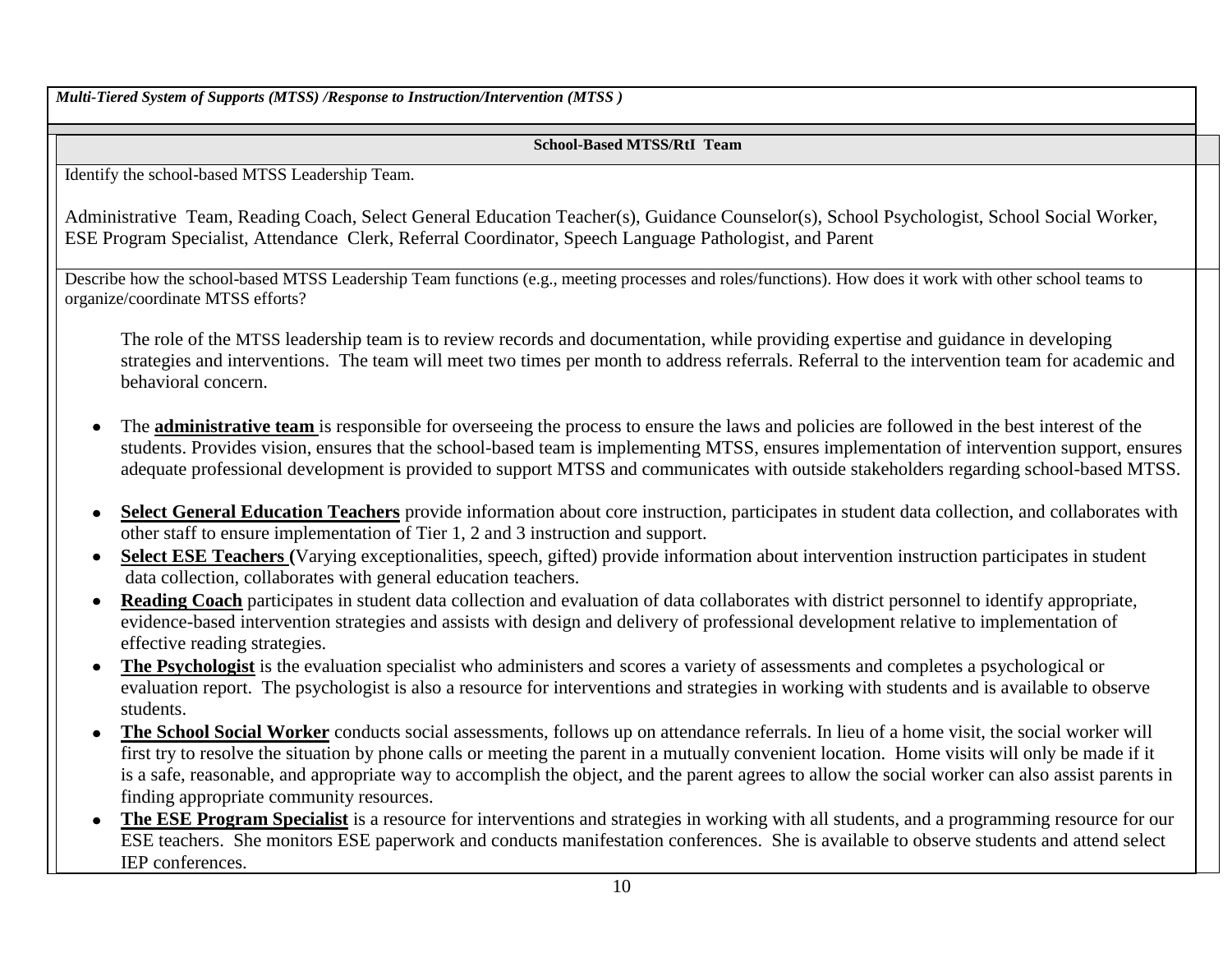- **The Attendance Officer** is on call to join the intervention team to discuss students who have been deemed chronically absent. He reviews the school attendance records and prints out monthly reports to identify those students with chronic attendance issues.
- **The Referral Coordinator or (Guidance Counselor)** drafts the agenda for meetings, invites the necessary participants, maintains a record  $\bullet$ of discussions, and coordinates the paperwork involved in referrals to student services.

#### **Speech Language Pathologist**   $\bullet$ educates the team in the role language plays in curriculum, assessment, and instruction, as a basis for appropriate program design; assist in the selection of screening measures; and helps identify systemic patterns of students need with respect to language skills.

Describe the role of the school-based MTSS Leadership Team in the development and implementation of the school improvement plan. Describe how the MTSS Problem-solving process is used in developing and implementing the SIP?

The role of the MTSS leadership team is to review records and documentation, while providing expertise and guidance in developing strategies and interventions for students who have been unsuccessful in the classroom. These students are often not meeting proficiency on FCAT. Once specific strategies are identified and determined to be effective the departments use these strategies to meet the goals of the school improvement plan.

#### **MTSS Implementation**

Describe the data source(s) and the data management system(s) used to summarize data at each tier for reading, mathematics, science, writing, and behavior. **Baseline Data:** FAIR, Achieve 3000, Data Director, Pre-Writes Upon Request, **Midyear Data:** FAIR, Achieve 3000, Data Director, Pearson/Successmaker, Writes Upon Request, **End of year:** FAIR, Achieve 3000, Data Director, Pearson/Successmaker, Writes Upon Request, FCAT 2.0

Describe the plan to train staff on MTSS.

### **School-Wide Professional Development from the District's train the trainer model**

Response to Intervention Teacher Training during pre-planning and monthly department meeting What is MTSS?

- **Multi-tiered model**
- Classroom behavior management
- The intervention process
- Academic and behavior interventions

*Literacy Leadership Team (LLT)*

**School-Based Literacy Leadership Team**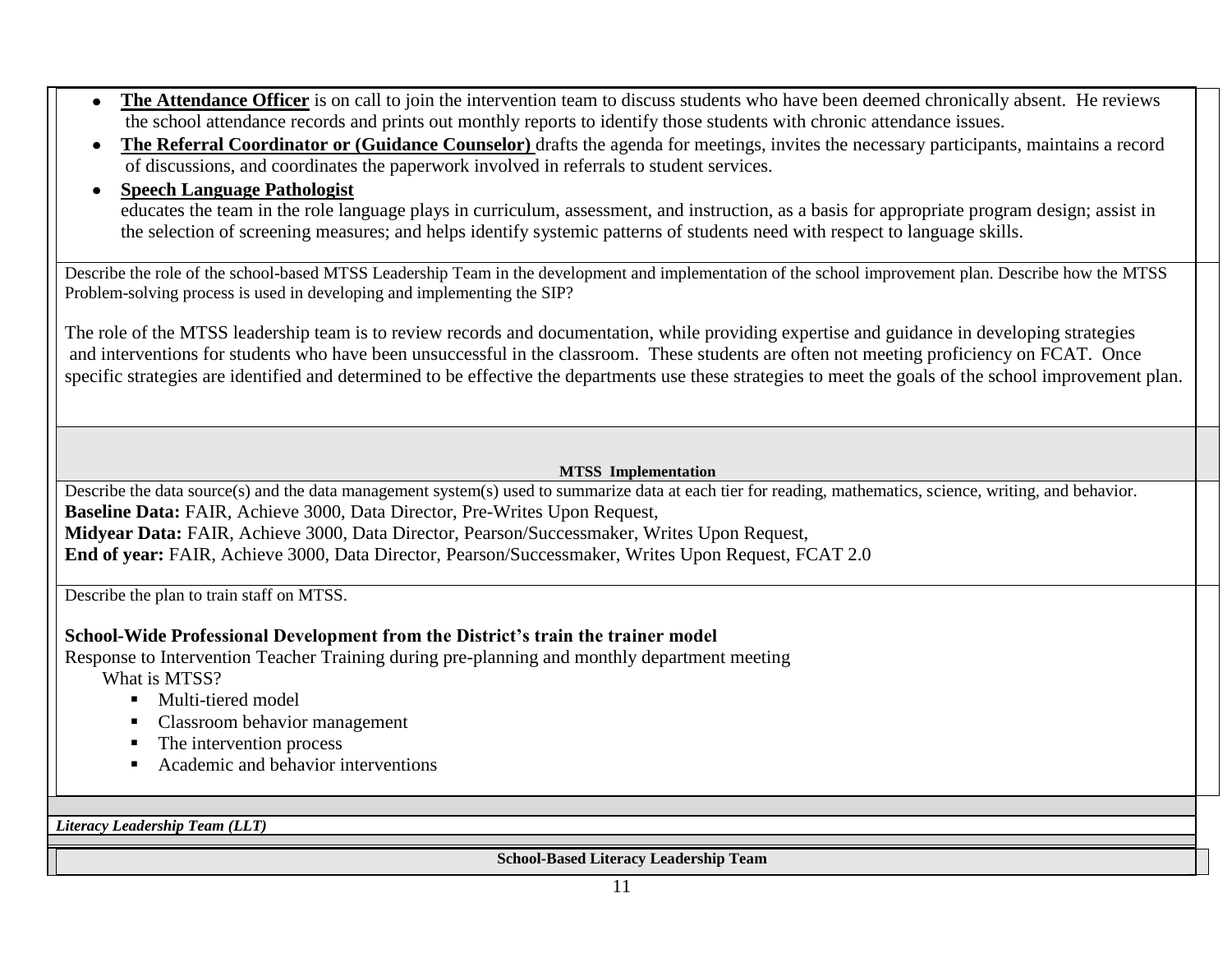Identify the school-based Literacy Leadership Team (LLT).

Administrative Team, Reading Coach, Reading Teacher(s), Guidance Counselor(s)

Describe how the school-based LLT functions (e.g., meeting processes and roles/functions).

The team meets once a month to engage in the following activities: Review baseline data used to drive instruction and progress monitoring to ensure mastery of the grade level benchmarks in reading.

The **administrative team** is responsible for overseeing the process to ensure the laws and policies are followed in the best interest of the students. Provides vision, ensures that the school-based team is implementing PMRN, ensures implementation of intervention support, ensures adequate professional development is provided to support PMRN and communicates with outside stakeholders regarding PMRN.

### **Reading Coach**

Oversee and create data report from the PMRN, Achieve 3000 on students and evaluate data to collaborate with LLT and other stakeholders to identify appropriate, evidence-based intervention strategies. As well as, assist with design and delivery of professional development relative to implementation of effective reading strategies.

**Reading teachers** will meet monthly to look at PMRN, Achieve 3000 data and progress monitoring through assessments data to determine success and continuous concerns. Data is disaggregated to determine student needs and success.

What will be the major initiatives of the LLT this year?

Increase the percentage of students' reading level not reaching the proficiency level in all subgroup by providing opportunities for additional instructional practice and remediation. Students performing at the proficient or advanced proficiency level will be provided with enrichment reading to maintain or advance higher.

### *\*Grades 6-12 Only* Sec. 1003.413 (b) F.S

For schools with Grades 6-12, describe the plan to ensure that teaching reading strategies is the responsibility of every teacher.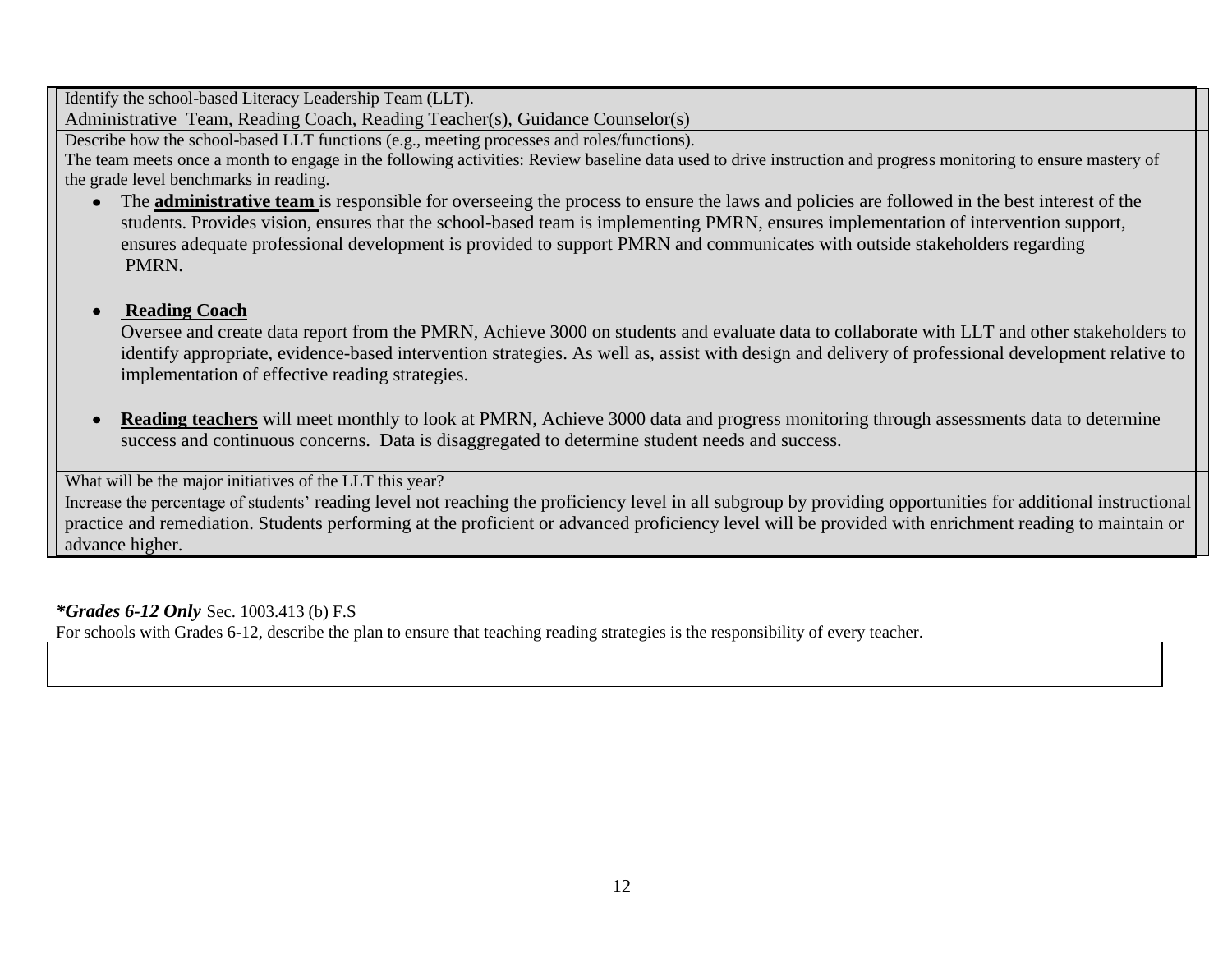### **PART II: EXPECTED IMPROVEMENTS**

### **Reading Goals**

|                                                                                                                                                                                                                                                                                                                                                                         | <b>Reading Goals</b>                                                                                                                                                        |                                                 |                                                                                                                                                                                                   |                                                                                                                                                                                                                                                  | <b>Problem-Solving Process to Increase Student Achievement</b>                                                                                                                                                                                                                |                                                                                                                            |
|-------------------------------------------------------------------------------------------------------------------------------------------------------------------------------------------------------------------------------------------------------------------------------------------------------------------------------------------------------------------------|-----------------------------------------------------------------------------------------------------------------------------------------------------------------------------|-------------------------------------------------|---------------------------------------------------------------------------------------------------------------------------------------------------------------------------------------------------|--------------------------------------------------------------------------------------------------------------------------------------------------------------------------------------------------------------------------------------------------|-------------------------------------------------------------------------------------------------------------------------------------------------------------------------------------------------------------------------------------------------------------------------------|----------------------------------------------------------------------------------------------------------------------------|
|                                                                                                                                                                                                                                                                                                                                                                         | Based on the analysis of student achievement data,<br>and reference to "Guiding Questions", identify and<br>define areas in need of improvement for the following<br>group: | <b>Anticipated Barrier</b>                      | Strategy                                                                                                                                                                                          | for Monitoring                                                                                                                                                                                                                                   | Person or Position Responsible Process Used to Determine Effectiveness<br>of<br>Strategy                                                                                                                                                                                      | <b>Evaluation Tool</b>                                                                                                     |
| 1a. FCAT 2.0: Students scoring at<br><b>Achievement Level 3 in reading.</b><br>Reading Goal #1a: 2012 Current<br>On the 2013<br>FCAT 2.0 28% of 26% (276).<br>the matched<br>students in grades<br>6-7 will score at<br>level 3 in reading.<br>The students in<br>this category<br>according to<br>FAIR/FCAT data<br>the area of need<br>improvement is<br>research and | 2013 Expected<br>evel of<br>evel of<br>Performance:* Performance:*<br>28% (297)                                                                                             | 1a. 1.<br>Background<br>Knowledge               | 1a. 1.<br>Reading, Social<br>Studies & Language<br>Art teachers will use<br>FAIR, Achieve 3000<br>data to determine<br>needs and weaknesses<br>and group students<br>accordingly.                 | 1a. 1.<br>Administrative Team,<br>Reading, Social Studies<br>& Language Art<br>Teachers, Reading<br>Coach,<br>Language Arts grade<br>level leaders coordinate<br>with social studies<br>eachers to provide<br>support in reading and<br>writing. | 1a. 1.<br>Lesson Plan monitoring,<br>Classroom observations, lists of<br>groupings according to needs/<br>weaknesses, Data chats with<br>students in groups to develop<br>student plan (portfolio<br>documentation), progress<br>monitoring data for groups to<br>show growth | 1a. 1.<br><b>FAIR</b><br>Achieve 3000<br><b>FCAT Explorer</b>                                                              |
| reference.                                                                                                                                                                                                                                                                                                                                                              |                                                                                                                                                                             | a.2.<br>Student Motivation Students will be     | 1a.2.<br>placed in pullout<br>advanced reading<br>programs based on<br>their needs.                                                                                                               | 1a.2.<br>Reading Teachers,<br>Reading Coach, APC                                                                                                                                                                                                 | 1a.2.<br>FAIR, Achieve 3000<br>Data for groups, data from<br>pullout advanced reading<br>courses                                                                                                                                                                              | 1a.2.<br>Hampton Brown Inside Program                                                                                      |
|                                                                                                                                                                                                                                                                                                                                                                         |                                                                                                                                                                             | 1a.3<br>Reading in the<br>content<br>area       | $\overline{1a.3}$<br>Teachers will provide Principal/Assistant<br>clear learning goals<br>and rubrics, track<br>student progress and<br>celebrate success in<br>reading for the<br>content areas. | $1a.\overline{3}$<br>Principal                                                                                                                                                                                                                   | $\overline{1a.3}$<br>Monitoring of progress toward<br>the reading goals                                                                                                                                                                                                       | $\overline{1a.3}$<br>Appropriate benchmark<br>assessment; classroom observation<br>tools; various classroom<br>assessments |
| <b>1b. Florida Alternate Assessment:</b><br>Students scoring at Levels 4, 5, and 6 in<br>reading.                                                                                                                                                                                                                                                                       |                                                                                                                                                                             | $1b.1$ .<br>Student Motivation Students will be | 1b.1.<br>placed in pullout                                                                                                                                                                        | 1b.1.<br>Reading Teachers,<br>Reading Coach, APC                                                                                                                                                                                                 | 1 <sub>b.1</sub><br>FAIR, Achieve 3000<br>Data for groups, data from                                                                                                                                                                                                          | 1b.1.<br>Hampton Brown Inside Program                                                                                      |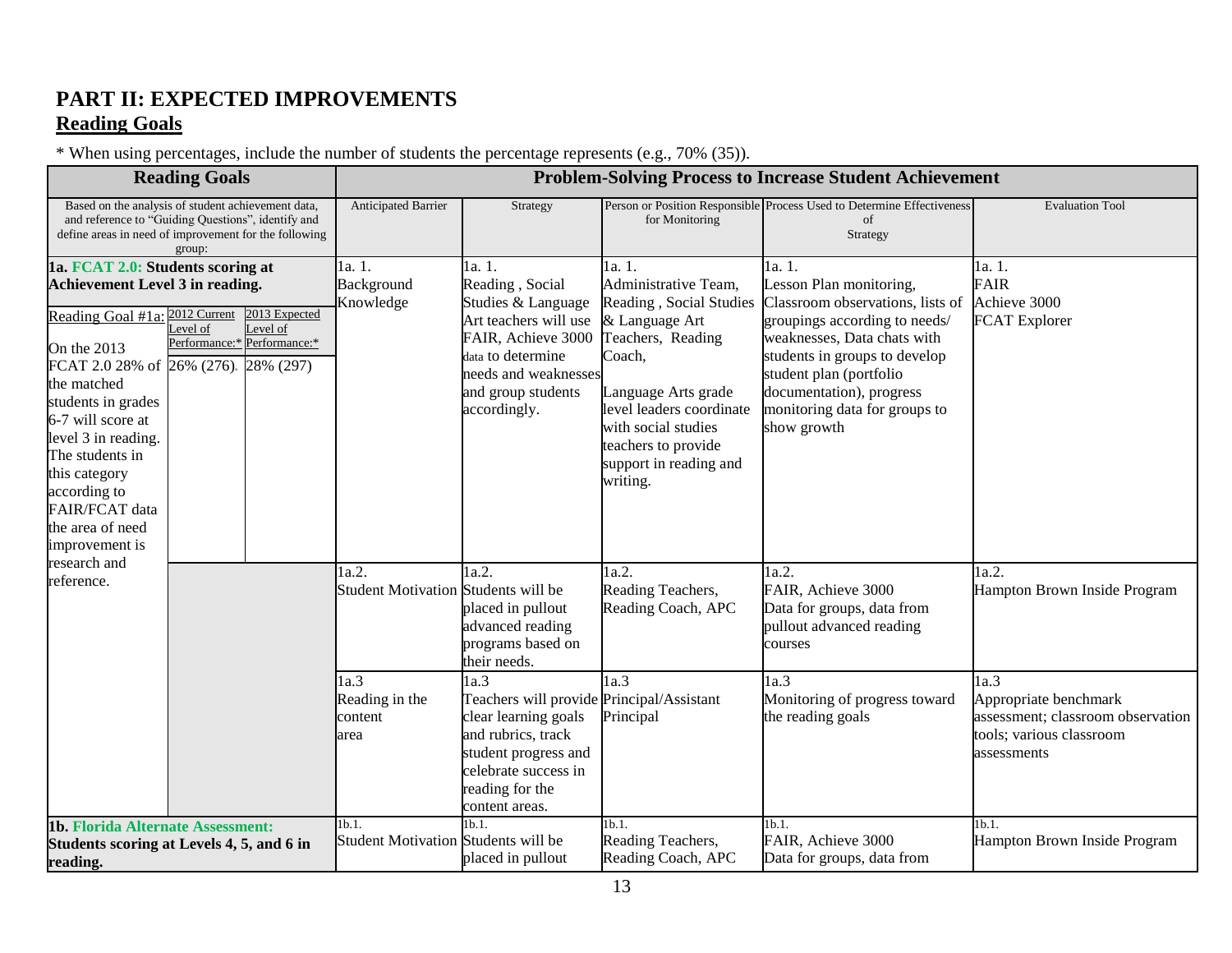| Reading Goal #1b:<br>The percentage of<br>identified students<br>proficient in<br>reading will<br>increase by least                                                         | 2012 Current<br>2013 Expected<br>evel of<br>Level of<br>Performance:* Performance:*<br>33% (7)<br>34% (8)                                            |                                            | advanced reading<br>programs based on<br>their needs.                                                                                                                                                 |                                                                                                                                                                                                                            | pullout advanced reading<br>courses                                                                                                                                                                                                                                           |                                                                                                                |
|-----------------------------------------------------------------------------------------------------------------------------------------------------------------------------|------------------------------------------------------------------------------------------------------------------------------------------------------|--------------------------------------------|-------------------------------------------------------------------------------------------------------------------------------------------------------------------------------------------------------|----------------------------------------------------------------------------------------------------------------------------------------------------------------------------------------------------------------------------|-------------------------------------------------------------------------------------------------------------------------------------------------------------------------------------------------------------------------------------------------------------------------------|----------------------------------------------------------------------------------------------------------------|
| 1% as evidenced by<br>performance on the<br>FAA.                                                                                                                            |                                                                                                                                                      | 1b.2.<br>Reading in the<br>content<br>area | 1b.2.<br>Teachers will provide<br>clear learning goals<br>and rubrics, track<br>student progress and<br>celebrate success in<br>reading for the<br>content areas.                                     | 1b.2<br>Principal/Assistant<br>Principal                                                                                                                                                                                   | 1b.2.<br>Monitoring of progress toward<br>the reading goals                                                                                                                                                                                                                   | 1b.2.<br>Appropriate benchmark<br>assessment; classroom observation<br>tools; various classroom<br>assessments |
|                                                                                                                                                                             |                                                                                                                                                      | 1b.3.<br>Background<br>Knowledge           | 1b. 3.<br>Reading, Social<br>Studies & Language<br>Art teachers will use<br>FAIR, Achieve 3000<br>data to determine<br>needs and weaknesses Language Arts grade<br>and group students<br>accordingly. | 1b. 3.<br>Administrative Team,<br>Reading, Social Studies<br>& Language Art<br>Teachers, Reading<br>Coach,<br>level leaders coordinate<br>with social studies<br>teachers to provide<br>support in reading and<br>writing. | 1b. 3.<br>Lesson Plan monitoring,<br>Classroom observations, lists of<br>groupings according to needs/<br>weaknesses, Data chats with<br>students in groups to develop<br>student plan (portfolio<br>documentation), progress<br>monitoring data for groups to<br>show growth | 1b. 3.<br><b>FAIR</b><br>Achieve 3000<br><b>FCAT</b> Explorer                                                  |
| Based on the analysis of student achievement data,<br>and reference to "Guiding Questions", identify and<br>define areas in need of improvement for the following<br>group: |                                                                                                                                                      | Anticipated Barrier                        | Strategy                                                                                                                                                                                              | for Monitoring                                                                                                                                                                                                             | Person or Position Responsible Process Used to Determine Effectiveness<br>of<br>Strategy                                                                                                                                                                                      | <b>Evaluation Tool</b>                                                                                         |
|                                                                                                                                                                             | 2a. FCAT 2.0: Students scoring at or above 2a.1.                                                                                                     |                                            | 2a.1.                                                                                                                                                                                                 | 2a.1.                                                                                                                                                                                                                      | 2a.1.                                                                                                                                                                                                                                                                         | 2a.1                                                                                                           |
| Reading Goal #2a:<br>On the 2013 FCAT<br>2.0 51% of the<br>students in grades                                                                                               | Achievement Levels 4 and 5 in reading.<br>2013 Expected<br>2012 Current<br>evel of<br>Level of<br>Performance:* Performance:*<br>49% (513) 51% (541) | Background<br>Knowledge                    | Reading, Social<br>Studies & Language<br>Art teachers will use<br>FAIR, Achieve 3000<br>data to determine<br>needs and weaknesses<br>and group students                                               | Administrative Team,<br>Reading, Social Studies<br>& Language Art<br>Teachers, Reading<br>Coach,<br>Language Arts grade                                                                                                    | Lesson Plan monitoring,<br>Classroom observations, lists of<br>groupings according to needs/<br>weaknesses, Data chats with<br>students in groups to develop<br>student plan (portfolio<br>documentation), progress                                                           | <b>FAIR</b><br>Achieve 3000<br><b>FCAT Explorer</b>                                                            |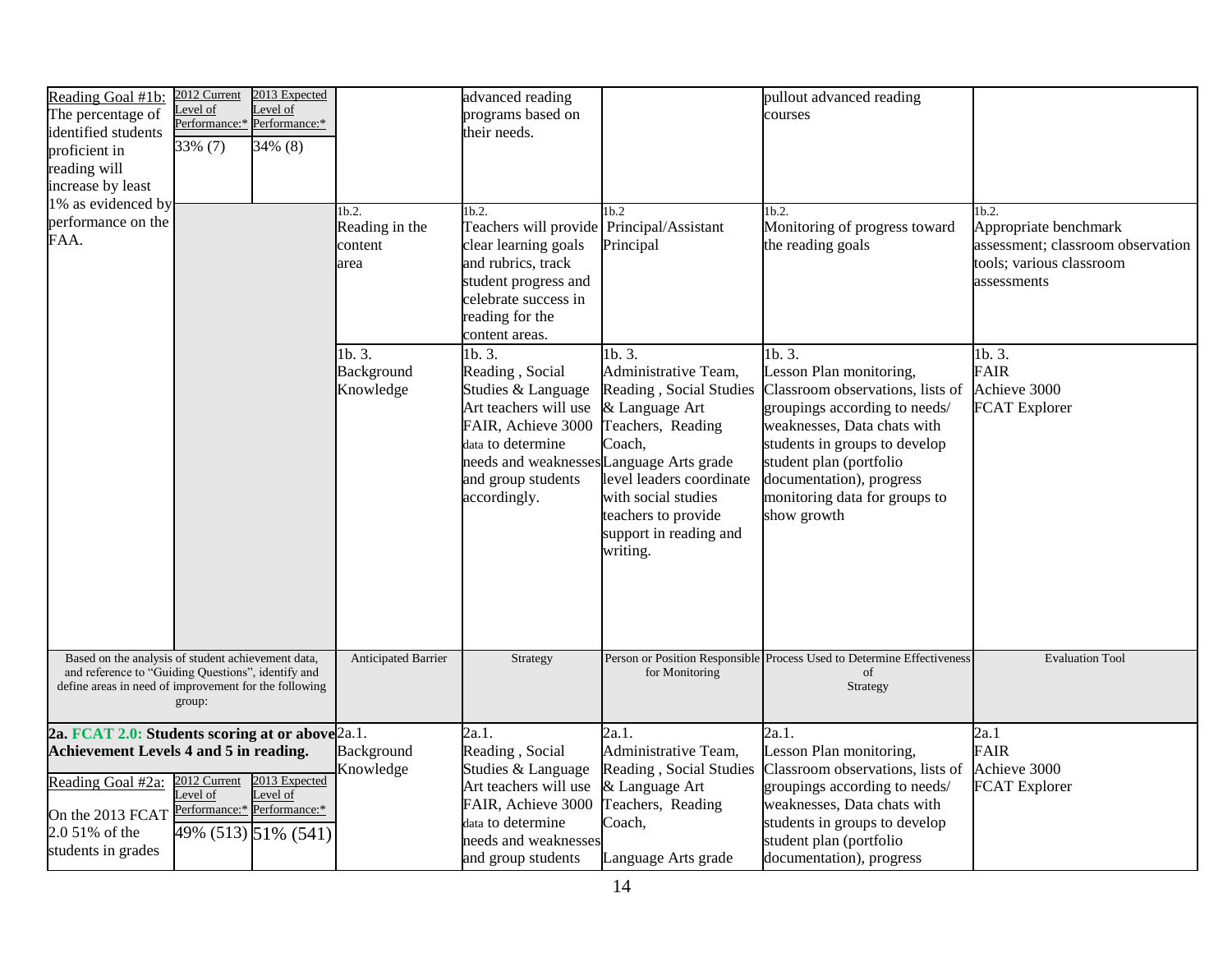| 6-7 will score at<br>level 4 or 5 in<br>reading. The<br>students in this<br>category according<br>to FAIR/FCAT                                                                                                                                                      |                                     |                                                                      |                                                 | accordingly                                                                                                                                                                                           | level leaders coordinate<br>with social studies<br>teachers to provide<br>support in reading and<br>writing.                                                                                                                                        | monitoring data for groups to<br>show growth                                                                                                                                                                                                                                 |                                                                                                                |
|---------------------------------------------------------------------------------------------------------------------------------------------------------------------------------------------------------------------------------------------------------------------|-------------------------------------|----------------------------------------------------------------------|-------------------------------------------------|-------------------------------------------------------------------------------------------------------------------------------------------------------------------------------------------------------|-----------------------------------------------------------------------------------------------------------------------------------------------------------------------------------------------------------------------------------------------------|------------------------------------------------------------------------------------------------------------------------------------------------------------------------------------------------------------------------------------------------------------------------------|----------------------------------------------------------------------------------------------------------------|
| data the area of<br>need improvement<br>is research and<br>reference.                                                                                                                                                                                               |                                     |                                                                      | 2a.2<br>Reading in the<br>content<br>area       | 2a.2<br>Teachers will provide Principal/Assistant<br>clear learning goals<br>and rubrics, track<br>student progress and<br>celebrate success in<br>reading for the                                    | 2a.2<br>Principal                                                                                                                                                                                                                                   | 2a.2<br>Monitoring of progress toward<br>the reading goals                                                                                                                                                                                                                   | 2a.2<br>Appropriate benchmark<br>assessment; classroom observation<br>tools; various classroom<br>assessments  |
| 2b. Florida Alternate Assessment:<br>Students scoring at or above Level 7 in<br>reading.<br>Reading Goal #2b:<br>The percentage of<br>identified students<br>proficient in<br>reading will<br>increase by least<br>1% as evidenced by<br>performance on the<br>FAA. | 2012 Current<br>evel of<br>48% (10) | 2013 Expected<br>Level of<br>Performance:* Performance:*<br>49% (11) | $2b.1$ .<br>Background<br>Knowledge             | content areas.<br>$2b.1$ .<br>Reading, Social<br>Studies & Language<br>Art teachers will use<br>FAIR, Achieve 3000<br>data to determine<br>needs and weaknesses<br>and group students<br>accordingly. | $2b.1$ .<br>Administrative Team,<br>Reading, Social Studies<br>& Language Art<br>Teachers, Reading<br>Coach,<br>Language Arts grade<br>level leaders coordinate<br>with social studies<br>teachers to provide<br>support in reading and<br>writing. | 2b.1.<br>Lesson Plan monitoring,<br>Classroom observations, lists of<br>groupings according to needs/<br>weaknesses, Data chats with<br>students in groups to develop<br>student plan (portfolio<br>documentation), progress<br>monitoring data for groups to<br>show growth | 2b.1.<br><b>FAIR</b><br>Achieve 3000<br><b>FCAT Explorer</b>                                                   |
|                                                                                                                                                                                                                                                                     |                                     |                                                                      | 2b.2.<br>Reading in the<br>content<br>area      | 2b.2.<br>Teachers will provide Principal/Assistant<br>clear learning goals<br>and rubrics, track<br>student progress and<br>celebrate success in<br>reading for the<br>content areas.                 | 2b.2<br>Principal                                                                                                                                                                                                                                   | 2b.2.<br>Monitoring of progress toward<br>the reading goals                                                                                                                                                                                                                  | 2b.2.<br>Appropriate benchmark<br>assessment; classroom observation<br>tools; various classroom<br>assessments |
|                                                                                                                                                                                                                                                                     |                                     |                                                                      | $2b.3$ .<br>Student Motivation Students will be | 2b.3.                                                                                                                                                                                                 | 2b.3.<br>Reading Teachers,                                                                                                                                                                                                                          | 2b.3.<br>FAIR, Achieve 3000                                                                                                                                                                                                                                                  | 2b.3.                                                                                                          |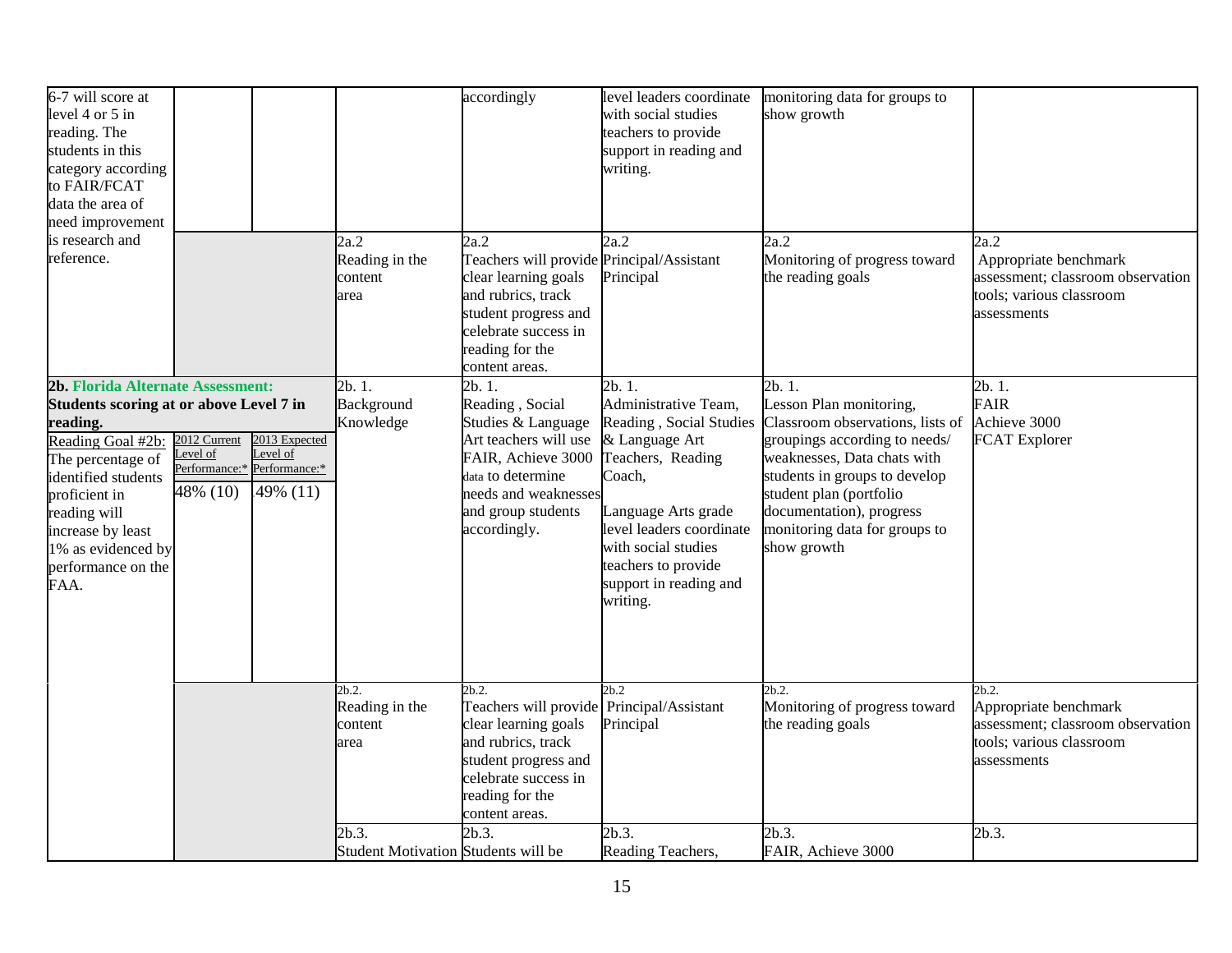|                                                                                                                                                                                                                                                                                                                                    |                                      |                                                                       |                                           | placed in pullout<br>advanced reading<br>programs based on<br>their needs.                                                                                                                         | Reading Coach, APC                                                                                                                                                                                                                              | Data for groups, data from<br>pullout advanced reading<br>courses                                                                                                                                                                                               | Hampton Brown Inside Program                                                                                                                                       |
|------------------------------------------------------------------------------------------------------------------------------------------------------------------------------------------------------------------------------------------------------------------------------------------------------------------------------------|--------------------------------------|-----------------------------------------------------------------------|-------------------------------------------|----------------------------------------------------------------------------------------------------------------------------------------------------------------------------------------------------|-------------------------------------------------------------------------------------------------------------------------------------------------------------------------------------------------------------------------------------------------|-----------------------------------------------------------------------------------------------------------------------------------------------------------------------------------------------------------------------------------------------------------------|--------------------------------------------------------------------------------------------------------------------------------------------------------------------|
| Based on the analysis of student achievement data,<br>and reference to "Guiding Questions", identify and<br>define areas in need of improvement for the following                                                                                                                                                                  | group:                               |                                                                       | Anticipated Barrier                       | Strategy                                                                                                                                                                                           | Person or Position<br>Responsible for<br>Monitoring                                                                                                                                                                                             | Process Used to Determine Effectiveness of<br>Strategy                                                                                                                                                                                                          | <b>Evaluation Tool</b>                                                                                                                                             |
| 3a. FCAT 2.0: Percentage of students<br>making Learning Gains in reading.<br>Reading Goal #3a:<br>On the 2013 FCAT<br>2.0 70% of the<br>students will make<br>learning gains in<br>reading. The<br>students in this<br>category according<br>to FAIR/FCAT<br>data the area of<br>need improvement<br>is research and<br>reference. | 2012 Current<br>evel of<br>68% (689) | 2013 Expected<br>Level of<br>Performance:* Performance:*<br>70% (709) | 3a.1.<br>Background<br>Knowledge          | 3a.1.<br>Reading, Social<br>Studies & Language<br>Art teachers will use<br>FAIR, Achieve 3000<br>data to determine needs Teachers, Reading<br>and weaknesses and<br>group students<br>accordingly. | 3a.1.<br>Administrative<br>Team, Reading,<br><b>Social Studies</b><br>& Language Art<br>Coach,<br>Language Arts grade growth<br>level leaders<br>coordinate with<br>social studies<br>teachers to provide<br>support in reading<br>and writing. | 3a.1.<br>Lesson Plan monitoring, Classroom<br>observations, lists of groupings<br>according to needs/<br>weaknesses, Data chats with students<br>in groups to develop student plan<br>(portfolio documentation), progress<br>monitoring data for groups to show | 3a.1.<br><b>FAIR</b><br>Achieve 3000<br><b>FCAT</b> Explorer<br>Pearson SuccessMaker<br>Plato Recovery Lab, Hampton<br><b>Brown Inside Program</b><br>Kaleidoscope |
|                                                                                                                                                                                                                                                                                                                                    |                                      |                                                                       | 3a.2.<br>Student<br>Motivation            | 3a.2.<br>Students will be<br>placed in pullout<br>advanced reading<br>programs based on<br>their needs.                                                                                            | 3a.2.<br>Reading Teachers,<br>Reading Coach,<br><b>APC</b>                                                                                                                                                                                      | 3a.2.<br>FAIR Data for groups, data from<br>pullout advanced reading courses                                                                                                                                                                                    | 3a.2.<br>Hampton Brown Inside Program                                                                                                                              |
|                                                                                                                                                                                                                                                                                                                                    |                                      |                                                                       | 3a.3<br>Reading in the<br>content<br>area | 3a.3.<br>Teachers will provide<br>clear learning goals<br>and rubrics, track<br>student progress and<br>celebrate success in<br>reading for the content<br>areas.                                  | 3a.3.<br>Principal/Assistant<br>Principal                                                                                                                                                                                                       | 3a.3.<br>Monitoring of progress toward the<br>reading goals                                                                                                                                                                                                     | 3a.3.<br>Appropriate benchmark<br>assessment; classroom observation<br>tools; various classroom<br>assessments                                                     |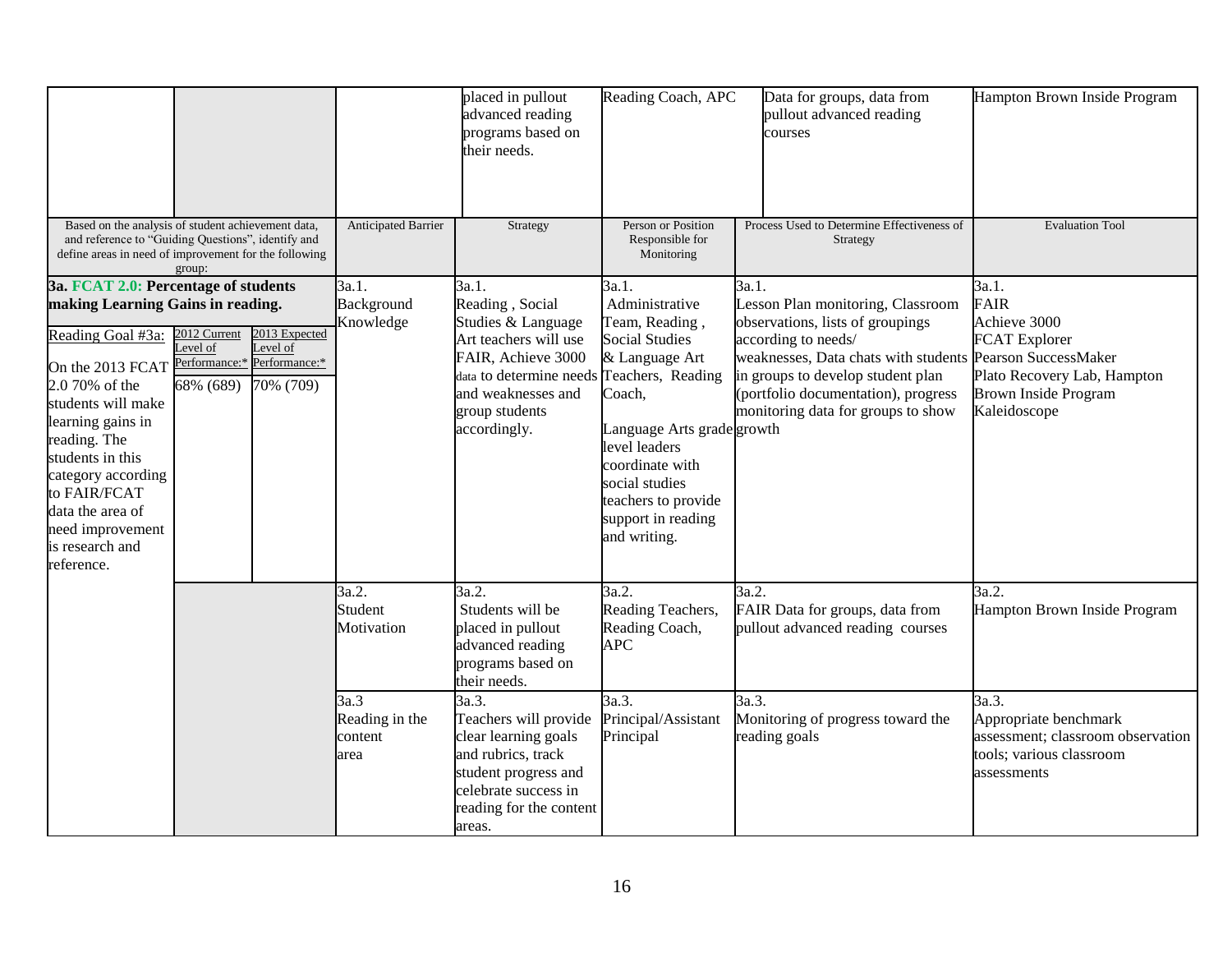| <b>3b. Florida Alternate Assessment:</b><br><b>Percentage of students making Learning</b><br>Gains in reading.<br>Reading Goal #3b:<br>The percentage of<br>identified students<br>proficient in reading<br>will increase by least<br>1% as evidenced by<br>performance on the<br>FAA. | 2012 Current<br>evel of<br>32% (6)                                  | 2013 Expected<br>evel of<br>Performance:* Performance:*<br>33% (7) | 3b.1.<br>Background<br>Knowledge          | $\overline{3b.1}$ .<br>Reading, Social<br>Studies & Language<br>Art teachers will use<br>FAIR, Achieve 3000<br>data to determine needs Teachers, Reading<br>and weaknesses and<br>group students<br>accordingly. | 3b.1.<br>Administrative<br>Team, Reading,<br><b>Social Studies</b><br>& Language Art<br>Coach,<br>anguage Arts grade growth<br>level leaders<br>coordinate with<br>social studies<br>teachers to provide<br>support in reading<br>and writing. | 3b.1.<br>Lesson Plan monitoring, Classroom<br>observations, lists of groupings<br>according to needs/<br>weaknesses, Data chats with students Pearson SuccessMaker<br>in groups to develop student plan<br>(portfolio documentation), progress<br>monitoring data for groups to show | 3b.1.<br><b>FAIR</b><br>Achieve 3000<br><b>FCAT</b> Explorer<br>Plato Recovery Lab, Hampton<br><b>Brown Inside Program</b><br>Kaleidoscope                           |
|----------------------------------------------------------------------------------------------------------------------------------------------------------------------------------------------------------------------------------------------------------------------------------------|---------------------------------------------------------------------|--------------------------------------------------------------------|-------------------------------------------|------------------------------------------------------------------------------------------------------------------------------------------------------------------------------------------------------------------|------------------------------------------------------------------------------------------------------------------------------------------------------------------------------------------------------------------------------------------------|--------------------------------------------------------------------------------------------------------------------------------------------------------------------------------------------------------------------------------------------------------------------------------------|----------------------------------------------------------------------------------------------------------------------------------------------------------------------|
|                                                                                                                                                                                                                                                                                        |                                                                     |                                                                    | 3b.2.<br>Student<br>Motivation            | 3b.2.<br>Students will be<br>placed in pullout<br>advanced reading<br>programs based on<br>their needs.                                                                                                          | 3b.2.<br>Reading Teachers,<br>Reading Coach,<br><b>APC</b>                                                                                                                                                                                     | 3b.2.<br>FAIR Data for groups, data from<br>pullout advanced reading courses                                                                                                                                                                                                         | 3b.2.<br>Hampton Brown Inside Program                                                                                                                                |
|                                                                                                                                                                                                                                                                                        |                                                                     |                                                                    | 3b.3<br>Reading in the<br>content<br>area | 3b.3.<br>Teachers will provide<br>clear learning goals<br>and rubrics, track<br>student progress and<br>celebrate success in<br>reading for the content<br>areas.                                                | 3b.3.<br>Principal/Assistant<br>Principal                                                                                                                                                                                                      | 3b.3.<br>Monitoring of progress toward the<br>reading goals                                                                                                                                                                                                                          | 3b.3.<br>Appropriate benchmark<br>assessment; classroom observation<br>tools; various classroom<br>assessments                                                       |
| Based on the analysis of student achievement data,<br>and reference to "Guiding Questions", identify and<br>define areas in need of improvement for the following                                                                                                                      | group:                                                              |                                                                    | Anticipated Barrier                       | Strategy                                                                                                                                                                                                         | Person or Position<br>Responsible for<br>Monitoring                                                                                                                                                                                            | Process Used to Determine Effectiveness of<br>Strategy                                                                                                                                                                                                                               | <b>Evaluation Tool</b>                                                                                                                                               |
| 4a. FCAT 2.0: Percentage of students in<br>Lowest 25% making learning gains in<br>reading.<br>Reading Goal #4a:<br>On the 2013 FCAT<br>2.0 70% of the<br>students in the<br>lowest 25% will<br>make learning<br>gains in reading.                                                      | 2012 Current<br>evel of<br>Performance:* Performance:*<br>63% (142) | 2013 Expected<br>evel of<br>70% (158)                              | 4a.1.<br>Background<br>Knowledge          | 4a.1.<br>Reading, Social<br>Studies & Language<br>Art teachers will use<br>FAIR, Achieve 3000,<br>data to determine<br>needs and weaknesses<br>and group students<br>accordingly.                                | 4a.1.<br>Administrative<br>Team, Reading,<br><b>Social Studies</b><br>& Language Art<br>Teachers, Reading<br>Coach,                                                                                                                            | 4a.1.<br>Lesson Plan monitoring, Classroom<br>observations, lists of groupings<br>according to needs/<br>weaknesses, Data chats with students<br>in groups to develop student plan<br>(portfolio documentation), progress<br>monitoring data for groups to show<br>growth            | 4a.1.<br><b>FAIR</b><br>Achieve 3000<br><b>FCAT</b> Explorer<br>Pearson SuccessMaker<br>Plato Recovery Lab, Hampton<br><b>Brown Inside Materials</b><br>Kaleidoscope |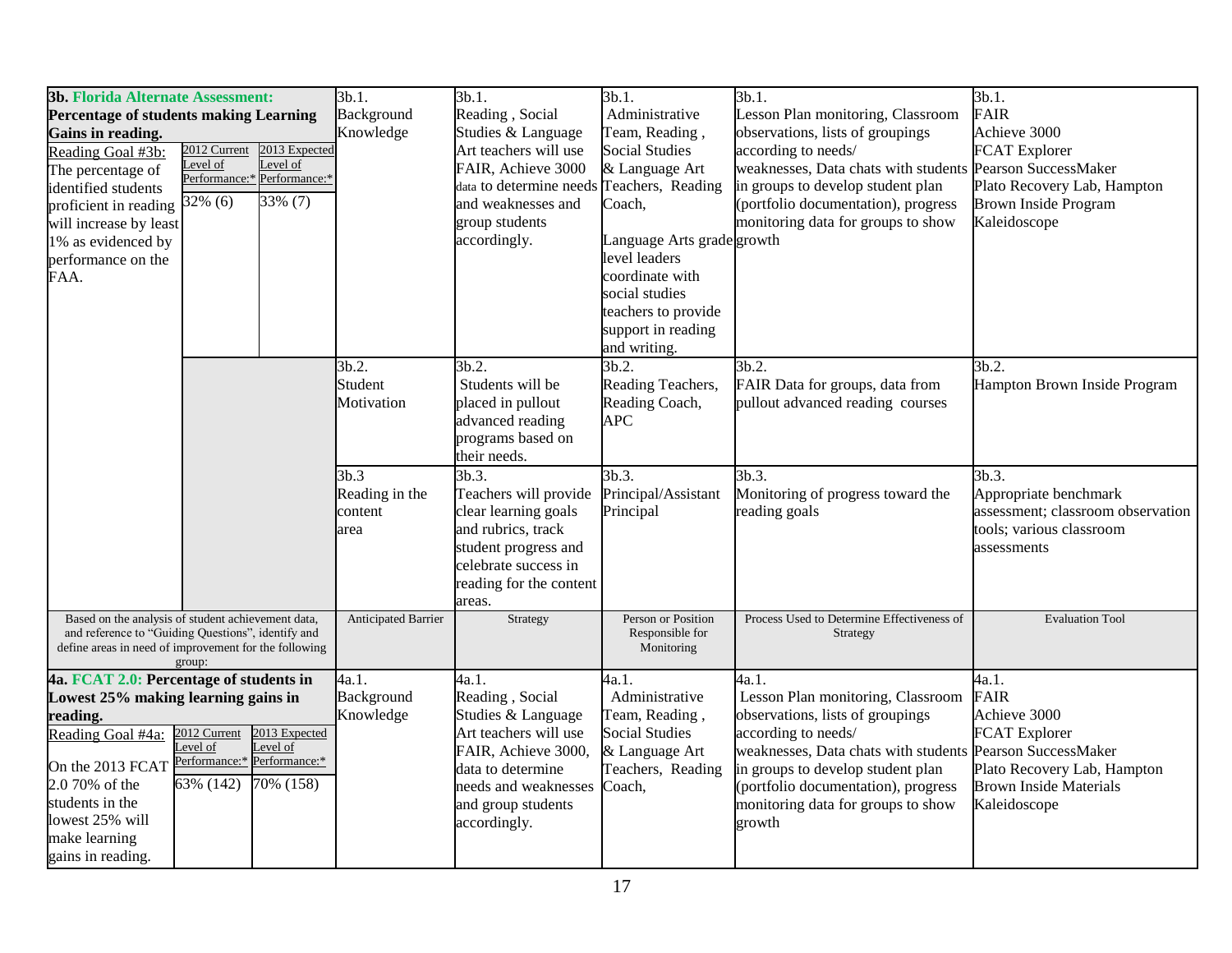| The students in this<br>category according<br>to FAIR/FCAT<br>data the area of<br>need improvement<br>is research and                                                                                                                 |                                                                                                                                                                                |                                            |                                                                                                                                                                   |                                                     |                                                                              |                                                                           |                                   |
|---------------------------------------------------------------------------------------------------------------------------------------------------------------------------------------------------------------------------------------|--------------------------------------------------------------------------------------------------------------------------------------------------------------------------------|--------------------------------------------|-------------------------------------------------------------------------------------------------------------------------------------------------------------------|-----------------------------------------------------|------------------------------------------------------------------------------|---------------------------------------------------------------------------|-----------------------------------|
| reference.                                                                                                                                                                                                                            |                                                                                                                                                                                | 4a.2.<br>Student<br>Motivation             | 4a.2.<br>Students will be placed Reading Teachers,<br>in pullout advanced<br>reading programs<br>based on their needs.                                            | 4a.2.<br>Reading Coach,<br><b>APC</b>               | 4a.2.<br>FAIR Data for groups, data from<br>pullout advanced reading courses | 4a.2.                                                                     | Hampton Brown Inside Program      |
|                                                                                                                                                                                                                                       |                                                                                                                                                                                | 4a.3.<br>Reading in the<br>content<br>area | 4a.3.<br>Teachers will provide<br>clear learning goals<br>and rubrics, track<br>student progress and<br>celebrate success in<br>reading for the content<br>areas. | 4a.3.<br>Principal/Assistant<br>Principal           | 4a.3.<br>Monitoring of progress toward the<br>reading goals                  | 4a.3.<br>Appropriate benchmark<br>tools; various classroom<br>assessments | assessment; classroom observation |
| Performance Target                                                                                                                                                                                                                    | Based on Ambitious but Achievable Annual<br>Measurable Objectives (AMOs), Reading and Math                                                                                     | 2011-2012                                  | 2012-2013                                                                                                                                                         | 2013-2014                                           | 2014-2015                                                                    | 2015-2016                                                                 | 2016-2017                         |
| <b>Achievable</b><br><b>Annual</b><br><b>Measurable</b><br><b>Objectives</b>                                                                                                                                                          | 5a. Ambitious but Baseline data 2010-2011 75 % $\geq$ 3<br>$87\% \ge$ level 3                                                                                                  | AMO<br><b>Target</b>                       | <b>AMO</b> Target                                                                                                                                                 | <b>AMO</b> Target                                   | <b>AMO</b> Target                                                            | <b>AMO</b><br><b>Target</b>                                               | <b>AMO</b> Target                 |
| (AMOs). In six<br>year school will<br>reduce their<br>achievement gap<br>by 50%.<br>Reading Goal #5A:<br>Base on the criteria to reduce the<br>proficiency in reading at our target<br>number of 93% of the students in six<br>vears. | achievement gap by 2016-2017, Montford<br>students will reach proficiency or above                                                                                             | 88%<br>NO                                  | 89%                                                                                                                                                               | 90%                                                 | 91%                                                                          | 92%                                                                       | 93%                               |
|                                                                                                                                                                                                                                       | Based on the analysis of student achievement data,<br>and reference to "Guiding Questions", identify and<br>define areas in need of improvement for the following<br>subgroup: | <b>Anticipated Barrier</b>                 | Strategy                                                                                                                                                          | Person or Position<br>Responsible for<br>Monitoring | Process Used to Determine Effectiveness of<br>Strategy                       |                                                                           | <b>Evaluation Tool</b>            |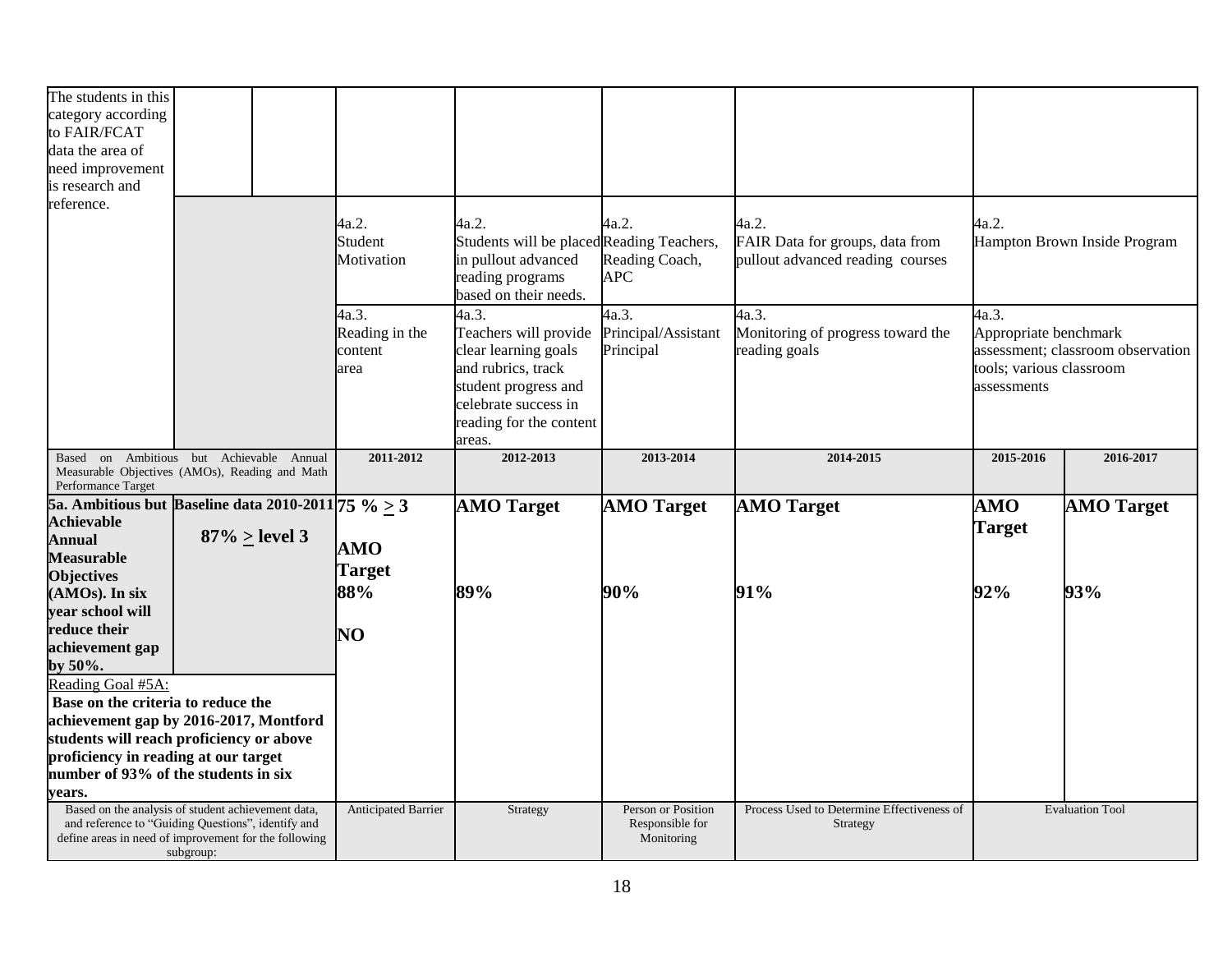| <b>5B. Student subgroups by ethnicity</b> (White, 5b.1.<br>Black, Hispanic, Asian, American Indian) not Background<br>making satisfactory progress in reading.<br>Reading Goal #5B:<br>On the 2013 FCAT<br>2.0, the percentage<br>of students in the<br>all subgroups not<br>making progress in<br>reading will<br>decrease by 5%. | 2012 Current<br>Level of<br>Performance:* Performance:*<br>White:<br>20%(156)<br>Black:<br>50%(71)<br>Hispanic:<br>$23\%(11)$<br>Asian:<br>$23\%/11)$ | 2013 Expected<br>Level of<br>White:<br>$15\% (117)$<br>Black:<br>45%(64)<br>Hispanic:<br>$18\% (9)$<br>Asian:<br>18% (9) | Knowledge                                  | 5b.1.<br>Reading, Social<br>Studies & Language<br>Art teachers will use<br>FAIR, Achieve 3000<br>data to determine<br>needs and weaknesses<br>and group students<br>accordingly. | $5b.1$ .<br>Administrative<br>Team, Reading,<br><b>Social Studies</b><br>& Language Art<br>Teachers, Reading<br>Coach, | 5b.1.<br>Lesson Plan monitoring, Classroom<br>observations, lists of groupings<br>according to needs/<br>weaknesses, Data chats with students Pearson SuccessMaker<br>in groups to develop student plan<br>(portfolio documentation), progress<br>monitoring data for groups to show<br>growth | 5b.1.<br><b>FAIR</b><br>Achieve 3000<br><b>FCAT</b> Explorer<br>Plato Recovery Lab, Hampton<br><b>Brown Inside Program</b><br>Kaleidoscope |
|------------------------------------------------------------------------------------------------------------------------------------------------------------------------------------------------------------------------------------------------------------------------------------------------------------------------------------|-------------------------------------------------------------------------------------------------------------------------------------------------------|--------------------------------------------------------------------------------------------------------------------------|--------------------------------------------|----------------------------------------------------------------------------------------------------------------------------------------------------------------------------------|------------------------------------------------------------------------------------------------------------------------|------------------------------------------------------------------------------------------------------------------------------------------------------------------------------------------------------------------------------------------------------------------------------------------------|--------------------------------------------------------------------------------------------------------------------------------------------|
|                                                                                                                                                                                                                                                                                                                                    |                                                                                                                                                       |                                                                                                                          | 5b.2.<br>Student<br>Motivation             | 5b.2.<br>Students will be placed Reading Teachers,<br>in pullout recovery<br>reading programs<br>based on their needs.                                                           | 5b.2.<br>Reading Coach,<br><b>APC</b>                                                                                  | 5b.2.<br>FAIR Data for groups, data from<br>pullout recovery reading courses                                                                                                                                                                                                                   | 5b.2.<br>Hampton Brown Inside Program                                                                                                      |
|                                                                                                                                                                                                                                                                                                                                    |                                                                                                                                                       |                                                                                                                          | 5b.3.<br>Reading in the<br>content<br>area | 5b.3.<br>Teachers will provide<br>clear learning goals<br>and rubrics, track<br>student progress and<br>celebrate success in<br>reading for the content<br>areas.                | 5b.3.<br>Principal/Assistant<br>Principal                                                                              | 5b.3.<br>Monitoring of progress toward the<br>reading goals                                                                                                                                                                                                                                    | 5b.3.<br>Appropriate benchmark<br>assessment; classroom observation<br>tools; various classroom<br>assessments                             |
| Based on the analysis of student achievement data,<br>and reference to "Guiding Questions", identify and<br>define areas in need of improvement for the following                                                                                                                                                                  | subgroup:                                                                                                                                             |                                                                                                                          | <b>Anticipated Barrier</b>                 | Strategy                                                                                                                                                                         | Person or Position<br>Responsible for<br>Monitoring                                                                    | Process Used to Determine Effectiveness of<br>Strategy                                                                                                                                                                                                                                         | <b>Evaluation Tool</b>                                                                                                                     |
| <b>5C. English Language Learners (ELL) not 5c.1.</b><br>making satisfactory progress in reading.<br>Reading Goal #5C:<br>On the 2013 FCAT                                                                                                                                                                                          | 2012 Current<br><u>Level of</u><br>Performance:* Performance:*                                                                                        | 2013 Expected<br>Level of                                                                                                | Background<br>Knowledge                    | 5c.1.<br>Reading, Social<br>Studies & Language<br>Art teachers will use                                                                                                          | 5c.1.<br>Administrative<br>Team, Reading,<br><b>Social Studies</b>                                                     | 5c.1.<br>Lesson Plan monitoring, Classroom<br>observations, lists of groupings<br>according to needs/                                                                                                                                                                                          | 5c.1.<br><b>FAIR</b><br>Achieve 3000<br><b>FCAT Explorer</b>                                                                               |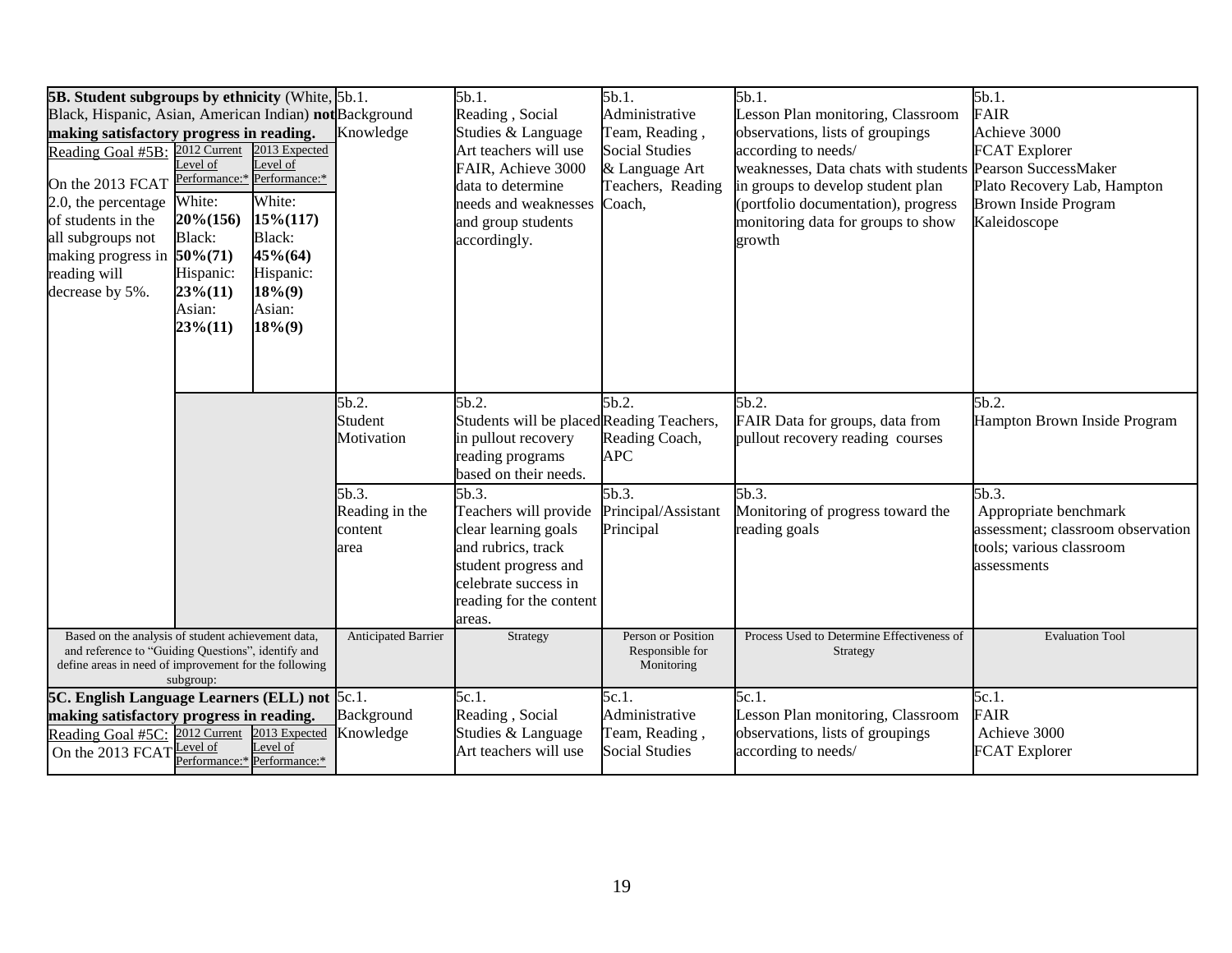| 2.0, the percentage<br>of students in the<br>ELL subgroup not<br>making progress in<br>reading will<br>decrease by 5%.                                                                                                                               | 50% (5)                           | $45\%$ (4)                                                                                |                                            | FAIR, Achieve 3000 & Language Art<br>data to determine<br>needs and weaknesses<br>and group students<br>accordingly.                                                                                                                                                                     | Teachers, Reading<br>Coach,                                                                                                         | weaknesses, Data chats with students Pearson SuccessMaker<br>in groups to develop student plan<br>(portfolio documentation), progress<br>monitoring data for groups to show<br>growth                                                                                                                               | Plato Recovery Lab, Hampton<br><b>Brown Inside Program</b><br>Kaleidoscope                                                          |
|------------------------------------------------------------------------------------------------------------------------------------------------------------------------------------------------------------------------------------------------------|-----------------------------------|-------------------------------------------------------------------------------------------|--------------------------------------------|------------------------------------------------------------------------------------------------------------------------------------------------------------------------------------------------------------------------------------------------------------------------------------------|-------------------------------------------------------------------------------------------------------------------------------------|---------------------------------------------------------------------------------------------------------------------------------------------------------------------------------------------------------------------------------------------------------------------------------------------------------------------|-------------------------------------------------------------------------------------------------------------------------------------|
|                                                                                                                                                                                                                                                      |                                   |                                                                                           | 5c.2.<br>Student<br>Motivation             | 5c.2.<br>Students will be placed Reading Teachers,<br>in pullout recovery<br>reading programs<br>based on their needs.                                                                                                                                                                   | 5c.2.<br>Reading Coach,<br><b>APC</b>                                                                                               | 5c.2.<br>FAIR Data for groups, data from<br>pullout recovery reading courses                                                                                                                                                                                                                                        | 5c.2.<br>Hampton Brown Inside Program                                                                                               |
|                                                                                                                                                                                                                                                      |                                   |                                                                                           | 5c.3.<br>Reading in the<br>content<br>area | 5c.3.<br>Teachers will provide<br>clear learning goals<br>and rubrics, track<br>student progress and<br>celebrate success in<br>reading for the content<br>areas.                                                                                                                        | 5c.3.<br>Principal/Assistant<br>Principal                                                                                           | 5c.3.<br>Monitoring of progress toward the<br>reading goals                                                                                                                                                                                                                                                         | 5c.3.<br>Appropriate benchmark<br>assessment; classroom observation<br>tools; various classroom<br>assessments                      |
| Based on the analysis of student achievement data,<br>and reference to "Guiding Questions", identify and<br>define areas in need of improvement for the following                                                                                    | subgroup:                         |                                                                                           | <b>Anticipated Barrier</b>                 | Strategy                                                                                                                                                                                                                                                                                 | Person or Position<br>Responsible for<br>Monitoring                                                                                 | Process Used to Determine Effectiveness of<br>Strategy                                                                                                                                                                                                                                                              | <b>Evaluation Tool</b>                                                                                                              |
| 5D. Students with Disabilities (SWD) not<br>making satisfactory progress in reading.<br>Reading Goal #5D:<br>On the 2013 FCAT<br>2.0, the percentage of<br>students in the SWD<br>subgroup not making<br>progress in reading<br>will decrease by 5%. | evel of<br>$\overline{55}$ % (78) | 2012 Current 2013 Expected Knowledge<br>evel of<br>Performance: Performance:*<br>60% (72) | 5d.1.<br>Background                        | 5d.1.<br>Use real world<br>examples to enhance<br>background<br>knowledge in teacher<br>directed small group.<br>Reading, Social<br>Studies & Language<br>Art teachers will use<br>FAIR, Achieve 3000<br>data to determine<br>needs and weaknesses<br>and group students<br>accordingly. | 5d.1.<br>Administrative<br>Team, ESE<br>Teachers, Reading<br><b>Social Studies</b><br>& Language Art<br>Teachers, Reading<br>Coach, | 5d.1.<br>Lesson Plan monitoring, Classroom<br>observations, lists of groupings<br>according to needs/weaknesses, Data FCAT Explorer<br>chats with students in groups to<br>develop student plan (portfolio<br>documentation), progress monitoring<br>data for groups to show growth.<br>Review student data weekly. | 5d.1.<br><b>FAIR</b><br>Achieve 3000<br>Pearson SuccessMaker<br>Plato Recovery Lab, Hampton<br>Brown Inside Program<br>Kaleidoscope |
|                                                                                                                                                                                                                                                      |                                   |                                                                                           | 5d.2.<br>Student                           | 5d.2.<br>Students will be placed Reading Teachers,                                                                                                                                                                                                                                       | 5d.2.                                                                                                                               | 5d.2.<br>FAIR Data for groups, data from                                                                                                                                                                                                                                                                            | 5d.2.<br>Hampton Brown Inside Program                                                                                               |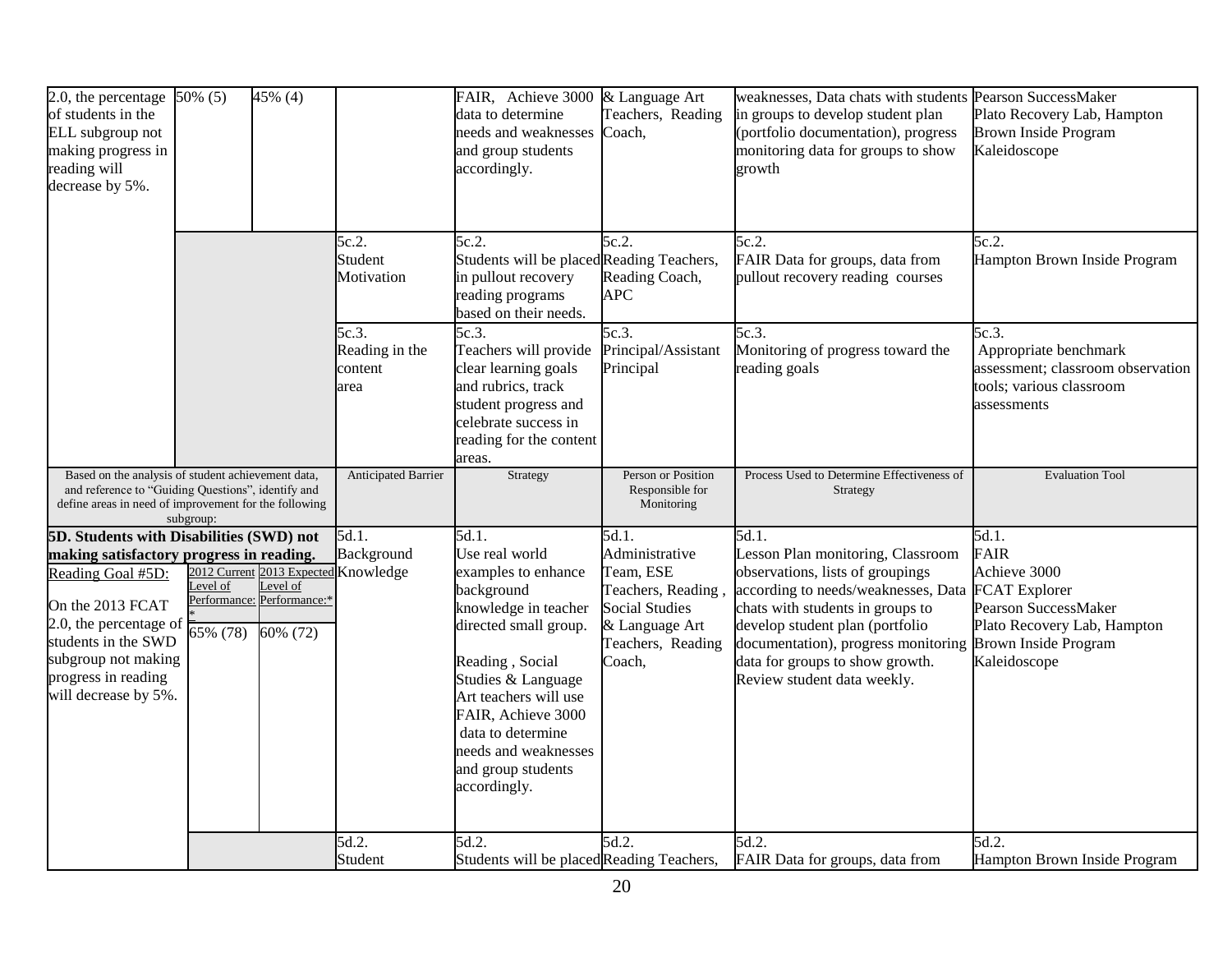|                                                                                                                                                                                                                                                                                                |                                                                                                                                                                                | Motivation                                 | in pullout recovery<br>reading programs<br>based on their needs.                                                                                                                                                                                                                         | Reading Coach,<br><b>APC</b>                                                                                                       | pullout recovery reading courses                                                                                                                                                                                                                                                                      |                                                                                                                                                                    |
|------------------------------------------------------------------------------------------------------------------------------------------------------------------------------------------------------------------------------------------------------------------------------------------------|--------------------------------------------------------------------------------------------------------------------------------------------------------------------------------|--------------------------------------------|------------------------------------------------------------------------------------------------------------------------------------------------------------------------------------------------------------------------------------------------------------------------------------------|------------------------------------------------------------------------------------------------------------------------------------|-------------------------------------------------------------------------------------------------------------------------------------------------------------------------------------------------------------------------------------------------------------------------------------------------------|--------------------------------------------------------------------------------------------------------------------------------------------------------------------|
|                                                                                                                                                                                                                                                                                                |                                                                                                                                                                                | 5d.3.<br>Reading in the<br>content<br>area | 5d.3.<br>Teachers will provide<br>clear learning goals<br>and rubrics, track<br>student progress and<br>celebrate success in<br>reading for the content<br>areas.                                                                                                                        | 5d.3.<br>Principal/Assistant<br>Principal                                                                                          | 5d.3.<br>Monitoring of progress toward the<br>reading goals                                                                                                                                                                                                                                           | 5d.3.<br>Appropriate benchmark<br>assessment; classroom observation<br>tools; various classroom<br>assessments                                                     |
|                                                                                                                                                                                                                                                                                                | Based on the analysis of student achievement data,<br>and reference to "Guiding Questions", identify and<br>define areas in need of improvement for the following<br>subgroup: | <b>Anticipated Barrier</b>                 | Strategy                                                                                                                                                                                                                                                                                 | Person or Position<br>Responsible for<br>Monitoring                                                                                | Process Used to Determine Effectiveness of<br>Strategy                                                                                                                                                                                                                                                | <b>Evaluation Tool</b>                                                                                                                                             |
| <b>5E. Economically Disadvantaged students</b><br>not making satisfactory progress in<br>reading.<br>Reading Goal #5E:<br>On the 2013 FCAT<br>2.0, the percentage of<br>students in the<br>Economically<br>Disadvantaged<br>subgroup not making<br>progress in reading<br>will decrease by 5%. | 2012 Current 2013 Expected<br>Level of<br>evel of<br>Performance: Performance:*<br>$\frac{1}{33\%}(96)$<br>48% (87)                                                            | 5e.1.<br><b>Background</b><br>Knowledge    | 5e.1.<br>Use real world<br>examples to enhance<br>background<br>knowledge in teacher<br>directed small group.<br>Reading, Social<br>Studies & Language<br>Art teachers will use<br>FAIR, Achieve 3000<br>data to determine<br>needs and weaknesses<br>and group students<br>accordingly. | 5e.1.<br>Administrative<br>Team, ESE<br>Teachers, Reading<br><b>Social Studies</b><br>& Language Art<br>Teachers, Reading<br>Coach | 5e.1.<br>Lesson Plan monitoring, Classroom<br>observations, lists of groupings<br>according to needs/weaknesses, Data<br>chats with students in groups to<br>develop student plan (portfolio<br>documentation), progress monitoring<br>data for groups to show growth.<br>Review student data weekly. | 5e.1.<br><b>FAIR</b><br>Achieve 3000<br><b>FCAT</b> Explorer<br>Pearson SuccessMaker<br>Plato Recovery Lab, Hampton<br><b>Brown Inside Program</b><br>Kaleidoscope |
|                                                                                                                                                                                                                                                                                                |                                                                                                                                                                                | 5e.2.<br>Student<br>Motivation             | 5e.2.<br>Students will be placed Reading Teachers,<br>in pullout recovery<br>reading programs<br>based on their needs.                                                                                                                                                                   | 5e.2.<br>Reading Coach,<br><b>APC</b>                                                                                              | 5e.2.<br>FAIR Data for groups, data from<br>pullout recovery reading courses                                                                                                                                                                                                                          | 5e.2.<br>Hampton Brown Inside Program                                                                                                                              |
|                                                                                                                                                                                                                                                                                                |                                                                                                                                                                                | 5e.3.<br>Reading in the<br>content<br>area | 5e.3.<br>Teachers will provide<br>clear learning goals<br>and rubrics, track<br>student progress and<br>celebrate success in<br>reading for the content                                                                                                                                  | 5e.3.<br>Principal/Assistant<br>Principal                                                                                          | 5e.3.<br>Monitoring of progress toward the<br>reading goals                                                                                                                                                                                                                                           | 5e.3.<br>Appropriate benchmark<br>assessment; classroom observation<br>tools; various classroom<br>assessments                                                     |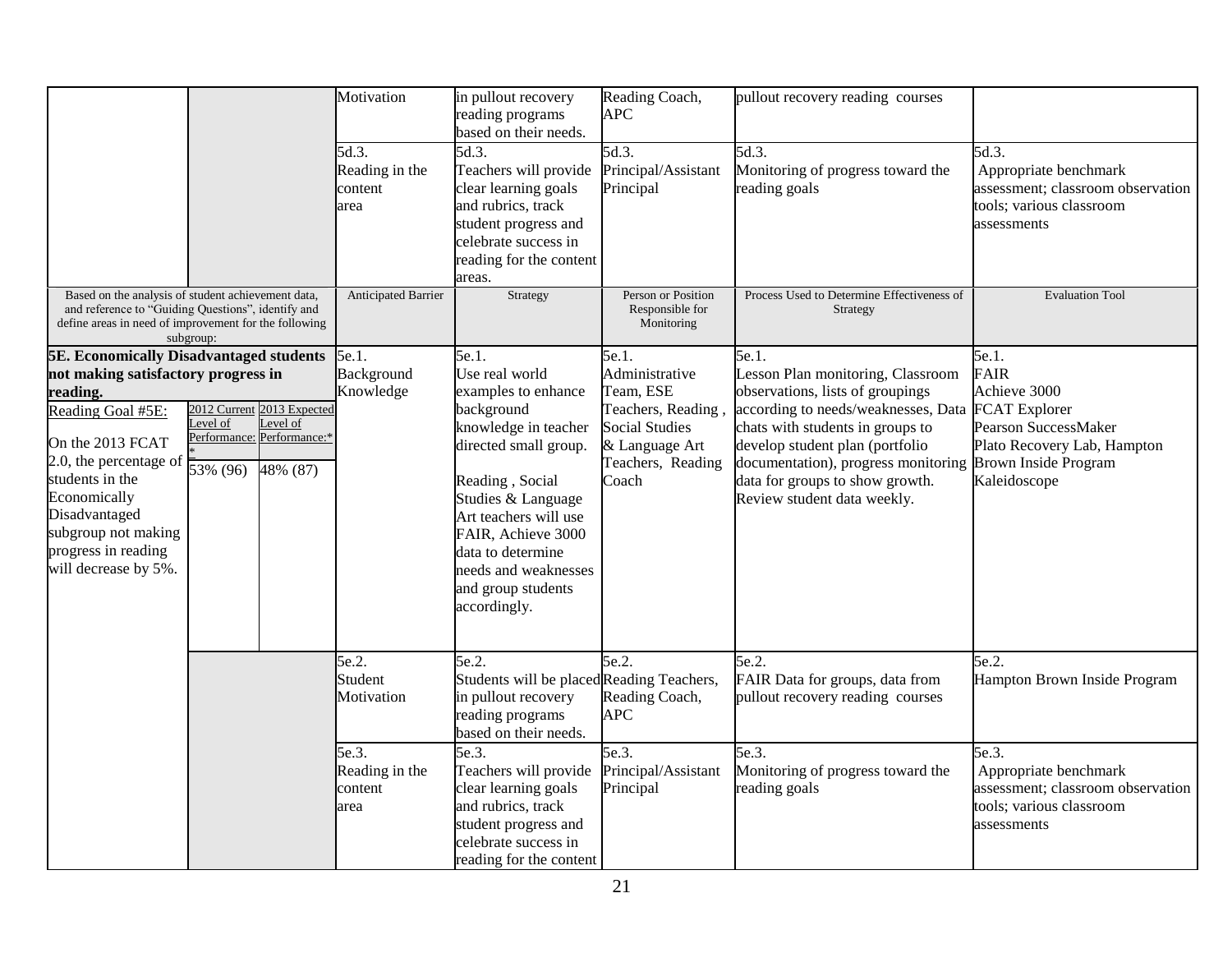|  | areas |  |  |
|--|-------|--|--|
|  |       |  |  |
|  |       |  |  |

# **Reading Professional Development**

|                                                                                                  |                                                                       |                                                                            | Please note that each Strategy does not require a professional development or PLC activity. |                                                                                                              | Professional Development (PD) aligned with Strategies through Professional Learning Community (PLC) or PD Activity                                                                    |                                                  |
|--------------------------------------------------------------------------------------------------|-----------------------------------------------------------------------|----------------------------------------------------------------------------|---------------------------------------------------------------------------------------------|--------------------------------------------------------------------------------------------------------------|---------------------------------------------------------------------------------------------------------------------------------------------------------------------------------------|--------------------------------------------------|
| PD Content /Topic<br>and/or PLC Focus                                                            | Grade<br>Level/Subject                                                | PD Facilitator<br>and/or<br>PLC Leader                                     | PD Participants<br>(e.g., PLC, subject, grade level, or<br>school-wide)                     | <b>Target Dates and Schedules</b><br>(e.g., Early Release) and<br>Schedules (e.g., frequency of<br>meetings) | Strategy for Follow-up/Monitoring                                                                                                                                                     | Person or Position Responsible for<br>Monitoring |
| Data Analysis                                                                                    | Instructional<br>Staff 6-8                                            | Curriculum<br><b>Team Leaders</b><br>CLT)                                  | Instructional<br><b>Staff by Department</b>                                                 | Monthly                                                                                                      | Teachers will provide their end of<br>the year student data from Data<br>Director as evident of on-going<br>progress monitoring. CLT will<br>submit reports to administrative<br>team | <b>Administrative Team</b>                       |
| Multi-Tiered System of<br>Supports (MTSS)<br>/Response to<br>Instruction/<br>Intervention (MTSS) | Instructional<br>Staff 6-8 in<br>LA/Reading<br>and Math<br>Department | Administrative Instructional<br>Team<br>Curriculum<br>Team Leaders<br>CLT) | <b>Staff by Department</b>                                                                  | Quarterly                                                                                                    | Provide documentation in lesson<br>plans and summary 9weeks reports.                                                                                                                  | Administrative Team                              |
| Art & Science of<br>Teaching/iObservation<br>Providing Clear<br>Learning Goals and<br>Rubrics    | $6 - 8$                                                               | CLT)                                                                       | All teachers                                                                                | Department Meetings once<br>a month; Once a month<br>faculty meetings                                        | iObservation documentation;<br><b>Teacher Portfolio</b>                                                                                                                               | Principal/Assistant Principal                    |
| Developing appropriate<br>rubrics                                                                | $6 - 8$                                                               | CLT)                                                                       | All teachers                                                                                | Department meetings -<br>ongoing throughout the<br>year                                                      | iObservation documentation;<br><b>Teacher Portfolio</b>                                                                                                                               | Principal/Assistant Principal                    |
| (Teacher Practices)<br>Phase I of the<br>Implementation of the                                   | $6 - 8$                                                               | CLT)                                                                       | All teachers                                                                                | Department meetings -<br>ongoing throughout the<br>year                                                      | iObservation documentation;<br><b>Teacher Portfolio</b>                                                                                                                               | Principal/Assistant Principal                    |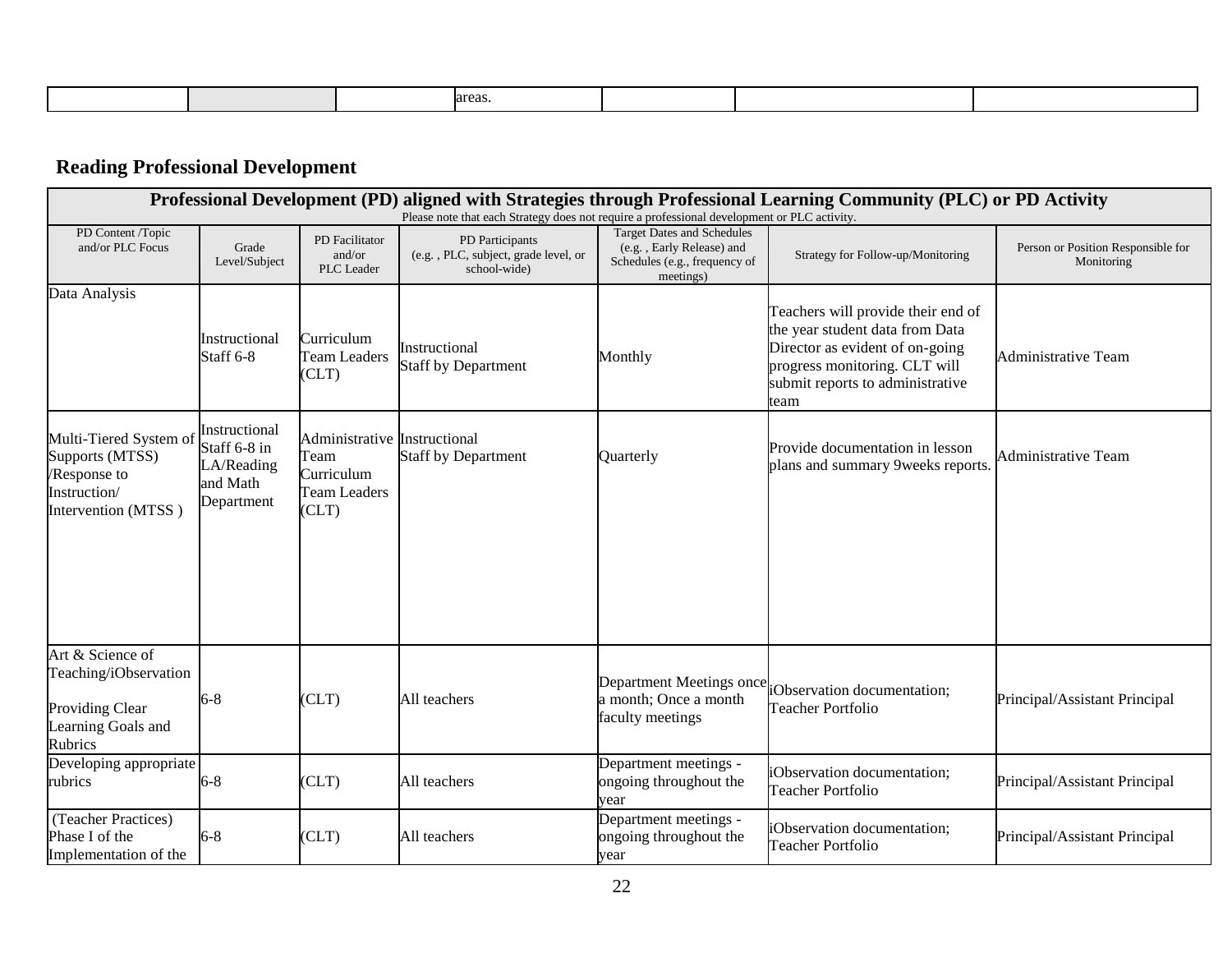| ∴ommon (<br>State<br>core                |  |  |  |
|------------------------------------------|--|--|--|
| $\sim$ $\sim$ $\sim$ $\sim$<br>Standards |  |  |  |

### **Reading Budget** (Insert rows as needed)

|                                                       | Include only school-based funded activities/materials and exclude district funded activities/materials. |                                                  |                           |
|-------------------------------------------------------|---------------------------------------------------------------------------------------------------------|--------------------------------------------------|---------------------------|
| Evidence-based Program(s)/Materials(s)                |                                                                                                         |                                                  |                           |
| Strategy                                              | Description of Resources                                                                                | <b>Funding Source</b>                            | Amount                    |
| CCSS Best Practices - Phase I                         | <b>LCS Curriculum Developers</b>                                                                        | <b>District Based General Funds</b>              | \$0.00                    |
| <b>Scholastic Reading</b>                             | Supp. Reading                                                                                           | <b>School Based General Funds</b>                | \$430.00                  |
| <b>Vocabulary for Success</b>                         | Vocabulary TAG                                                                                          | <b>School Based General Funds</b>                | \$200.00                  |
|                                                       |                                                                                                         |                                                  | <b>Subtotal: \$630.00</b> |
| Technology                                            |                                                                                                         |                                                  |                           |
| Strategy                                              | Description of Resources                                                                                | <b>Funding Source</b>                            | Amount                    |
| Pinpoint                                              | Attendance/ Gradebook                                                                                   | <b>District Based General Funds</b>              | \$0.00                    |
| Data Analysis                                         | Data Director Web Based Program                                                                         | <b>School Based General Funds</b>                | \$0.00                    |
| <b>Integrating Technology</b>                         | On-going Promethean Board Training                                                                      | TEC/Title II                                     |                           |
|                                                       |                                                                                                         |                                                  | Subtotal:0.00             |
| Professional Development                              |                                                                                                         |                                                  |                           |
| Strategy                                              | <b>Description of Resources</b>                                                                         | <b>Funding Source</b>                            | Amount                    |
| Developing appropriate rubrics and<br>learning goals  | Facilitator; time for planning and<br>collaboration                                                     | School-based Professional Learning<br>Dollars    | \$.00                     |
| Pacing Guide /Focus Calendar/SSS for<br>LA/Reading    | TEC Summer Training and follow-up                                                                       | Title II Summer Funds/Title II funds             | \$5,500.00                |
| FCTE Conference - 3 LA/Read /Soc.<br>Studies teachers | <b>State Technology Conference</b>                                                                      | Title II funds/TEC if the funds are<br>allocated | \$1200.00                 |
|                                                       |                                                                                                         |                                                  | Subtotal:\$6,700.00       |
|                                                       |                                                                                                         |                                                  | Total:\$7,330.00          |
|                                                       |                                                                                                         |                                                  |                           |

*End of Reading Goals*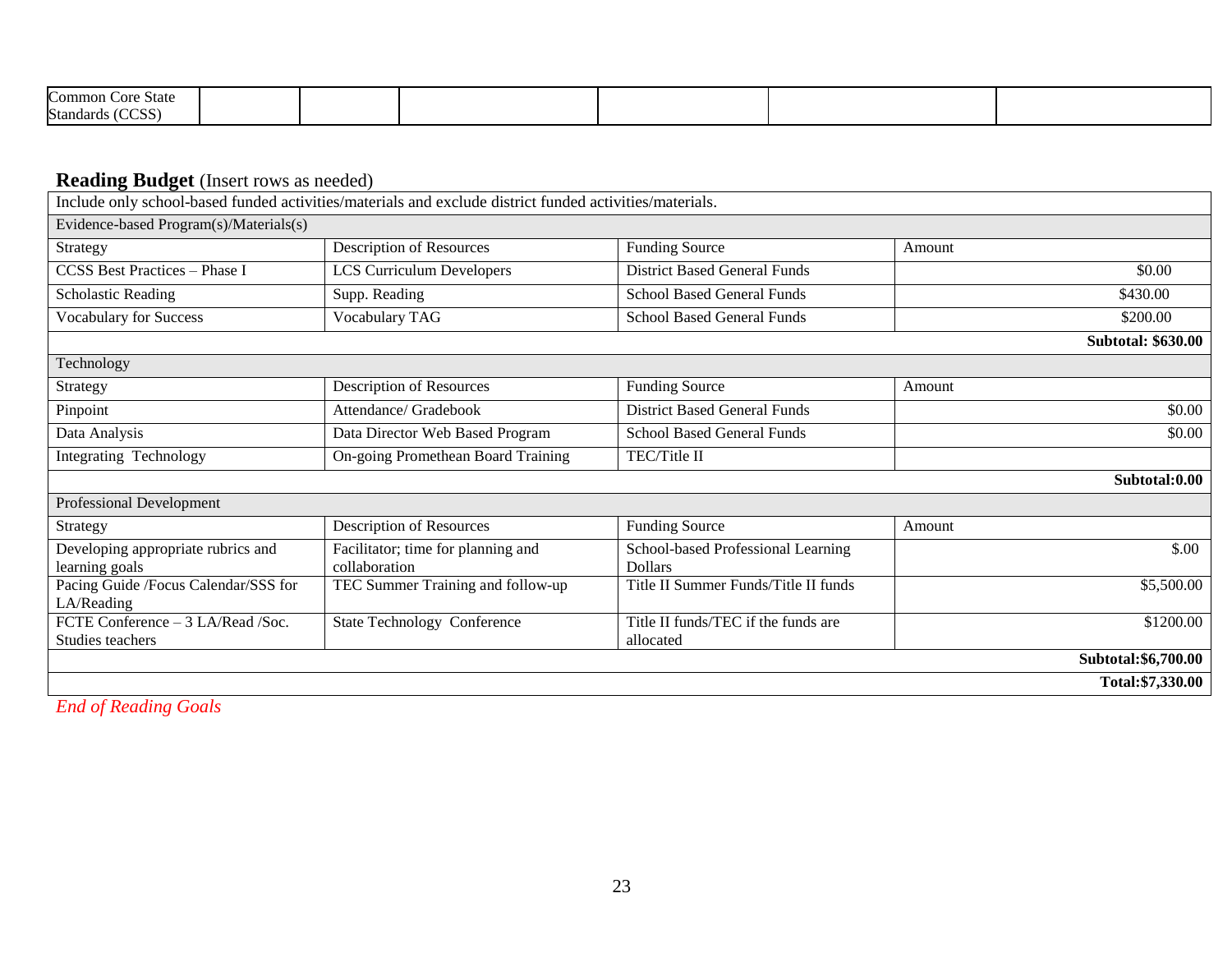# **Comprehensive English Language Learning Assessment (CELLA) Goals**

|                                                                                                                                                                                                                                                                                                                              | <b>CELLA Goals</b>                                                                                                 |                                                                              | <b>Problem-Solving Process to Increase Language Acquisition</b>                                                                                                                                                                                                                                                                   |                                                     |                                                                                                |                                                                                |  |  |  |
|------------------------------------------------------------------------------------------------------------------------------------------------------------------------------------------------------------------------------------------------------------------------------------------------------------------------------|--------------------------------------------------------------------------------------------------------------------|------------------------------------------------------------------------------|-----------------------------------------------------------------------------------------------------------------------------------------------------------------------------------------------------------------------------------------------------------------------------------------------------------------------------------|-----------------------------------------------------|------------------------------------------------------------------------------------------------|--------------------------------------------------------------------------------|--|--|--|
|                                                                                                                                                                                                                                                                                                                              | Students speak in English and understand spoken English at grade<br>level in a manner similar to non-ELL students. | <b>Anticipated Barrier</b>                                                   | Strategy                                                                                                                                                                                                                                                                                                                          | Person or Position<br>Responsible for<br>Monitoring | Process Used to Determine<br>Effectiveness of<br>Strategy                                      | <b>Evaluation Tool</b>                                                         |  |  |  |
| 1. Students scoring proficient in Listening/Speaking.<br>2012 Current Percent of Students<br>CELLA Goal #1:<br>Proficient in Listening/Speaking:<br>The percentage of ELL<br>students proficient in<br>64% (9)<br>listening and speaking<br>English will increase by at<br>least 1% as indicated by<br>performance on CELLA. |                                                                                                                    | 1.1. Speaking and<br>understanding very<br>little of the English<br>language | 1.1.<br>When speaking with ELL<br>students, use familiar<br>words, avoid long words,<br>and limit the length of<br>sentences.<br>Assist students in<br>understanding complex<br>concepts and skills by<br>presenting clear<br>illustrations, using<br>gestures, and<br>demonstrating concrete<br>example                          | 1.1.<br>ELL Coordinator,<br>$&$ APC                 | 1.1.<br><b>Student Survey of LCS</b><br><b>Student Registration Form</b><br>Results of the IPT | l.1.<br><b>IPT Oral Test</b>                                                   |  |  |  |
|                                                                                                                                                                                                                                                                                                                              |                                                                                                                    | $\mathsf{L}2.$<br>Limited allocation of<br>resources                         | 1.2.<br>Enlist volunteers,<br>particularly from the<br>multicultural community,<br>to tutor students in their<br>native language.                                                                                                                                                                                                 | 1.2.<br>ELL Coordinator,<br>& APC                   | 1.2.<br>Parent /School/Community<br>Connections                                                | $\overline{2}$ .<br><b>LCS</b> Volunteer<br>Application                        |  |  |  |
|                                                                                                                                                                                                                                                                                                                              | Students read in English at grade level text in a manner similar to<br>non-ELL students.                           | <b>Anticipated Barrier</b>                                                   | Strategy                                                                                                                                                                                                                                                                                                                          | Person or Position<br>Responsible for<br>Monitoring | Process Used to Determine<br>Effectiveness of<br>Strategy                                      | <b>Evaluation Tool</b>                                                         |  |  |  |
| <b>Students scoring proficient in Reading.</b><br>2012 Current Percent of Students<br>CELLA Goal #2:<br>Proficient in Reading:<br>The percentage of ELL<br>students proficient in<br>43% (6)<br>reading will increase by at<br>least 1% as indicated by<br>performance on CELLA.                                             |                                                                                                                    | 2.1.<br>Limited reading skills                                               | 2.1.<br>Make sure the student<br>in the English language. information and materials $\&$ APC<br>are printed clearly, not<br>handwritten or poorly<br>copied.<br>Check for content<br>comprehension with<br>learning logs, strip stories,<br>dialogue journals, cloze<br>exercises, drama/role play,<br>experiments, reading logs, | 2.1.<br>ELL Coordinator,                            | 2.1.<br><b>Student Survey of LCS</b><br><b>Student Registration Form</b><br>Results of the IPT | 2.1.<br>IPT Reading Test, if the<br>student passed the IPT<br><b>Oral Test</b> |  |  |  |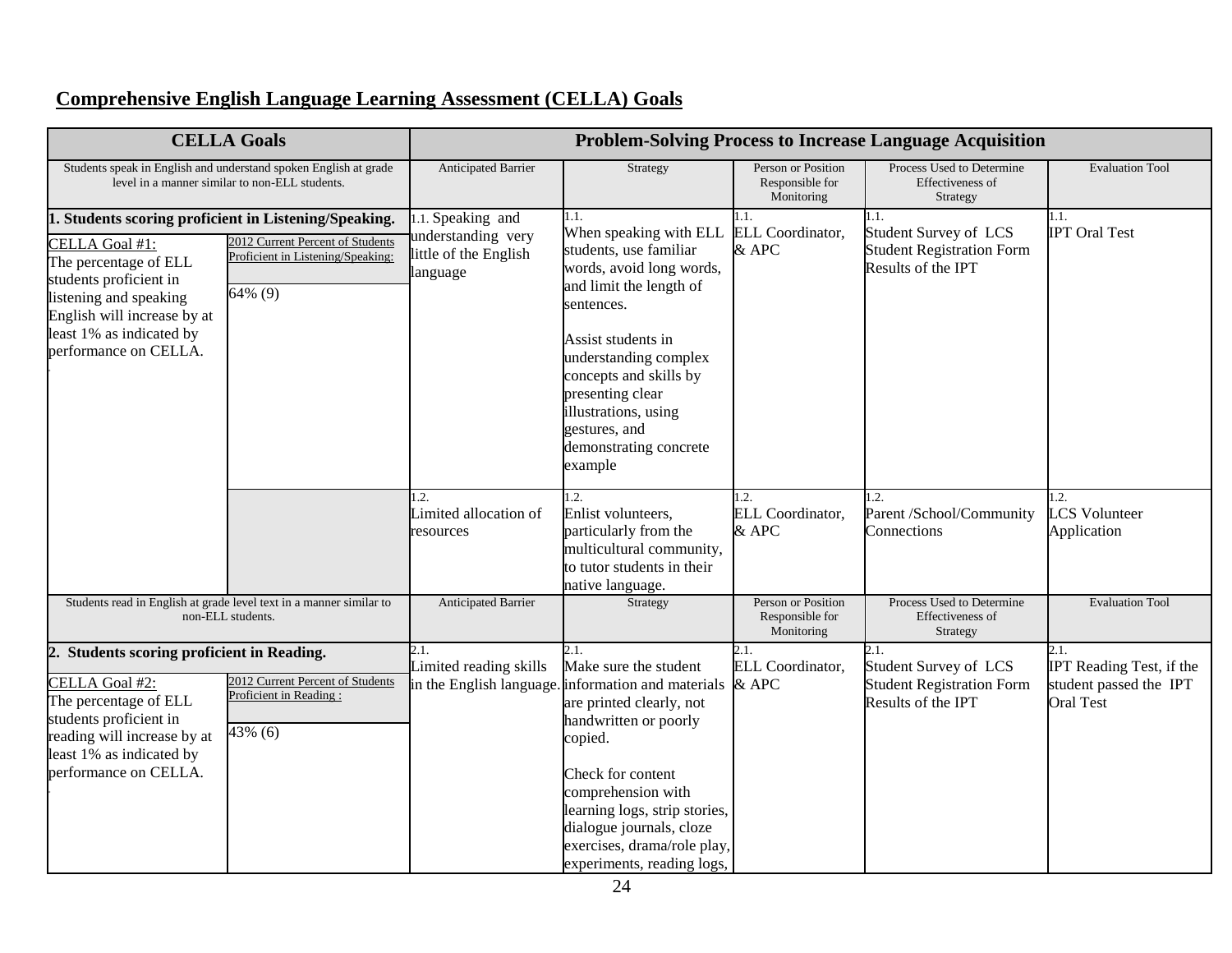|                                                                                                                                                                                                        |                                                                       |                                            | and illustrations.                                                                                                                                                                                                      |                                                     |                                                                                         |                                                                                |
|--------------------------------------------------------------------------------------------------------------------------------------------------------------------------------------------------------|-----------------------------------------------------------------------|--------------------------------------------|-------------------------------------------------------------------------------------------------------------------------------------------------------------------------------------------------------------------------|-----------------------------------------------------|-----------------------------------------------------------------------------------------|--------------------------------------------------------------------------------|
|                                                                                                                                                                                                        |                                                                       | 2.2<br>Limited allocation of<br>resources  | 2.2.<br>Enlist volunteers,<br>particularly from the<br>multicultural community,<br>to tutor students in their<br>native language.                                                                                       | 2.2.<br>ELL Coordinator,<br>& APC                   | Parent /School/Community<br>Connections                                                 | <b>LCS</b> Volunteer<br>Application                                            |
| Students write in English at grade level in a manner similar to non-<br>ELL students.                                                                                                                  |                                                                       | Anticipated Barrier                        | Strategy                                                                                                                                                                                                                | Person or Position<br>Responsible for<br>Monitoring | Process Used to Determine<br>Effectiveness of<br>Strategy                               | <b>Evaluation Tool</b>                                                         |
| Students scoring proficient in Writing.<br>З.<br>CELLA Goal #3:<br>The percentage of ELL<br>students proficient in<br>writing will increase by at<br>least 1% as indicated by<br>performance on CELLA. | 2012 Current Percent of Students<br>Proficient in Writing:<br>36% (5) | 3.1.<br>the English language.              | 3.1.<br>Limited writing skills in Allow the student to use<br>his/her native language<br>especially when doing<br>writing assignments or to<br>clarify meaning with an<br>individual proficient in<br>his/her language. | 3.1.<br>ELL Coordinator,<br>& APC                   | 3.1.<br>Student Survey of LCS<br><b>Student Registration Form</b><br>Results of the IPT | 3.1.<br>IPT Writing Test, if the<br>student passed the IPT<br><b>Oral Test</b> |
|                                                                                                                                                                                                        |                                                                       | 3.2.<br>Limited allocation of<br>resources | 3.2.<br>Enlist volunteers,<br>particularly from the<br>multicultural community,<br>to tutor students in their<br>native language.                                                                                       | 3.2.<br>ELL Coordinator,<br>& APC                   | 3.2.<br>Parent /School/Community<br>Connections                                         | 3.2.<br><b>CS</b> Volunteer<br>Application                                     |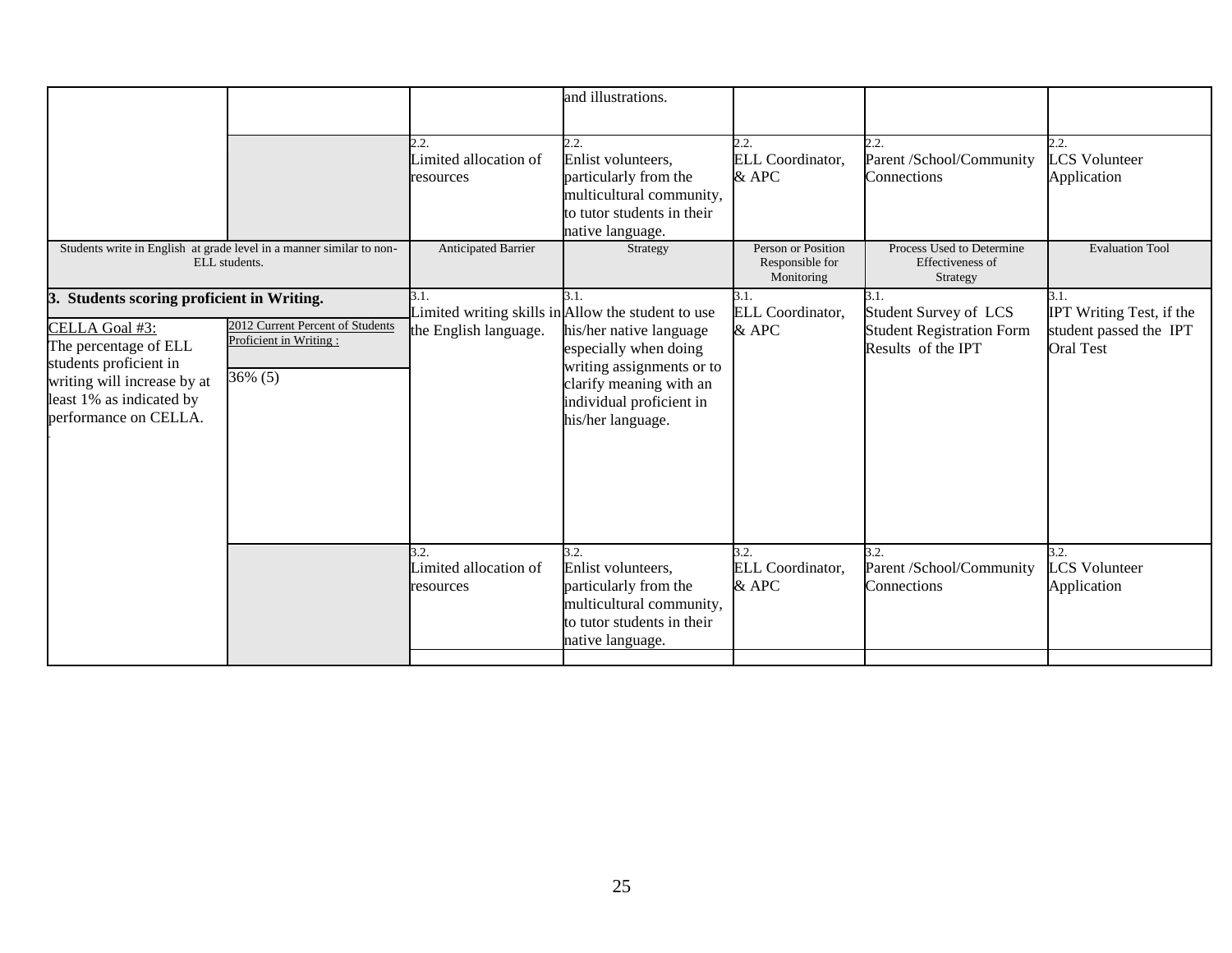### **CELLA Budget** (Insert rows as needed)

|                                        | Include only school-based funded activities/materials and exclude district funded activities/materials. |                               |        |               |
|----------------------------------------|---------------------------------------------------------------------------------------------------------|-------------------------------|--------|---------------|
| Evidence-based Program(s)/Materials(s) |                                                                                                         |                               |        |               |
|                                        |                                                                                                         |                               |        |               |
| Strategy                               | <b>Description of Resources</b>                                                                         | <b>Funding Source</b>         | Amount |               |
| <b>ESOL</b> Program                    | Checklist for FTE Compliance                                                                            | School Funds / District Funds |        |               |
|                                        |                                                                                                         |                               |        |               |
|                                        |                                                                                                         |                               |        | Subtotal:     |
| Technology                             |                                                                                                         |                               |        |               |
| Strategy                               | <b>Description of Resources</b>                                                                         | <b>Funding Source</b>         | Amount |               |
|                                        |                                                                                                         |                               |        |               |
|                                        |                                                                                                         |                               |        |               |
|                                        |                                                                                                         |                               |        | Subtotal:     |
| Professional Development               |                                                                                                         |                               |        |               |
| Strategy                               | <b>Description of Resources</b>                                                                         | <b>Funding Source</b>         | Amount |               |
| <b>ESOL</b> Training                   | 18 hours electives and special areas, 60                                                                | <b>District Funds</b>         |        |               |
|                                        | hours math, science, social studies and                                                                 |                               |        |               |
|                                        | computer literacy, LA, Reading 300 in-                                                                  |                               |        |               |
|                                        | service hours                                                                                           |                               |        |               |
|                                        |                                                                                                         |                               |        |               |
|                                        |                                                                                                         |                               |        | Subtotal:     |
| Other                                  |                                                                                                         |                               |        |               |
| Strategy                               | Description of Resources                                                                                | <b>Funding Source</b>         | Amount |               |
|                                        |                                                                                                         |                               |        |               |
|                                        |                                                                                                         |                               |        | Subtotal:     |
|                                        |                                                                                                         |                               |        | <b>Total:</b> |

*End of CELLA Goals*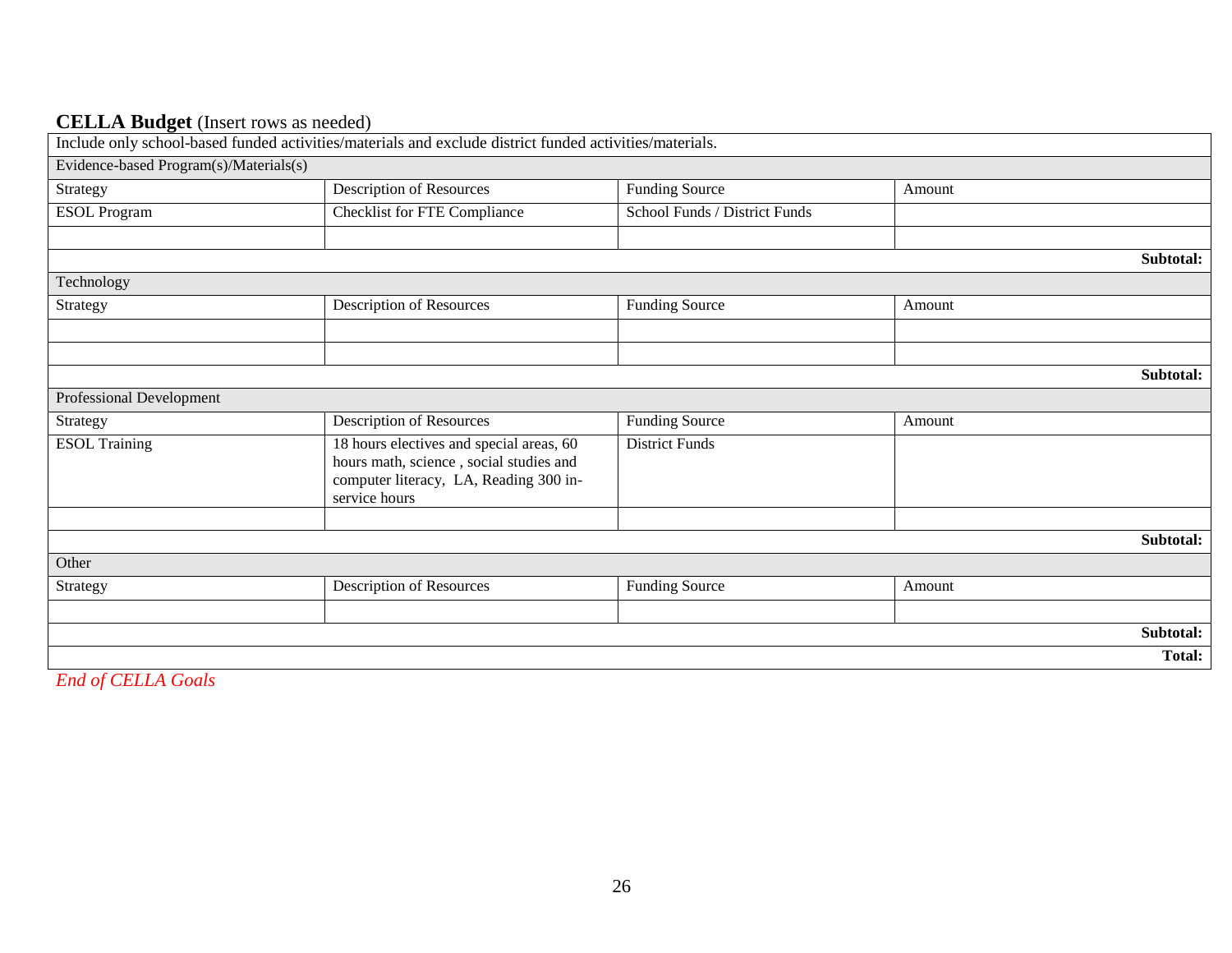# **Middle School Mathematics Goals**

| <b>Middle School Mathematics Goals</b>                                                                                                                                                                                                                                                                                                                     |                                                                                                                  |                                         | <b>Problem-Solving Process to Increase Student Achievement</b> |                                                                                                                                                                                            |                                                              |                                                                                                                                                                                                   |                                                                                                                |  |  |
|------------------------------------------------------------------------------------------------------------------------------------------------------------------------------------------------------------------------------------------------------------------------------------------------------------------------------------------------------------|------------------------------------------------------------------------------------------------------------------|-----------------------------------------|----------------------------------------------------------------|--------------------------------------------------------------------------------------------------------------------------------------------------------------------------------------------|--------------------------------------------------------------|---------------------------------------------------------------------------------------------------------------------------------------------------------------------------------------------------|----------------------------------------------------------------------------------------------------------------|--|--|
| Based on the analysis of student achievement data, and<br>reference to "Guiding Questions", identify and define<br>areas in need of improvement for the following group:                                                                                                                                                                                   |                                                                                                                  |                                         | Anticipated Barrier                                            | Strategy                                                                                                                                                                                   | Person or Position Responsible<br>for Monitoring             | Process Used to Determine<br>Effectiveness of<br>Strategy                                                                                                                                         | <b>Evaluation Tool</b>                                                                                         |  |  |
| 1a. FCAT 2.0: Students scoring at<br><b>Achievement Level 3 in mathematics.</b><br><b>Mathematics Goal</b><br>$#1a$ :<br>On the 2013 FCAT<br>2.0 31% of the<br>matched students<br>will score at level 3<br>in math. The<br>students in this<br>category according<br>to FCAT data the<br>areas of need<br>improvement are<br>measurement and<br>geometry. | 2013 Expected<br>2012 Current<br>evel of<br>Level of<br>Performance:*<br>Performance:*<br>31% (323)<br>29% (302) |                                         | 1a.1.<br>Lack of skill and<br>knowledge with math<br>standards | 1a.1.<br>Implement school wide<br>pacing guide and focus<br>calendar.<br>Align pre/post<br>assessment to Next<br><b>Generation Sunshine</b><br><b>State Math Standards</b>                 | 1a.1.<br>Administrative<br>Team and Math<br>Department Chair | 1a.1.<br>Lesson plans checked by<br>administration and classroom<br>walk through made by the<br>leadership team.                                                                                  | 1a.1.<br>Lesson Plans posted on<br>Edline                                                                      |  |  |
|                                                                                                                                                                                                                                                                                                                                                            |                                                                                                                  |                                         | 1a.2.<br>Motivation                                            | 1a.2<br>For students not<br>supplemental instruction,<br>teachers will match and<br>provide differentiated<br>instruction & evidence<br>based interventions to<br>meet the students' need. | 1a.2<br>Administrative                                       | 1a.2<br>Results of common assessment<br>responding to the core or Team and Math Teachers data will be reviewed within<br>grade level team meetings to<br>determine progress toward<br>benchmarks. | 1a.2<br>Common assessments<br>aligned with the Next<br><b>Generation Math Standards</b>                        |  |  |
|                                                                                                                                                                                                                                                                                                                                                            |                                                                                                                  | 1a.3.<br>Reading in the content<br>area |                                                                | 1a.3.<br>Teachers will provide<br>clear learning goals and<br>rubrics, track student<br>progress and celebrate<br>success in reading for the<br>content areas.                             | 1a.3.<br>Principal/Assistant<br>Principal                    | 1a.3.<br>Monitoring of progress toward<br>the reading goals                                                                                                                                       | 1a.3.<br>Appropriate benchmark<br>assessment; classroom<br>observation tools; various<br>classroom assessments |  |  |
| 1b. Florida Alternate Assessment: Students<br>scoring at Levels 4, 5, and 6 in mathematics.                                                                                                                                                                                                                                                                |                                                                                                                  |                                         | 1b.1.<br>Lack of skill and                                     | $1b.1$ .<br>Implement school wide                                                                                                                                                          | 1 <sub>b.1</sub><br>Administrative                           | 1b.1.<br>Walkthroughs and observations Lesson Plans posted on                                                                                                                                     | 1b.1.                                                                                                          |  |  |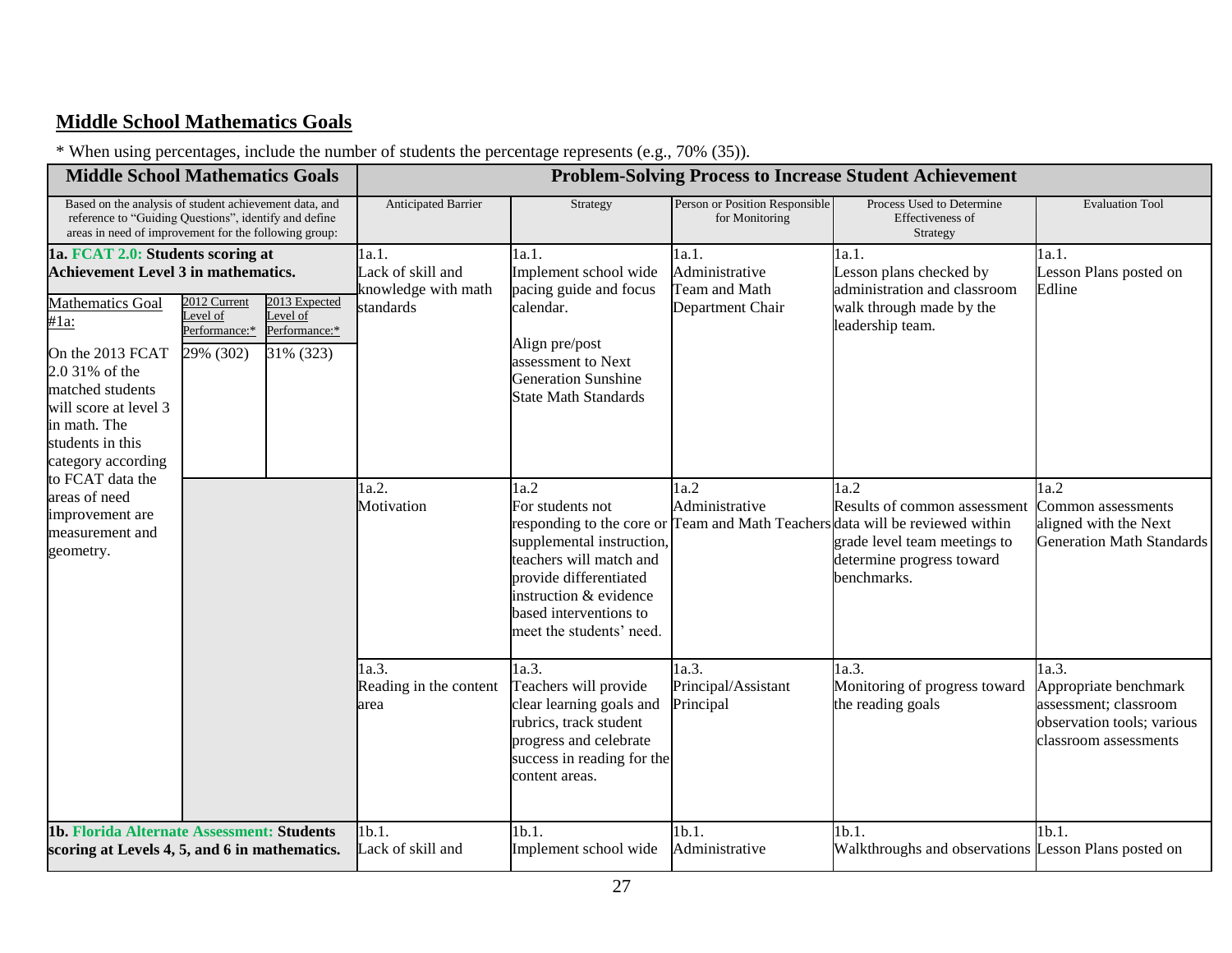| Mathematics Goal<br>$#1b$ :<br>The percentage of<br>identified students<br>proficient in math<br>will increase by least<br>1% as evidenced by<br>performance on the                                                                                                                                                                                                   | 2012 Current<br>evel of<br>Performance:*<br>57% (12) | 2013 Expected<br>Level of<br>Performance:*<br>58% (13)           | knowledge with math<br>standards                              | pacing guide and focus<br>calendar.<br>Align pre/post<br>assessment to Next<br><b>Generation Sunshine</b><br><b>State Math Standards</b>                                                               | Team and Math<br>Department Chair                                   | will demonstrate integration of<br>Common Core and Rigor<br>Relevancy strategies                                                                                                                  | Edline                                                                                                         |
|-----------------------------------------------------------------------------------------------------------------------------------------------------------------------------------------------------------------------------------------------------------------------------------------------------------------------------------------------------------------------|------------------------------------------------------|------------------------------------------------------------------|---------------------------------------------------------------|--------------------------------------------------------------------------------------------------------------------------------------------------------------------------------------------------------|---------------------------------------------------------------------|---------------------------------------------------------------------------------------------------------------------------------------------------------------------------------------------------|----------------------------------------------------------------------------------------------------------------|
| FAA.                                                                                                                                                                                                                                                                                                                                                                  |                                                      |                                                                  | 1b.2.<br>Motivation                                           | 1 <sub>b.2</sub><br>For students not<br>supplemental instruction,<br>teachers will match and<br>provide differentiated<br>instruction & evidence<br>based interventions to<br>meet the students' need. | 1b.2<br>Administrative                                              | 1b.2<br>Results of common assessment<br>responding to the core or Team and Math Teachers data will be reviewed within<br>grade level team meetings to<br>determine progress toward<br>benchmarks. | 1b.2<br>Common assessments<br>aligned with the Next<br><b>Generation Math Standards</b>                        |
|                                                                                                                                                                                                                                                                                                                                                                       |                                                      |                                                                  | 1b.3.<br>Reading in the content<br>area                       | 1b.3.<br>Teachers will provide<br>clear learning goals and<br>rubrics, track student<br>progress and celebrate<br>success in reading for the<br>content areas.                                         | 1b.3.<br>Principal/Assistant<br>Principal                           | 1b.3.<br>Monitoring of progress toward<br>the reading goals                                                                                                                                       | 1b.3.<br>Appropriate benchmark<br>assessment; classroom<br>observation tools; various<br>classroom assessments |
| Based on the analysis of student achievement data, and<br>reference to "Guiding Questions", identify and define<br>areas in need of improvement for the following group:                                                                                                                                                                                              |                                                      |                                                                  | <b>Anticipated Barrier</b>                                    | Strategy                                                                                                                                                                                               | Person or Position Responsible<br>for Monitoring                    | Process Used to Determine<br>Effectiveness of<br>Strategy                                                                                                                                         | <b>Evaluation Tool</b>                                                                                         |
| 2a. FCAT 2.0: Students scoring at or above<br><b>Achievement Levels 4 and 5 in mathematics.</b><br><b>Mathematics Goal</b><br>$#2a$ :<br>On the 2013 FCAT<br>50% of the matched<br>students will score at<br>level 4 or 5 in math.<br>The students in this<br>category according to<br>FCAT data the areas<br>of need improvement<br>are measurement and<br>geometry. | 2012 Current<br>evel of<br>Performance:*             | 2013 Expected<br>evel of<br>Performance:*<br>48% (502) 50% (523) | 2a.1.<br>Lack of skill and<br>mowledge with math<br>standards | 2a.1.<br>Implement school wide<br>pacing guide and focus<br>calendar.<br>Align pre/post<br>assessment to Next<br><b>Generation Sunshine</b><br><b>State Math Standards</b>                             | 2a.1.<br>Administrative<br><b>Team and Math</b><br>Department Chair | 2a.1.<br>Lesson plans checked by<br>administration and classroom<br>walk through made by the<br>leadership team.                                                                                  | 2a.1.<br>Lesson Plans posted on<br>Edline                                                                      |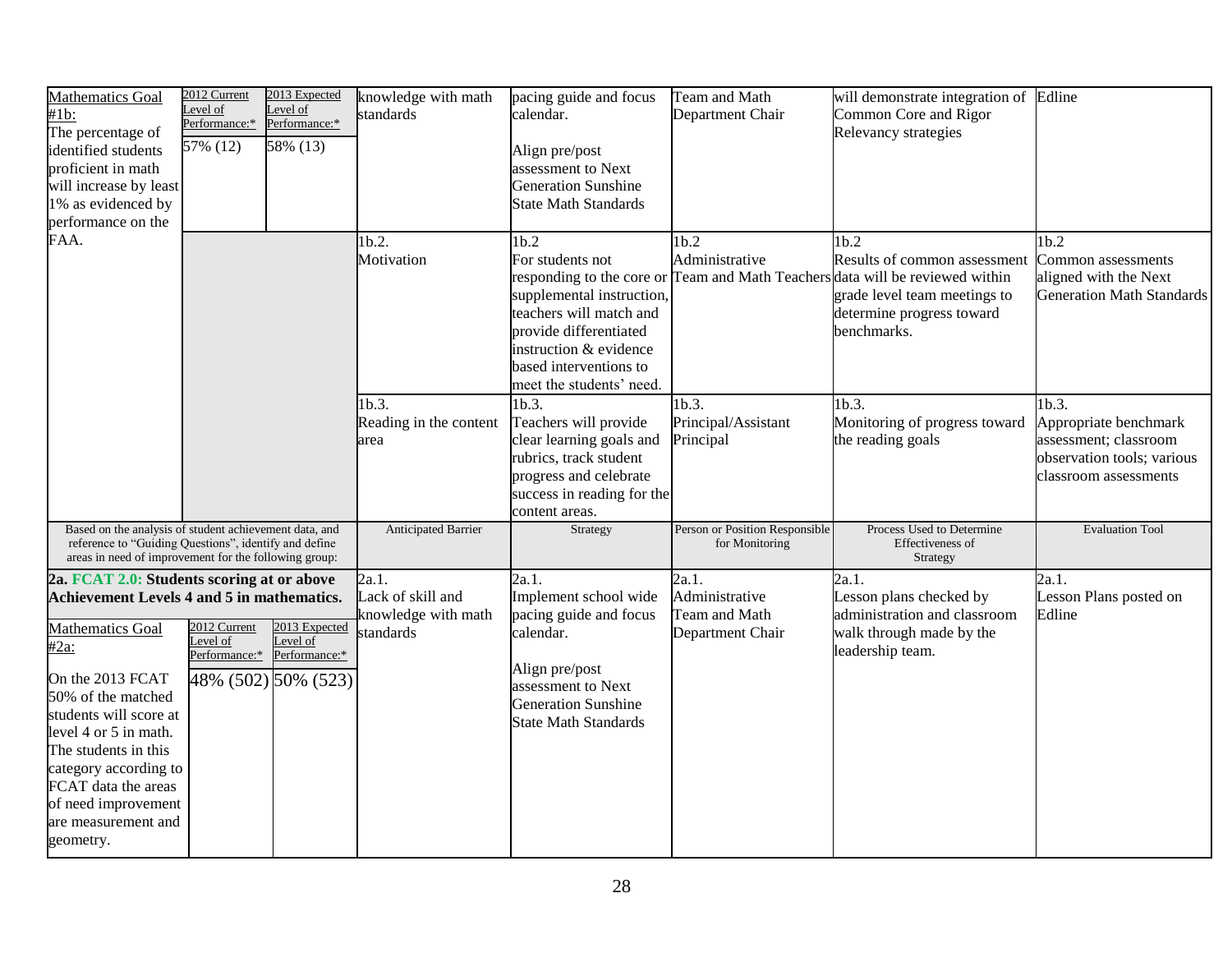|                                                                       |               |               | 2a.2                | 2a.2.                                            | 2a.2.                          | 2a.2.                                                                         | 2a.2.                                       |
|-----------------------------------------------------------------------|---------------|---------------|---------------------|--------------------------------------------------|--------------------------------|-------------------------------------------------------------------------------|---------------------------------------------|
|                                                                       |               |               | Learning            | Students scoring a                               | Administrative                 | Student schedule                                                              | Course schedule,                            |
|                                                                       |               |               | Environment         | level 4 or 5 are                                 | Team and Math                  |                                                                               | <b>FCAT</b>                                 |
|                                                                       |               |               |                     | placed in an                                     | Teachers                       |                                                                               |                                             |
|                                                                       |               |               |                     | advanced math class                              |                                |                                                                               |                                             |
|                                                                       |               |               |                     |                                                  |                                |                                                                               |                                             |
|                                                                       |               |               |                     | or Algebra I.                                    |                                |                                                                               |                                             |
| 2b. Florida Alternate Assessment: Students                            |               |               | 2b.1.               | 2b.1.                                            | 2b.1.                          | 2b.1.                                                                         | 2b.1.                                       |
| scoring at or above Level 7 in mathematics.                           |               |               | Lack of skill and   | Implement the pacing                             | Administrative                 | Walkthroughs and observations Lesson Plans posted on                          |                                             |
| Mathematics Goal                                                      | 2012 Current  | 2013 Expected | mowledge with math  | guide and focus calendar. Team and Math          |                                | will demonstrate integration of Edline                                        |                                             |
| #2b:                                                                  | Level of      | Level of      | standards           |                                                  | Department Chair               | Common Core and Rigor                                                         |                                             |
|                                                                       | Performance:* | Performance:* |                     | Align pre/post                                   |                                | Relevancy strategies                                                          |                                             |
| The percentage of                                                     | 24% (7)       | 25% (8)       |                     | assessment to Next<br><b>Generation Sunshine</b> |                                |                                                                               |                                             |
| identified students                                                   |               |               |                     | <b>State Math Standards</b>                      |                                |                                                                               |                                             |
| proficient in math will                                               |               |               |                     |                                                  | 2b.2                           |                                                                               |                                             |
| increase by least 1%                                                  |               |               | 2b.2.<br>Motivation | 2b.2<br>For students not                         | Administrative                 | 2b.2<br>Results of common assessment                                          | 2b.2                                        |
| as evidenced by                                                       |               |               |                     |                                                  |                                | responding to the core or Team and Math Teachers data will be reviewed within | Common assessments<br>aligned with the Next |
| performance on the                                                    |               |               |                     | supplemental instruction,                        |                                | grade level team meetings to                                                  | <b>Generation Math Standards</b>            |
| FAA.                                                                  |               |               |                     | teachers will match and                          |                                | determine progress toward                                                     |                                             |
|                                                                       |               |               |                     | provide differentiated                           |                                | benchmarks.                                                                   |                                             |
|                                                                       |               |               |                     | instruction & evidence                           |                                |                                                                               |                                             |
|                                                                       |               |               |                     | based interventions to                           |                                |                                                                               |                                             |
|                                                                       |               |               |                     | meet the students' need.                         |                                |                                                                               |                                             |
| Based on the analysis of student achievement data, and                |               |               | Anticipated Barrier | Strategy                                         | Person or Position Responsible | Process Used to Determine                                                     | <b>Evaluation Tool</b>                      |
| reference to "Guiding Questions", identify and define                 |               |               |                     |                                                  | for Monitoring                 | Effectiveness of                                                              |                                             |
| areas in need of improvement for the following group:                 |               |               |                     |                                                  |                                | Strategy                                                                      |                                             |
| 3a. $\overline{FCAT}$ 2.0: Percentage of students making $\beta$ a.1. |               |               |                     | 3a.1.                                            | 3a.1.                          | 3a.1.                                                                         | 3a.1.                                       |
| <b>Learning Gains in mathematics.</b>                                 |               |               | Lack of skill and   | Implement school wide                            | Administrative                 | Walkthroughs and observations Lesson Plans posted on                          |                                             |
| Mathematics Goal                                                      | 2012 Current  | 2013 Expected |                     | knowledge with math pacing guide and focus       | Team and Math                  | will demonstrate integration of                                               | Edline                                      |
| #3a:                                                                  | Level of      | Level of      | standards           | calendar.                                        | Department Chair               | Common Core and Rigor                                                         |                                             |
| On the 2013 FCAT                                                      | Performance:* | Performance:* |                     |                                                  |                                | Relevancy strategies                                                          |                                             |
| 73% of the students in $71\%$ ( $\overline{725}$ )                    |               | 73% (745)     |                     | Align pre/post assessment                        |                                |                                                                               |                                             |
| will make learning                                                    |               |               |                     | to Next Generation<br><b>Sunshine State Math</b> |                                |                                                                               |                                             |
| gains in math. The                                                    |               |               |                     |                                                  |                                |                                                                               |                                             |
| students in this                                                      |               |               |                     | Standards                                        |                                |                                                                               |                                             |
| category according to                                                 |               |               |                     |                                                  |                                |                                                                               |                                             |
| FCAT data the areas                                                   |               |               |                     |                                                  |                                |                                                                               |                                             |
| of need improvement                                                   |               |               |                     |                                                  |                                |                                                                               |                                             |
| are measurement and                                                   |               |               |                     |                                                  |                                |                                                                               |                                             |
| geometry.                                                             |               |               | 3a.2.               | 3a.2                                             | 3a.2.                          | 3a.2.                                                                         | 3a.2.                                       |
|                                                                       |               |               | Time constraints    | Utilize technology to                            | Administrative                 | <b>Report from Pearson</b>                                                    | Pearson SuccessMaker                        |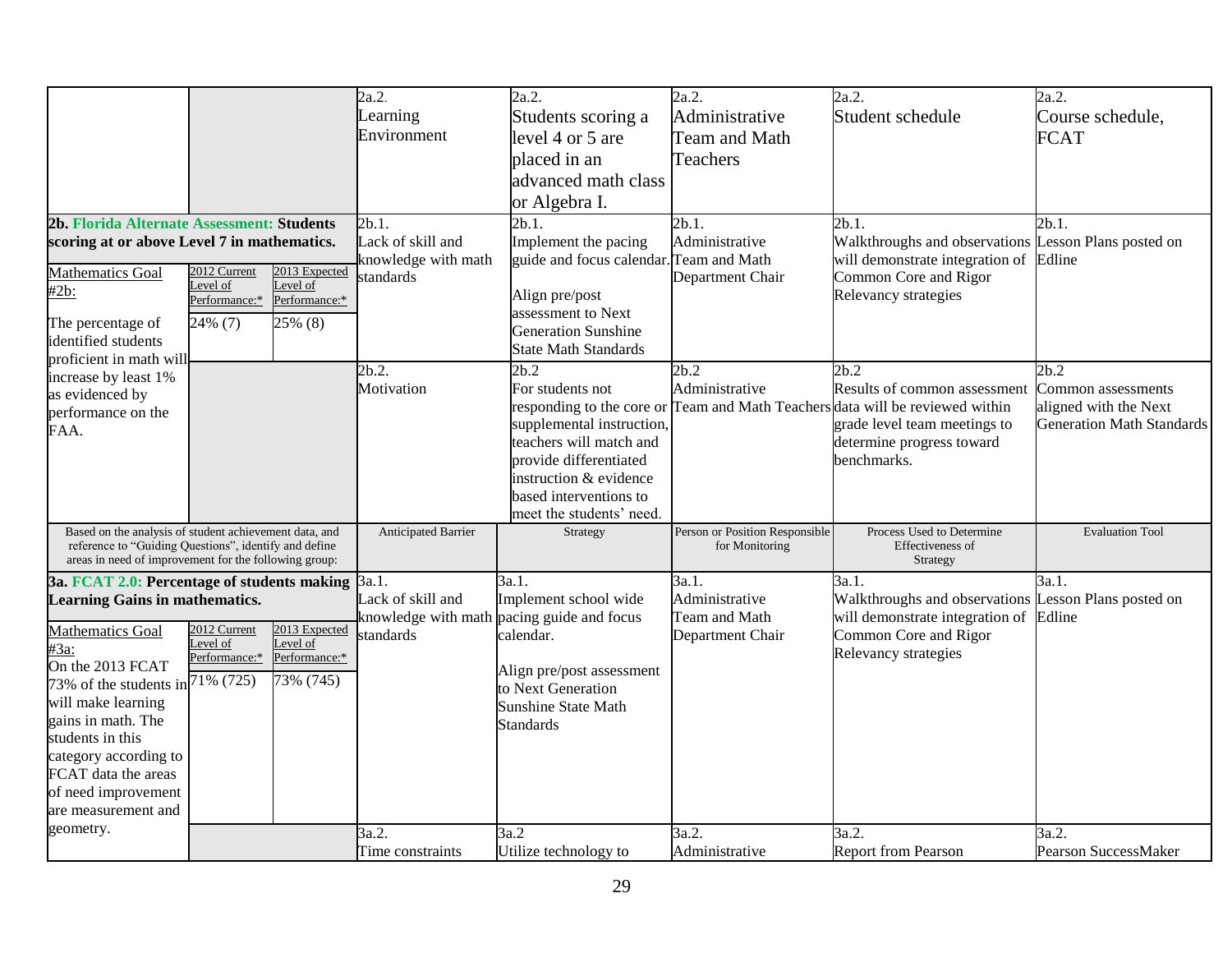|                                                                                                                                                                                                                                       |                                                      |                                                       | 3a.3.<br>Motivation            | enhance the<br>implementation of<br>differentiated instruction.<br>3a.3.<br>For students not responding Administrative<br>instruction, teachers will<br>match and provide<br>differentiated instruction &<br>evidence based<br>interventions to meet the<br>students' need. | 3a.3                                                | Team and Math Teachers SuccessMaker reviewed by<br>math teachers and<br>administrators to determine<br>effective progress toward goal<br>3a.3.<br>Results of common assessment<br>to the core or supplemental Team and Math Teachers data will be reviewed within<br>grade level team meetings to<br>determine progress toward<br>benchmarks. | 3a.3.<br>Common assessments<br>aligned with the Next<br><b>Generation Math Standards</b> |
|---------------------------------------------------------------------------------------------------------------------------------------------------------------------------------------------------------------------------------------|------------------------------------------------------|-------------------------------------------------------|--------------------------------|-----------------------------------------------------------------------------------------------------------------------------------------------------------------------------------------------------------------------------------------------------------------------------|-----------------------------------------------------|-----------------------------------------------------------------------------------------------------------------------------------------------------------------------------------------------------------------------------------------------------------------------------------------------------------------------------------------------|------------------------------------------------------------------------------------------|
| 3b. Florida Alternate Assessment: Percentage 3b.1.<br>of students making Learning Gains in<br>mathematics.<br>Mathematics Goal<br>#3b:<br>The percentage of<br>identified students<br>proficient in math will<br>increase by least 1% | 2012 Current<br>evel of<br>Performance:*<br>58% (11) | 2013 Expected<br>evel of<br>Performance:*<br>59% (12) | Time constraints<br>3b.2.      | 3b.1.<br>Utilize technology to<br>enhance the<br>implementation of<br>differentiated instruction.<br>3b.2.                                                                                                                                                                  | 3b.1.<br>Administrative<br>3b.2.                    | 3b.1.<br><b>Report from Pearson</b><br>Team and Math Teachers SuccessMaker reviewed by<br>math teachers and<br>administrators to determine<br>effective progress toward goal<br>3b.2.                                                                                                                                                         | 3b.1.<br>Pearson SuccessMaker<br>3b.2.                                                   |
| as evidenced by<br>performance on the<br>FAA.                                                                                                                                                                                         |                                                      |                                                       | Lack of skill and<br>standards | Implement school wide<br>knowledge with math pacing guide and focus<br>calendar.<br>Align pre/post assessment<br>to Next Generation<br><b>Sunshine State Math</b><br><b>Standards</b>                                                                                       | Administrative<br>Team and Math<br>Department Chair | Lesson plans checked by<br>administration and classroom<br>walk through made by the<br>leadership team.                                                                                                                                                                                                                                       | Lesson Plans posted on<br>Edline                                                         |
|                                                                                                                                                                                                                                       |                                                      |                                                       | $3b.3$ .<br>Motivation         | 3b.3.<br>For students not responding Administrative<br>instruction, teachers will<br>match and provide<br>differentiated instruction &<br>evidence based<br>interventions to meet the<br>students' need.                                                                    | 3b.3                                                | 3b.3.<br>Results of common assessment<br>to the core or supplemental Team and Math Teachers data will be reviewed within<br>grade level team meetings to<br>determine progress toward<br>benchmarks.                                                                                                                                          | 3b.3.<br>Common assessments<br>aligned with the Next<br><b>Generation Math Standards</b> |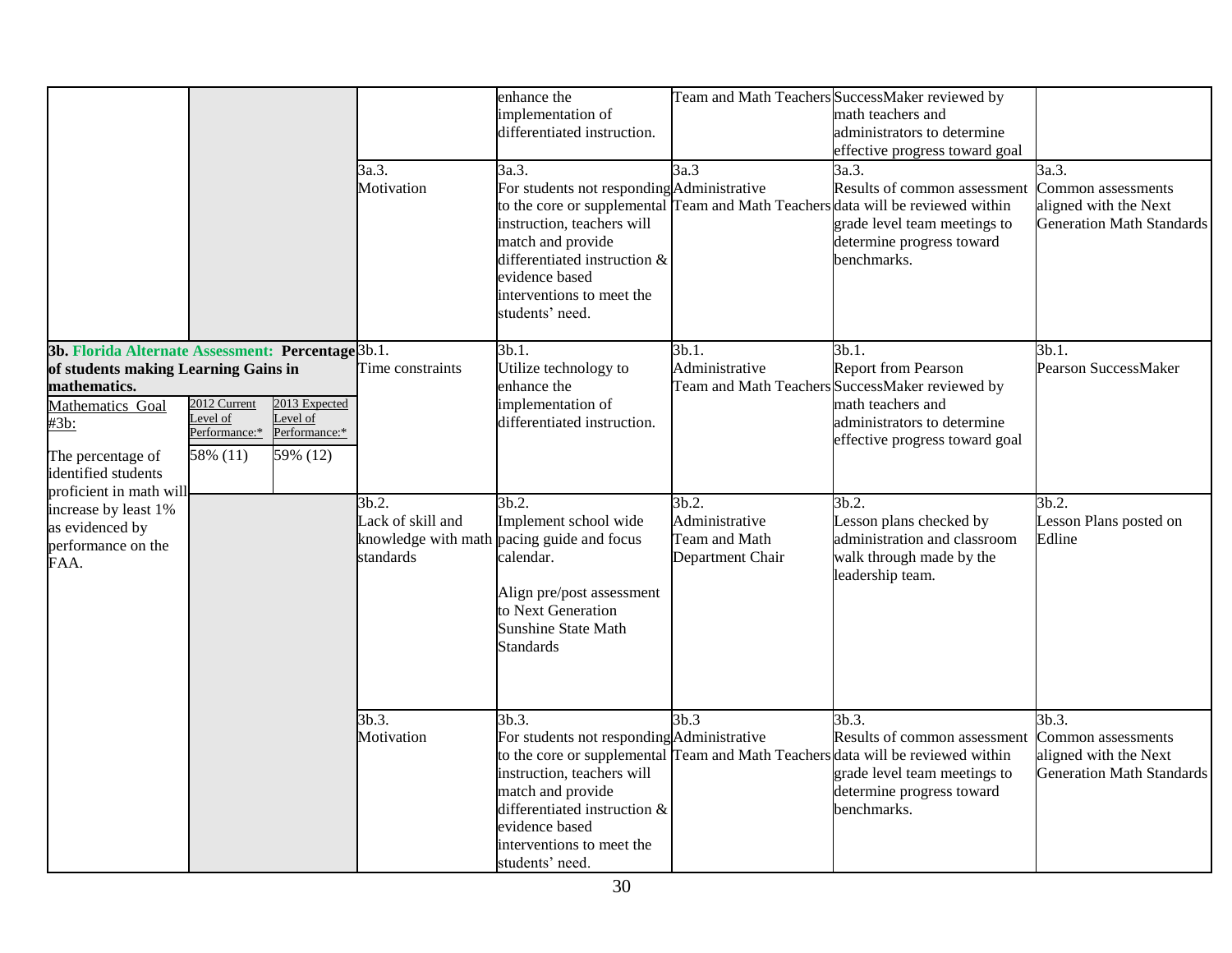| Based on the analysis of student achievement data, and<br>reference to "Guiding Questions", identify and define<br>areas in need of improvement for the following group:                                                                                        |                                                                                                                   |  | <b>Anticipated Barrier</b>                          | Strategy                                                                                                                                                                                        | Person or Position Responsible<br>for Monitoring             | Process Used to Determine<br>Effectiveness of<br>Strategy                                                                                                                                   |                                             | <b>Evaluation Tool</b>             |
|-----------------------------------------------------------------------------------------------------------------------------------------------------------------------------------------------------------------------------------------------------------------|-------------------------------------------------------------------------------------------------------------------|--|-----------------------------------------------------|-------------------------------------------------------------------------------------------------------------------------------------------------------------------------------------------------|--------------------------------------------------------------|---------------------------------------------------------------------------------------------------------------------------------------------------------------------------------------------|---------------------------------------------|------------------------------------|
| 4a. FCAT 2.0: Percentage of students in<br>Lowest 25% making learning gains in<br>mathematics.<br><b>Mathematics Goal</b><br>#4a:<br>On the 2013FCAT<br>2.0 62% of the<br>students in the Lowest<br>25% will make<br>learning gains in<br>math. The students in | 2012 Current<br>2013 Expected<br>Level of<br>Level of<br>Performance:*<br>Performance:*<br>60% (126)<br>62% (130) |  | 4a.1.<br>Lack of skill and<br>standards             | 4a.1.<br>Implement school wide<br>knowledge with math pacing guide and focus<br>calendar.<br>Align pre/post assessment<br>to Next Generation<br><b>Sunshine State Math</b><br>Standards         | 4a.1.<br>Administrative<br>Team and Math<br>Department Chair | 4a.1.<br>Walkthroughs and observations Lesson Plans posted on<br>will demonstrate integration of<br>Common Core and Rigor<br>Relevancy strategies.                                          | 4a.1.<br>Edline                             |                                    |
| this category<br>according to FCAT<br>data the areas of need<br>improvement are<br>measurement and<br>geometry.                                                                                                                                                 |                                                                                                                   |  | 4a.2.<br>Time constraints<br>4a.3.                  | $4a.\overline{2}$<br>Utilize technology to<br>enhance the<br>implementation of<br>differentiated instruction.<br>4a.3.                                                                          | 4a.2.<br>Administrative<br>4a.3                              | 4a.2.<br><b>Report from Pearson</b><br>Team and Math Teachers SuccessMaker reviewed by<br>math teachers and<br>administrators to determine<br>effective progress toward goal<br>4a.3.       | 4a.2.<br>Pearson SuccessMaker<br>4a.3.      |                                    |
|                                                                                                                                                                                                                                                                 |                                                                                                                   |  | Motivation                                          | For students not responding Administrative<br>instruction, teachers will<br>match and provide<br>differentiated instruction &<br>evidence based<br>interventions to meet the<br>students' need. |                                                              | Results of common assessment<br>to the core or supplemental Team and Math Teachers data will be reviewed within<br>grade level team meetings to<br>determine progress toward<br>benchmarks. | Common assessments<br>aligned with the Next | <b>Generation Math Standards</b>   |
| Based on Ambitious but Achievable Annual Measurable<br>Objectives (AMOs), Reading and Math Performance<br>Target                                                                                                                                                |                                                                                                                   |  | 2011-2012                                           | 2012-2013                                                                                                                                                                                       | 2013-2014                                                    | 2014-2015                                                                                                                                                                                   | 2015-2016                                   | 2016-2017                          |
| 5a. Ambitious but Baseline data 2010-2011<br><b>Achievable</b><br><b>Annual</b><br><b>Measurable</b><br><b>Objectives</b><br>(AMOs). In six<br>year school will<br>reduce their                                                                                 | $77\% \geq 3$                                                                                                     |  | $77\% \geq 3$<br><b>AMO</b><br><b>Target</b><br>89% | <b>AMO</b> Target<br>90%                                                                                                                                                                        | <b>AMO</b> Target<br>91%                                     | <b>AMO</b> Target<br>92%                                                                                                                                                                    | <b>AMO</b><br><b>Target</b><br>93%          | <b>AMO</b><br><b>Target</b><br>94% |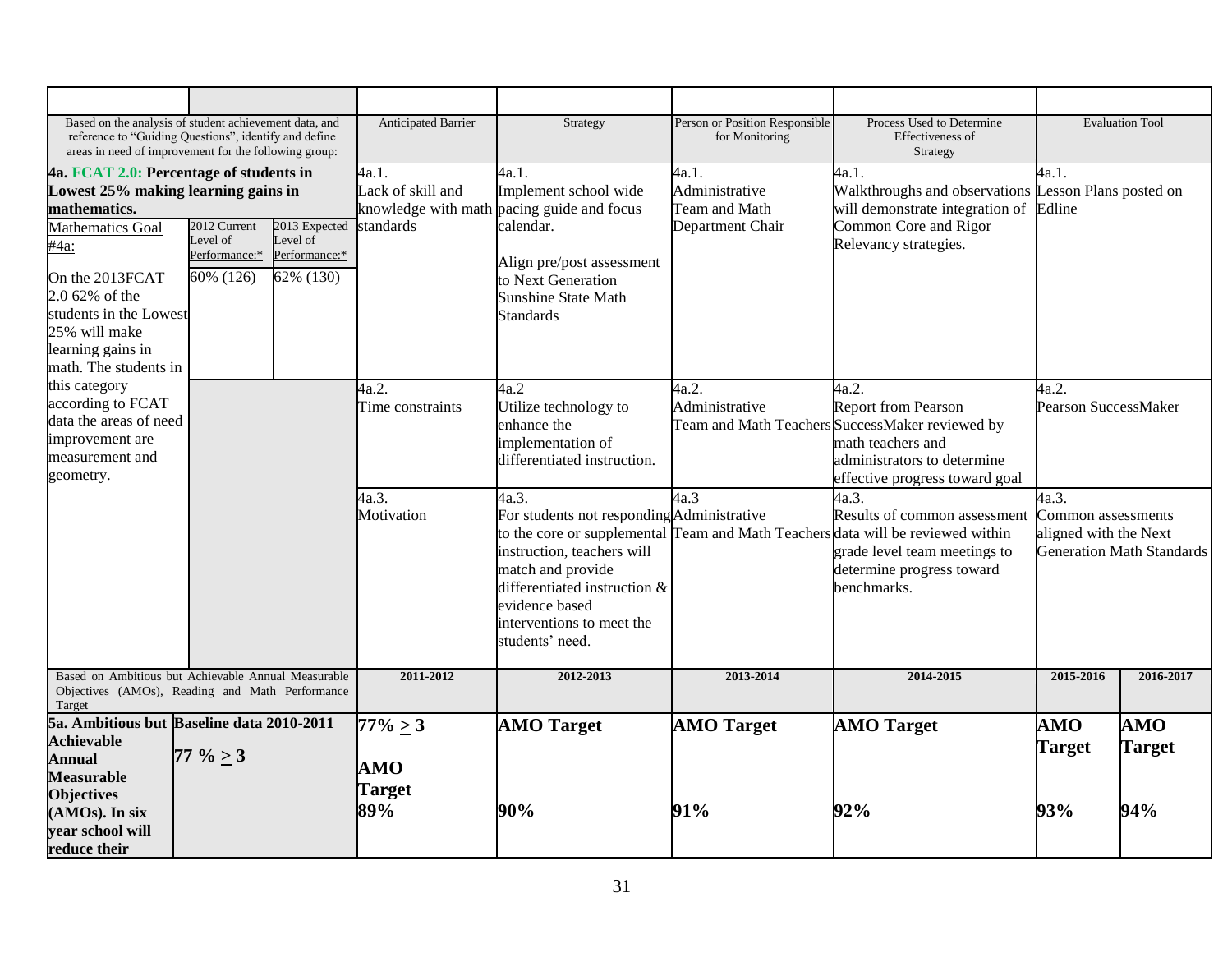| achievement gap<br>by $50\%$ .                                                                                                                                                                                                                                                                                                                        |                                                             |                                                                                                                                                                    | <b>NO</b>                              |                                                                                                                                                                                                 |                                                             |                                                                                                                                                                                             |                                                                                 |
|-------------------------------------------------------------------------------------------------------------------------------------------------------------------------------------------------------------------------------------------------------------------------------------------------------------------------------------------------------|-------------------------------------------------------------|--------------------------------------------------------------------------------------------------------------------------------------------------------------------|----------------------------------------|-------------------------------------------------------------------------------------------------------------------------------------------------------------------------------------------------|-------------------------------------------------------------|---------------------------------------------------------------------------------------------------------------------------------------------------------------------------------------------|---------------------------------------------------------------------------------|
| Mathematics Goal #5A:<br>Base on the criteria to reduce the achievement<br>gap by 2016-2017, Montford students will<br>reach proficiency or above proficiency in<br>math at our target number of 94% of the                                                                                                                                           |                                                             |                                                                                                                                                                    |                                        |                                                                                                                                                                                                 |                                                             |                                                                                                                                                                                             |                                                                                 |
| students in six years.                                                                                                                                                                                                                                                                                                                                |                                                             |                                                                                                                                                                    |                                        |                                                                                                                                                                                                 |                                                             |                                                                                                                                                                                             |                                                                                 |
| Based on the analysis of student achievement data, and<br>reference to "Guiding Questions", identify and define<br>areas in need of improvement for the following subgroup:                                                                                                                                                                           |                                                             |                                                                                                                                                                    | <b>Anticipated Barrier</b>             | Strategy                                                                                                                                                                                        | Person or Position Responsible<br>for Monitoring            | Process Used to Determine<br>Effectiveness of<br>Strategy                                                                                                                                   | <b>Evaluation Tool</b>                                                          |
| 5B. Student subgroups by ethnicity (White,<br>Black, Hispanic, Asian, American Indian) not<br>making satisfactory progress in mathematics.<br><b>Mathematics Goal</b><br>#5B:<br>On the 2013 FCAT<br>2.0, the percentage of $19\%(145)$<br>students in the all<br>subgroups not making 49% (69)<br>progress in math will Hispanic:<br>decrease by 5%. | evel of<br>White:<br>Black:<br>40%(19)<br>Asian:<br>14% (4) | 2012 Current 2013 Expected<br>Level of<br>Performance:* Performance:*<br>White:<br>14%(106)<br>Black:<br>44%(62)<br>Hispanic:<br>$35\%(17)$<br>Asian:<br>$9\%$ (3) | 5b.1<br>Lack of skill and<br>standards | 5b.1<br>Implement school wide<br>knowledge with math pacing guide and focus<br>calendar.<br>Align pre/post assessment<br>to Next Generation<br>Sunshine State Math<br>Standards                 | 5b.1<br>Administrative<br>Team and Math<br>Department Chair | 5b.1<br>Walkthroughs and observations Lesson Plans posted on<br>will demonstrate integration of<br>Common Core and Rigor<br>Relevancy strategies.                                           | 5b.1<br>Edline                                                                  |
|                                                                                                                                                                                                                                                                                                                                                       |                                                             |                                                                                                                                                                    | 5b.2.<br>Time constraints<br>5b.3.     | 5b.2.<br>Utilize technology to<br>enhance the<br>implementation of<br>differentiated instruction.<br>5b.3.                                                                                      | 5b.2.<br>Administrative<br>$\overline{5}b.3.$               | 5b.2.<br><b>Report from Pearson</b><br>Team and Math Teachers SuccessMaker reviewed by<br>math teachers and<br>administrators to determine<br>effective progress toward goal<br>5b.3.       | 5b.2.<br>Pearson SuccessMaker<br>5b.3.                                          |
|                                                                                                                                                                                                                                                                                                                                                       |                                                             |                                                                                                                                                                    | Motivation                             | For students not responding Administrative<br>instruction, teachers will<br>match and provide<br>differentiated instruction &<br>evidence based<br>interventions to meet the<br>students' need. |                                                             | Results of common assessment<br>to the core or supplemental Team and Math Teachers data will be reviewed within<br>grade level team meetings to<br>determine progress toward<br>benchmarks. | Common assessments<br>aligned with the Next<br><b>Generation Math Standards</b> |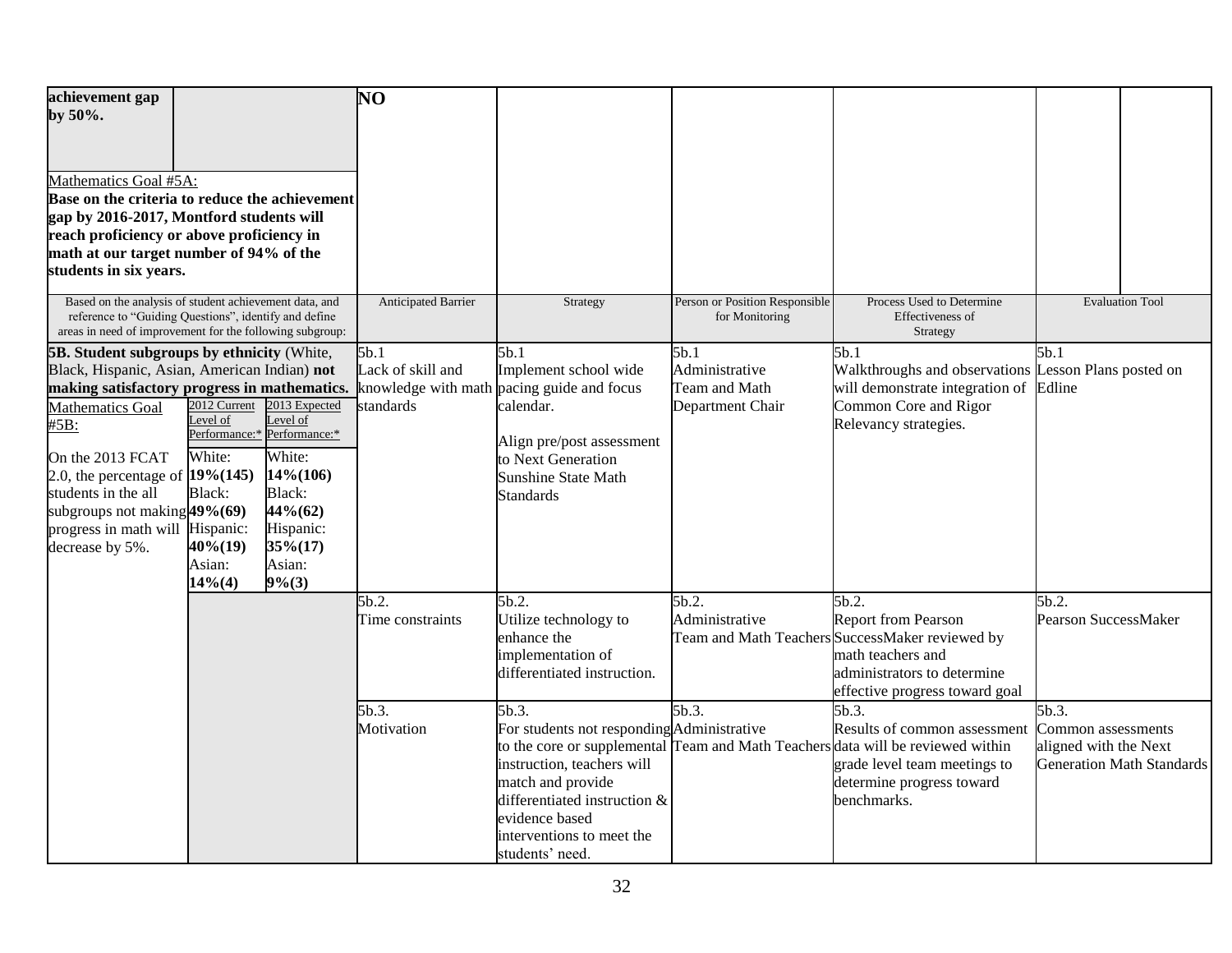| Based on the analysis of student achievement data, and<br>reference to "Guiding Questions", identify and define<br>areas in need of improvement for the following subgroup:                                                                                         |                                                       |                                                        | <b>Anticipated Barrier</b>                                    | Strategy                                                                                                                                                                                                 | Person or Position Responsible<br>for Monitoring            | Process Used to Determine<br>Effectiveness of<br>Strategy                                                                                                                                            | <b>Evaluation Tool</b>                                                                   |
|---------------------------------------------------------------------------------------------------------------------------------------------------------------------------------------------------------------------------------------------------------------------|-------------------------------------------------------|--------------------------------------------------------|---------------------------------------------------------------|----------------------------------------------------------------------------------------------------------------------------------------------------------------------------------------------------------|-------------------------------------------------------------|------------------------------------------------------------------------------------------------------------------------------------------------------------------------------------------------------|------------------------------------------------------------------------------------------|
| 5C. English Language Learners (ELL) not                                                                                                                                                                                                                             |                                                       |                                                        | 5c.1                                                          | 5c.1                                                                                                                                                                                                     | 5c.1                                                        | 5c.1                                                                                                                                                                                                 | 5c.1                                                                                     |
| making satisfactory progress in mathematics.<br><b>Mathematics Goal</b><br>#5C:                                                                                                                                                                                     | 2012 Current<br>evel of<br>Performance:*              | 2013 Expected<br>Level of<br>Performance:*             | Lack of skill and<br>standards                                | Implement school wide<br>knowledge with math pacing guide and focus<br>calendar.                                                                                                                         | Administrative<br>Team and Math<br>Department Chair         | Walkthroughs and observations Lesson Plans posted on<br>will demonstrate integration of Edline<br>Common Core and Rigor                                                                              |                                                                                          |
| On the 2013 FCAT<br>2.0, the percentage of<br>students in the ELL<br>subgroup not making<br>progress in math will<br>decrease by 5%.                                                                                                                                | 31% (4)                                               | 26% (3)                                                |                                                               | Align pre/post assessment<br>to Next Generation<br><b>Sunshine State Math</b><br>Standards                                                                                                               |                                                             | Relevancy strategies                                                                                                                                                                                 |                                                                                          |
|                                                                                                                                                                                                                                                                     |                                                       |                                                        | 5c.2.<br>Time constraints                                     | 5c.2.<br>Utilize technology to<br>enhance the<br>implementation of<br>differentiated instruction.                                                                                                        | 5c.2.<br>Administrative                                     | 5c.2.<br><b>Report from Pearson</b><br>Team and Math Teachers SuccessMaker reviewed by<br>math teachers and<br>administrators to determine<br>effective progress toward goal                         | 5c.2.<br>Pearson SuccessMaker                                                            |
|                                                                                                                                                                                                                                                                     |                                                       |                                                        | 5c.3.<br>Motivation                                           | 5c.3.<br>For students not responding Administrative<br>instruction, teachers will<br>match and provide<br>differentiated instruction &<br>evidence based<br>interventions to meet the<br>students' need. | 5c.3.                                                       | 5c.3.<br>Results of common assessment<br>to the core or supplemental Team and Math Teachers data will be reviewed within<br>grade level team meetings to<br>determine progress toward<br>benchmarks. | 5c.3.<br>Common assessments<br>aligned with the Next<br><b>Generation Math Standards</b> |
| Based on the analysis of student achievement data, and<br>reference to "Guiding Questions", identify and define<br>areas in need of improvement for the following subgroup:                                                                                         |                                                       |                                                        | <b>Anticipated Barrier</b>                                    | Strategy                                                                                                                                                                                                 | Person or Position Responsible<br>for Monitoring            | Process Used to Determine<br>Effectiveness of<br>Strategy                                                                                                                                            | <b>Evaluation Tool</b>                                                                   |
| 5D. Students with Disabilities (SWD) not<br>making satisfactory progress in mathematics.<br><b>Mathematics Goal</b><br>#5D:<br>On the 2013 FCAT<br>2.0, the percentage of<br>students in the SWD<br>subgroup not making<br>progress in math will<br>decrease by 5%. | 2012 Current<br>Level of<br>Performance:*<br>63% (76) | 2013 Expected<br>Level of<br>Performance:*<br>58% (70) | 5d.1<br>Lack of skill and<br>knowledge with<br>math standards | 5d.1<br>Implement school wide<br>pacing guide and focus<br>calendar.<br>Align pre/post assessment<br>to Next Generation<br><b>Sunshine State Math</b><br><b>Standards</b>                                | 5d.1<br>Administrative<br>Team and Math<br>Department Chair | 5d.1<br>Walkthroughs and observations Lesson Plans posted on<br>will demonstrate integration of<br>Common Core and Rigor<br>Relevancy strategies.                                                    | 5d.1<br>Edline                                                                           |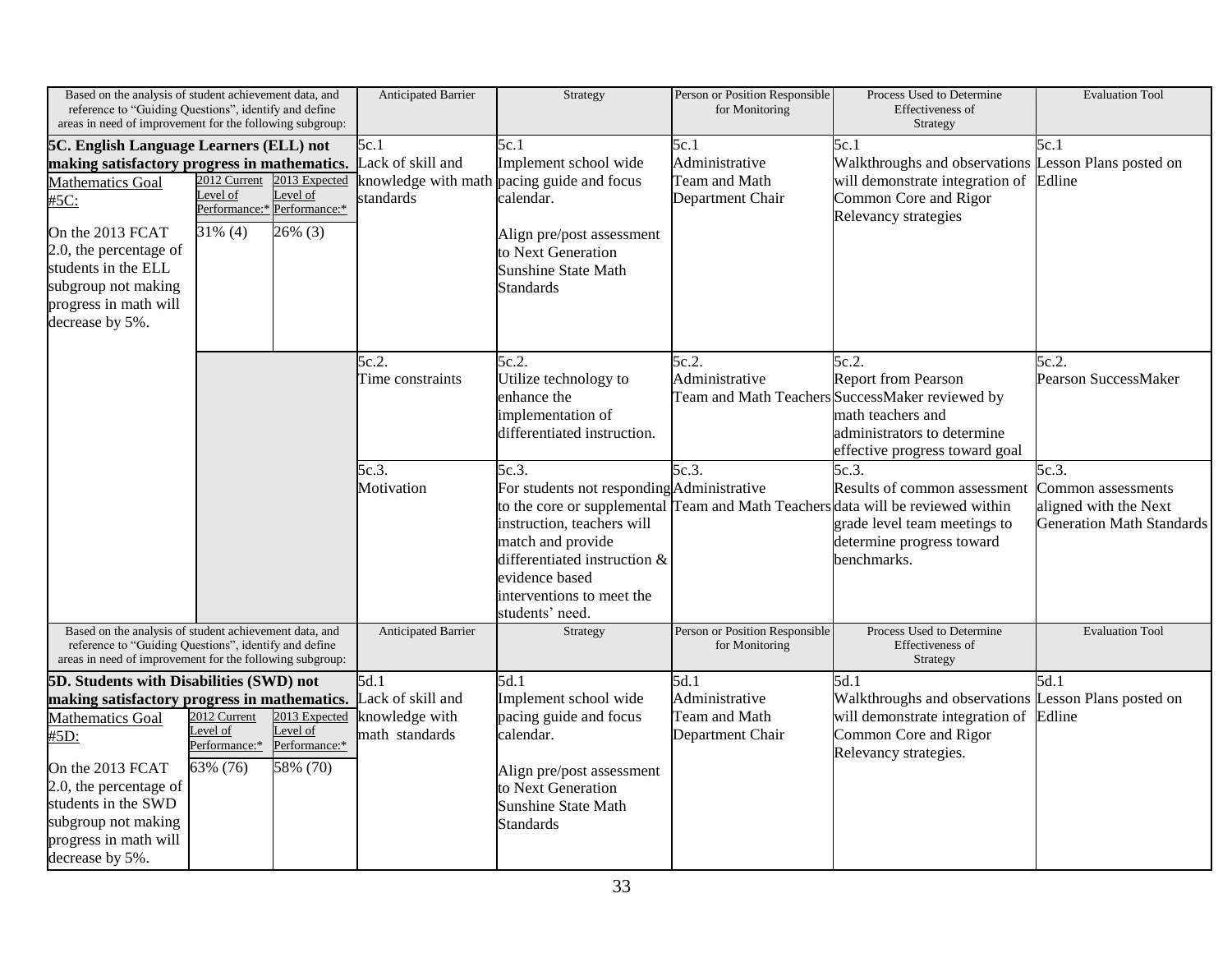|                                                                |                          |                                      | 5d.2.                      | 5d.2.                                                    | 5d.2.                          | 5d.2.                                                                           | 5d.2.                            |
|----------------------------------------------------------------|--------------------------|--------------------------------------|----------------------------|----------------------------------------------------------|--------------------------------|---------------------------------------------------------------------------------|----------------------------------|
|                                                                |                          |                                      | Time constraints           | Utilize technology to                                    | Administrative                 | <b>Report from Pearson</b>                                                      | Pearson SuccessMaker             |
|                                                                |                          |                                      |                            | enhance the                                              |                                | Team and Math Teachers SuccessMaker reviewed by<br>math teachers and            |                                  |
|                                                                |                          |                                      |                            | implementation of<br>differentiated instruction.         |                                | administrators to determine                                                     |                                  |
|                                                                |                          |                                      |                            |                                                          |                                |                                                                                 |                                  |
|                                                                |                          |                                      | 5d.3.                      | 5d.3.                                                    | 5d.3.                          | effective progress toward goal<br>5d.3.                                         | 5d.3.                            |
|                                                                |                          |                                      |                            |                                                          |                                |                                                                                 |                                  |
|                                                                |                          |                                      | Motivation                 | For students not responding Administrative               |                                | Results of common assessment                                                    | Common assessments               |
|                                                                |                          |                                      |                            | instruction, teachers will                               |                                | to the core or supplemental Team and Math Teachers data will be reviewed within | aligned with the Next            |
|                                                                |                          |                                      |                            | match and provide                                        |                                | grade level team meetings to<br>determine progress toward                       | <b>Generation Math Standards</b> |
|                                                                |                          |                                      |                            | differentiated instruction &                             |                                | benchmarks.                                                                     |                                  |
|                                                                |                          |                                      |                            | evidence based                                           |                                |                                                                                 |                                  |
|                                                                |                          |                                      |                            | interventions to meet the                                |                                |                                                                                 |                                  |
|                                                                |                          |                                      |                            | students' need.                                          |                                |                                                                                 |                                  |
|                                                                |                          |                                      |                            |                                                          |                                |                                                                                 |                                  |
|                                                                |                          |                                      |                            |                                                          |                                |                                                                                 |                                  |
| Based on the analysis of student achievement data, and         |                          |                                      | <b>Anticipated Barrier</b> | Strategy                                                 | Person or Position Responsible | Process Used to Determine                                                       | <b>Evaluation Tool</b>           |
| reference to "Guiding Questions", identify and define          |                          |                                      |                            |                                                          | for Monitoring                 | Effectiveness of                                                                |                                  |
| areas in need of improvement for the following subgroup:       |                          |                                      |                            |                                                          |                                | Strategy                                                                        |                                  |
| <b>5E. Economically Disadvantaged students not 5e.1</b>        |                          |                                      |                            | 5e.1                                                     | 5e.1                           | 5e.1                                                                            | 5e.1                             |
| making satisfactory progress in mathematics. Lack of skill and |                          |                                      |                            | Implement school wide                                    | Administrative                 | Walkthroughs and observations Lesson Plans posted on                            |                                  |
| <b>Mathematics Goal</b>                                        | 2012 Current             |                                      |                            | 2013 Expected knowledge with math pacing guide and focus | Team and Math                  | will demonstrate integration of                                                 | Edline                           |
| #5E:                                                           | evel of<br>Performance:* | evel of<br>Performance: <sup>8</sup> | standards                  | calendar.                                                | Department Chair               | Common Core and Rigor                                                           |                                  |
|                                                                |                          |                                      |                            |                                                          |                                | Relevancy strategies.                                                           |                                  |
| On the 2013 FCAT                                               | 51% (93)                 | 46% (84)                             |                            | Align pre/post assessment                                |                                |                                                                                 |                                  |
| 2.0, the percentage of                                         |                          |                                      |                            | to Next Generation                                       |                                |                                                                                 |                                  |
| students in the                                                |                          |                                      |                            | <b>Sunshine State Math</b>                               |                                |                                                                                 |                                  |
| Economically                                                   |                          |                                      |                            | <b>Standards</b>                                         |                                |                                                                                 |                                  |
| Disadvantaged                                                  |                          |                                      |                            |                                                          |                                |                                                                                 |                                  |
| subgroup not making                                            |                          |                                      |                            |                                                          |                                |                                                                                 |                                  |
| progress in math will                                          |                          |                                      |                            |                                                          |                                |                                                                                 |                                  |
| decrease by 5%.                                                |                          |                                      | 5e.2.                      | 5e.2.                                                    | 5e.2.                          | 5e.2.                                                                           | 5ce2.                            |
|                                                                |                          |                                      | Time constraints           | Utilize technology to                                    | Administrative                 | <b>Report from Pearson</b>                                                      | Pearson SuccessMaker             |
|                                                                |                          |                                      |                            | enhance the                                              |                                | Team and Math Teachers SuccessMaker reviewed by                                 |                                  |
|                                                                |                          |                                      |                            | implementation of                                        |                                | math teachers and                                                               |                                  |
|                                                                |                          |                                      |                            | differentiated instruction.                              |                                | administrators to determine                                                     |                                  |
|                                                                |                          |                                      |                            |                                                          |                                | effective progress toward goal                                                  |                                  |
|                                                                |                          |                                      | 5e.3.                      | 5e.3.                                                    | 5e.3.                          | 5e.3.                                                                           | 5e.3.                            |
|                                                                |                          |                                      | Motivation                 | For students not responding Administrative               |                                | Results of common assessment                                                    | Common assessments               |
|                                                                |                          |                                      |                            |                                                          |                                | to the core or supplemental Team and Math Teachers data will be reviewed within | aligned with the Next            |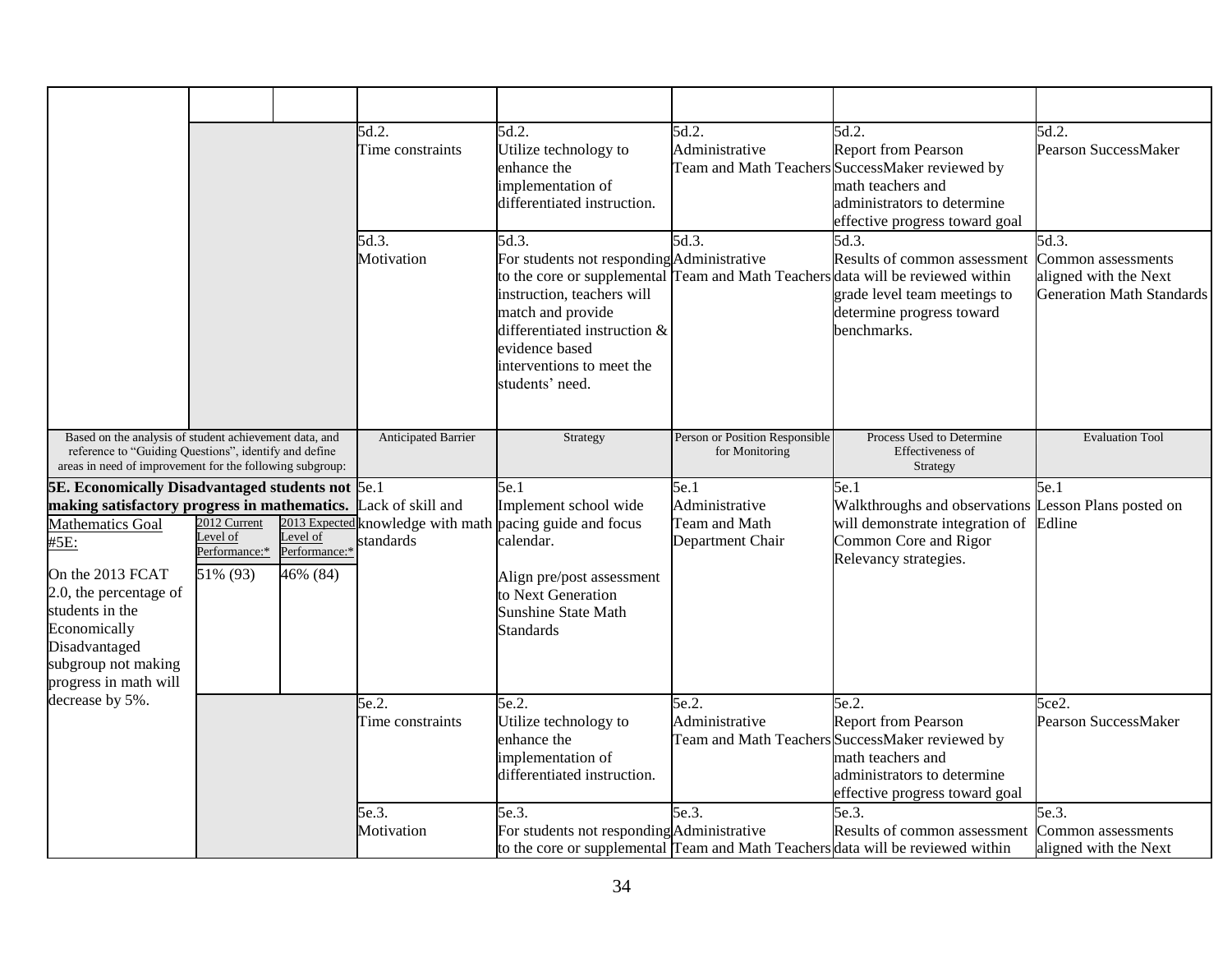|  | instruction, teachers will      | grade level team meetings to | Generation Math Standards |
|--|---------------------------------|------------------------------|---------------------------|
|  | match and provide               | determine progress toward    |                           |
|  | differentiated instruction $\&$ | benchmarks.                  |                           |
|  | evidence based                  |                              |                           |
|  | interventions to meet the       |                              |                           |
|  | students' need.                 |                              |                           |

*End of Middle School Mathematics Goals*

### **Algebra End-of-Course (EOC) Goals**

| <b>Algebra EOC Goals</b>                                                                                                                                                                                                                                                                                                                          | <b>Problem-Solving Process to Increase Student Achievement</b>                                                                          |                                                                                                                                                                           |                                                             |                                                                                                                                                    |                                                                                                   |
|---------------------------------------------------------------------------------------------------------------------------------------------------------------------------------------------------------------------------------------------------------------------------------------------------------------------------------------------------|-----------------------------------------------------------------------------------------------------------------------------------------|---------------------------------------------------------------------------------------------------------------------------------------------------------------------------|-------------------------------------------------------------|----------------------------------------------------------------------------------------------------------------------------------------------------|---------------------------------------------------------------------------------------------------|
| Based on the analysis of student achievement data, and reference to<br>"Guiding Questions", identify and define areas in need of improvement<br>for the following group:                                                                                                                                                                          | Anticipated Barrier                                                                                                                     | Strategy                                                                                                                                                                  | Person or Position<br>Responsible for Monitoring            | Process Used to Determine<br>Effectiveness of<br>Strategy                                                                                          | <b>Evaluation Tool</b>                                                                            |
| Students scoring at Achievement Level 3 in Algebra.<br>2012 Current<br>2013 Expected Level<br>Algebra Goal #1:<br>of Performance:*<br>Level of<br>The percentage of identified<br>Performance:*<br>students proficient in<br>23% (42)<br>22% (41)<br>Algebra 1 will increase by<br>least 1% as evidenced by<br>performance on the Algebra<br>EOC. | 1.1.<br>Students entering a<br>CS Algebra 1<br>classroom from<br>other counties or<br>private schools on<br>different pacing<br>guides. | 1.1.<br>Teachers will match and<br>provide differentiated<br>instruction & evidence<br>based interventions to<br>meet the students' need.                                 | 1.1.<br>Administrative<br>Team and Math<br>Teachers         | 1.1.<br>Results of common<br>assessment data will be<br>reviewed within math<br>department meetings to<br>determine progress toward<br>benchmarks. | 1.1.<br>Common assessments<br>aligned with the Next<br><b>Generation Math</b><br><b>Standards</b> |
|                                                                                                                                                                                                                                                                                                                                                   | 1.2.<br>Lack of skill and<br>knowledge with<br>math standards                                                                           | 1.2.<br>Implement school wide<br>pacing guide and focus<br>calendar.<br>Align pre/post assessment<br>to Next Generation<br><b>Sunshine State Math</b><br><b>Standards</b> | 1.2.<br>Administrative<br>Team and Math<br>Department Chair | 1.2.<br>Walkthroughs and<br>observations will<br>demonstrate integration of<br>Common Core and Rigor<br>Relevancy strategies                       | 1.2.<br>Lesson Plans posted on<br>Edline                                                          |
| Based on the analysis of student achievement data, and reference to<br>"Guiding Questions", identify and define areas in need of improvement<br>for the following group:                                                                                                                                                                          | <b>Anticipated Barrier</b>                                                                                                              | Strategy                                                                                                                                                                  | Person or Position<br><b>Responsible for Monitoring</b>     | Process Used to Determine<br>Effectiveness of<br>Strategy                                                                                          | <b>Evaluation Tool</b>                                                                            |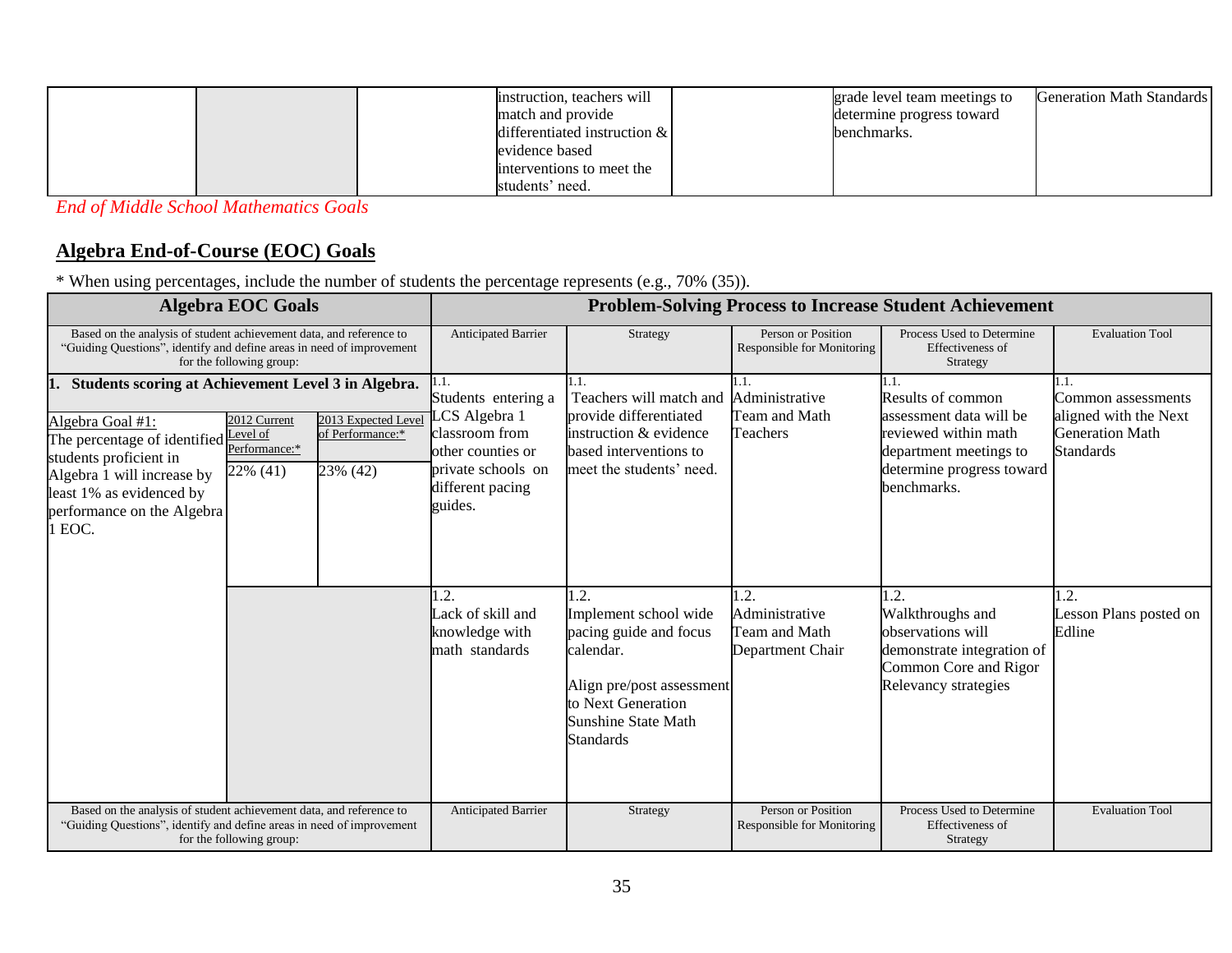| 2. Students scoring at or above Achievement Levels 4<br>and 5 in Algebra.<br>Algebra Goal #2:<br>The percentage of identified <u>Level of</u><br>students proficient in<br>Algebra 1 will increase by<br>least 1% as evidenced by<br>performance on the Algebra<br>I EOC. | 2012 Current<br>76% (142) | 2013 Expected Level<br>of Performance:*<br>77% (143) | 2.1.<br>Students entering a<br>LCS Algebra 1<br>classroom from<br>other counties or<br>private schools on<br>different pacing<br>guides. | Teachers will match and<br>provide differentiated<br>instruction & evidence<br>based interventions to<br>meet the students' need.                                         | 2.1.<br>Administrative<br>Team and Math<br>Teachers         | 2.1.<br>Results of common<br>assessment data will be<br>reviewed within math<br>department meetings to<br>determine progress toward<br>benchmarks. | Common assessments<br>aligned with the Next<br><b>Generation Math</b><br><b>Standards</b> |
|---------------------------------------------------------------------------------------------------------------------------------------------------------------------------------------------------------------------------------------------------------------------------|---------------------------|------------------------------------------------------|------------------------------------------------------------------------------------------------------------------------------------------|---------------------------------------------------------------------------------------------------------------------------------------------------------------------------|-------------------------------------------------------------|----------------------------------------------------------------------------------------------------------------------------------------------------|-------------------------------------------------------------------------------------------|
|                                                                                                                                                                                                                                                                           |                           |                                                      | 2.2.<br>Lack of skill and<br>knowledge with<br>math standards                                                                            | 2.2.<br>Implement school wide<br>pacing guide and focus<br>calendar.<br>Align pre/post assessment<br>to Next Generation<br><b>Sunshine State Math</b><br><b>Standards</b> | 2.2.<br>Administrative<br>Team and Math<br>Department Chair | 2.2.<br>Lesson plans checked by<br>administration and<br>classroom walk through<br>made by the leadership<br>team.                                 | 2.2.<br>Lesson Plans posted on<br>Edline                                                  |

*End of Algebra EOC Goals*

### **Geometry End-of-Course Goals**

|                                                                                                                                                                          | <b>Geometry EOC Goals</b>             |                                                      | <b>Problem-Solving Process to Increase Student Achievement</b>                           |                                                                              |                                                  |                                                                                            |                                            |
|--------------------------------------------------------------------------------------------------------------------------------------------------------------------------|---------------------------------------|------------------------------------------------------|------------------------------------------------------------------------------------------|------------------------------------------------------------------------------|--------------------------------------------------|--------------------------------------------------------------------------------------------|--------------------------------------------|
| Based on the analysis of student achievement data, and reference to<br>"Guiding Questions", identify and define areas in need of improvement<br>for the following group: |                                       |                                                      | Anticipated Barrier                                                                      | Strategy                                                                     | Person or Position<br>Responsible for Monitoring | Process Used to Determine<br>Effectiveness of<br>Strategy                                  | <b>Evaluation Tool</b>                     |
| 1. Students scoring at Achievement Level of the Top<br>Third in Geometry.                                                                                                |                                       | 1.1<br>Students entering a<br><b>LCS</b> Geometry    | Teachers will match and Administrative<br>provide differentiated                         | Team and Math                                                                | Results of common<br>assessment data will be     | Common assessments<br>aligned with the Next                                                |                                            |
| Geometry Goal #1:<br>The percentage of identified Performance:*<br>students proficient in<br>Geometry will maintain at                                                   | 2012 Current<br>Level of<br>100% (41) | 2013 Expected Level<br>of Performance:*<br>100% (52) | classroom from<br>other counties or<br>private schools on<br>different pacing<br>guides. | instruction & evidence<br>based interventions to<br>meet the students' need. | Teachers                                         | reviewed within math<br>department meetings to<br>determine progress toward<br>benchmarks. | <b>Generation Math</b><br><b>Standards</b> |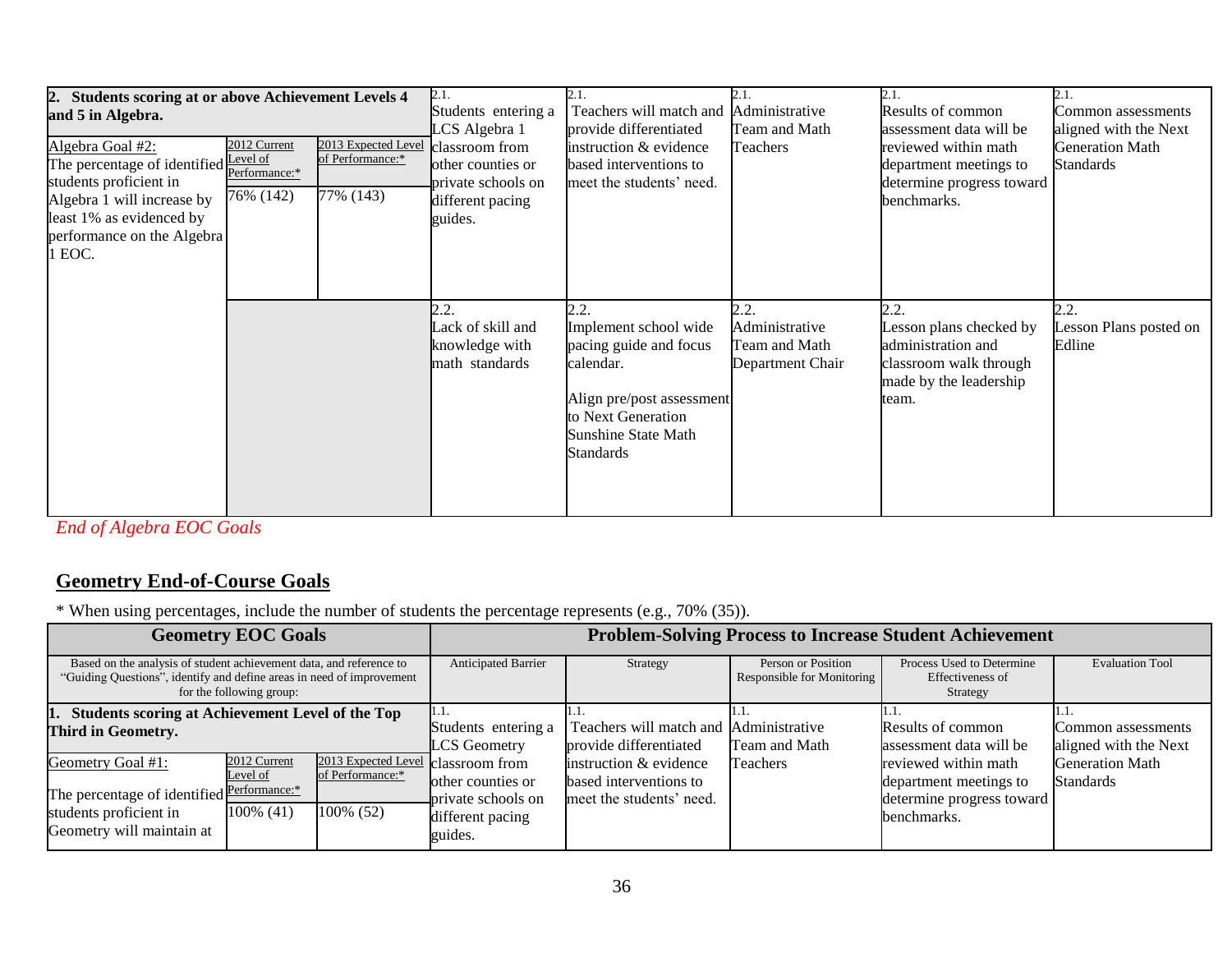| 100% as evidenced by |                   |                                           |                  |                            |                        |
|----------------------|-------------------|-------------------------------------------|------------------|----------------------------|------------------------|
| performance on the   | Lack of skill and | Implement school wide                     | Administrative   | Walkthroughs and           | Lesson Plans posted on |
| Geometry EOC.        |                   | knowledge with new pacing guide and focus | Team and Math    | observations will          | Edline                 |
|                      | math standards    | calendar.                                 | Department Chair | demonstrate integration of |                        |
|                      |                   |                                           |                  | Common Core and Rigor      |                        |
|                      |                   | Align pre/post assessment                 |                  | Relevancy strategies       |                        |
|                      |                   | to Next Generation                        |                  |                            |                        |
|                      |                   | Sunshine State Math                       |                  |                            |                        |
|                      |                   | Standards                                 |                  |                            |                        |

# **Mathematics Professional Development**

|                                                                                                                   | Professional Development (PD) aligned with Strategies through Professional Learning Community (PLC) or PD Activity<br>Please note that each Strategy does not require a professional development or PLC activity. |                                                                             |                                                                               |                                                                                                              |                                                                                                                                                                                    |                                                  |  |  |  |
|-------------------------------------------------------------------------------------------------------------------|-------------------------------------------------------------------------------------------------------------------------------------------------------------------------------------------------------------------|-----------------------------------------------------------------------------|-------------------------------------------------------------------------------|--------------------------------------------------------------------------------------------------------------|------------------------------------------------------------------------------------------------------------------------------------------------------------------------------------|--------------------------------------------------|--|--|--|
| PD Content /Topic<br>and/or PLC Focus                                                                             | Grade Level/Subject                                                                                                                                                                                               | PD Facilitator<br>and/or<br><b>PLC</b> Leader                               | PD Participants<br>(e.g., PLC, subject, grade level,<br>or school-wide)       | <b>Target Dates and Schedules</b><br>(e.g., Early Release) and<br>Schedules (e.g., frequency of<br>meetings) | Strategy for Follow-up/Monitoring                                                                                                                                                  | Person or Position Responsible for<br>Monitoring |  |  |  |
| Data Analysis                                                                                                     | Instructional<br>Staff 6-8                                                                                                                                                                                        | District Dev.<br>Administrative<br>Team<br>Curriculum Team<br>Leaders (CLT) | Instructional<br><b>Staff by Department</b>                                   | Monthly                                                                                                      | Teachers will provide their end of the<br>vear student data from Data Director<br>as evident of on-going progress<br>monitoring. CLT will submit reports<br>to administrative team | <b>Administrative Team</b>                       |  |  |  |
| Response to<br>Intervention                                                                                       | Instructional<br>Staff 6-8 in<br>Math<br>Department                                                                                                                                                               | Administrative<br>Team<br>Curriculum Team<br>Leaders (CLT)                  | Instructional<br><b>Staff by Department</b>                                   | Quarterly                                                                                                    | Provide documentation in lesson<br>plans and summary 9weeks reports.                                                                                                               | Administrative Team                              |  |  |  |
| <b>Next Generation</b><br><b>Math Sunshine State</b><br><b>Standards</b>                                          | Instructional<br>Staff 6-8 in<br>Math<br>Department                                                                                                                                                               | District Dev.<br>Administrative<br>Team<br>Curriculum Team<br>Leaders (CLT) | Instructional<br>Staff by Department and<br>Grade level department<br>members | Monthly                                                                                                      | Implement departmental pacing guide<br>and focus calendar. Collaborate with<br>math teachers and district developer<br>about NGSSS for math.                                       | <b>Administrative Team</b>                       |  |  |  |
| <b>Providing Clear</b><br>Learning Goals and<br>Rubrics                                                           | $6 - 8$                                                                                                                                                                                                           | CLT)                                                                        | All teachers                                                                  | Team Meetings once a<br>month; Once a month<br>faculty meetings                                              | iObservation documentation;<br><b>Teacher Portfolio</b>                                                                                                                            | Principal/Assistant Principal                    |  |  |  |
| (Teacher Practices)<br>Phase I of the<br>Implementation of<br>the Common Core<br><b>State Standards</b><br>(CCSS) | $6 - 8$                                                                                                                                                                                                           | CLT)                                                                        | All teachers                                                                  | Department meetings -<br>ongoing throughout the<br>year                                                      | iObservation documentation;<br>Teacher Portfolio                                                                                                                                   | Principal/Assistant Principal                    |  |  |  |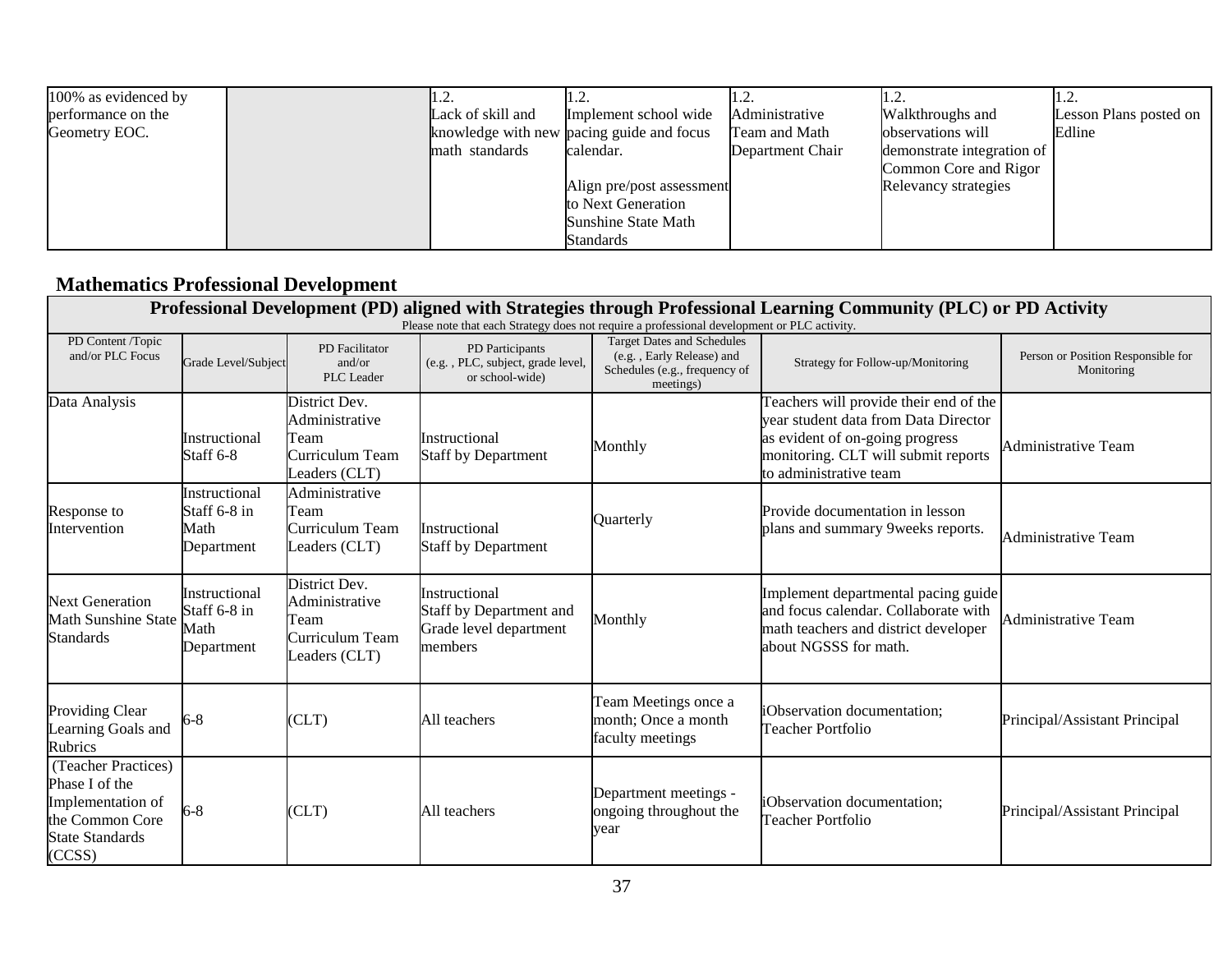| <b>Mathematics Budget</b> (Insert rows as needed) |  |
|---------------------------------------------------|--|
|---------------------------------------------------|--|

|                                        | Include only school-based funded activities/materials and exclude district funded activities /materials. |                                                           |                            |
|----------------------------------------|----------------------------------------------------------------------------------------------------------|-----------------------------------------------------------|----------------------------|
| Evidence-based Program(s)/Materials(s) |                                                                                                          |                                                           |                            |
| Strategy                               | Description of Resources                                                                                 | <b>Funding Source</b>                                     | Amount                     |
| <b>CCSS Best Practices - Phase I</b>   | LCS Curriculum Developers                                                                                | <b>District Based General Funds</b>                       | \$0.00                     |
|                                        |                                                                                                          |                                                           |                            |
|                                        |                                                                                                          |                                                           | Subtotal:                  |
| Technology                             |                                                                                                          |                                                           |                            |
| Strategy                               | <b>Description of Resources</b>                                                                          | <b>Funding Source</b>                                     | Amount                     |
| Data Analysis                          | Data Director Web Based Program                                                                          | <b>District Training</b>                                  | \$0.00                     |
| <b>Integrating Technology</b>          | On-going Promethean Board Training                                                                       | <b>TEC/Title II</b>                                       |                            |
| Integrating Technology                 | On-going Edline Training/Pinpoint Training                                                               | TEC/Title II                                              |                            |
|                                        |                                                                                                          |                                                           | Subtotal:00                |
| Professional Development               |                                                                                                          |                                                           |                            |
| Strategy                               | <b>Description of Resources</b>                                                                          | <b>Funding Source</b>                                     | Amount                     |
| Pacing Guide /Focus Calendar for Math  | TEC Summer Training and Follow -up                                                                       | Title II Summer Funds (District)                          | \$3200.00                  |
| FCTM Conference $-2$ math teachers     | <b>State Math Teachers Conference</b>                                                                    | Title II Title II funds/TEC if the funds<br>are allocated | \$1000.00                  |
| FCTE Conference $-2$ math teachers     | <b>State Technology Conference</b>                                                                       | Title II funds/TEC if the funds are<br>allocated          | \$1200.00                  |
|                                        |                                                                                                          |                                                           | <b>Subtotal: \$5400.00</b> |
| Other                                  |                                                                                                          |                                                           |                            |
| Strategy                               | Description of Resources                                                                                 | <b>Funding Source</b>                                     | Amount                     |
|                                        |                                                                                                          |                                                           | Subtotal:00                |
|                                        |                                                                                                          |                                                           | Total:\$5,400.00           |
|                                        |                                                                                                          |                                                           |                            |

*End of Mathematics Goals*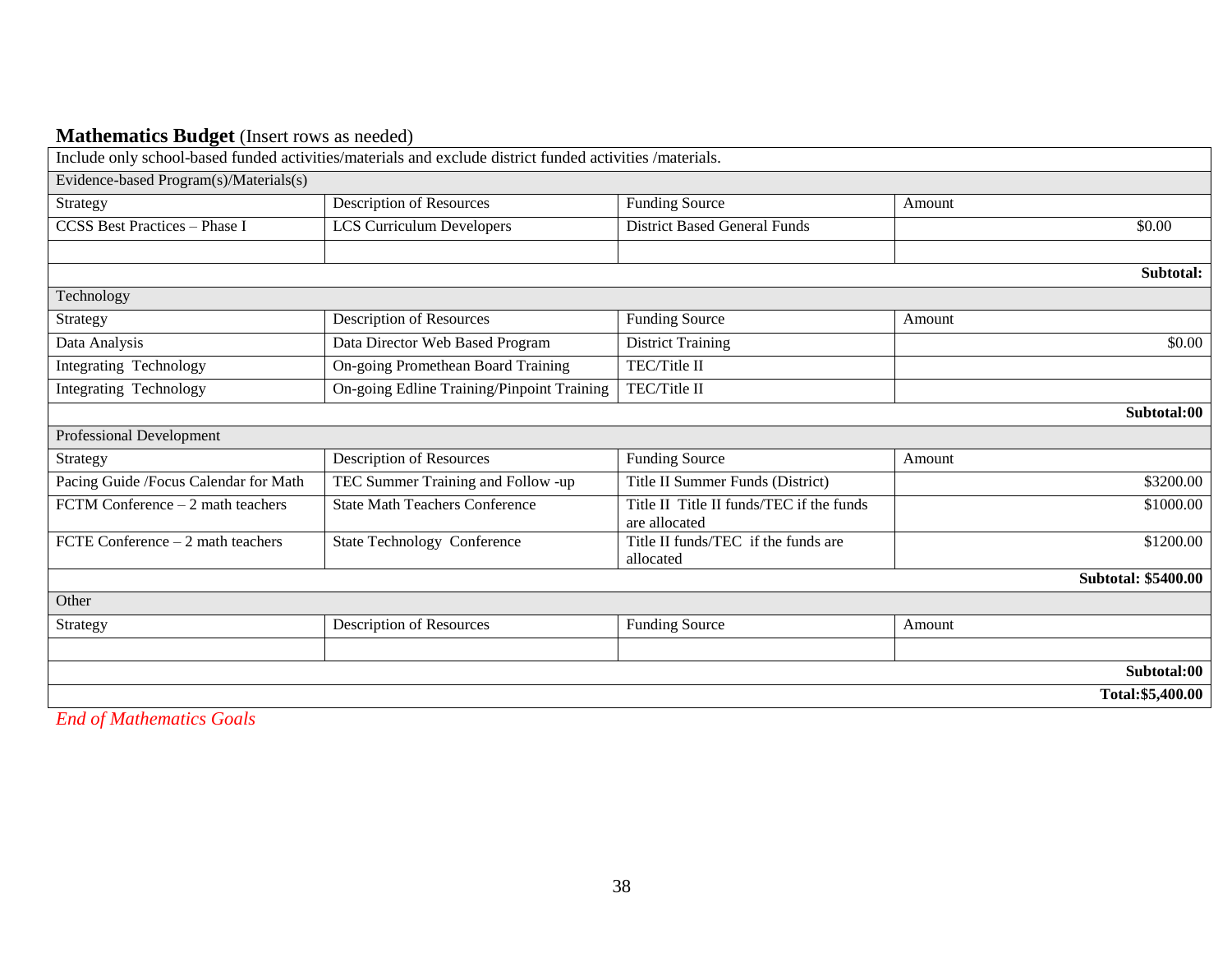# **Middle School Science Goals**

\* When using percentages, include the number of students the percentage represents next to the percentage (e.g. 70% (35)).

|                                                                                                                                                                          | <b>Middle Science Goals</b>               |                                                        | <b>Problem-Solving Process to Increase Student Achievement</b> |                                                                                                                                                                                                                            |                                                        |                                                                                                                      |                                                    |
|--------------------------------------------------------------------------------------------------------------------------------------------------------------------------|-------------------------------------------|--------------------------------------------------------|----------------------------------------------------------------|----------------------------------------------------------------------------------------------------------------------------------------------------------------------------------------------------------------------------|--------------------------------------------------------|----------------------------------------------------------------------------------------------------------------------|----------------------------------------------------|
| Based on the analysis of student achievement data, and reference to<br>"Guiding Questions", identify and define areas in need of<br>improvement for the following group: |                                           |                                                        | Anticipated Barrier                                            | Strategy                                                                                                                                                                                                                   | Person or Position<br>Responsible for<br>Monitoring    | Process Used to Determine<br>Effectiveness of<br>Strategy                                                            | <b>Evaluation Tool</b>                             |
| 1a. FCAT 2.0: Students scoring at Achievement Level 1a.1.<br>3 in science.                                                                                               |                                           |                                                        | Background Knowledge Increase the use inquiry                  | 1a.1.<br>based learning.                                                                                                                                                                                                   | 1a.1.<br>Administrators and<br><b>Science Teachers</b> | 1a.1.<br><b>Classroom Walk Through</b><br>will be made by the                                                        | 1a.1.<br>Lesson Plans, 9wks<br>exams               |
| Science Goal #1a:<br>The percentage of identified Performance:*<br>students proficient in<br>science at a level 3 will<br>increase by least 2% as                        | 2012 Current<br>Level of<br>45% (159)     | 2013 Expected<br>evel of<br>Performance:*<br>47% (166) |                                                                |                                                                                                                                                                                                                            |                                                        | administrative team to<br>ensure compliance.                                                                         |                                                    |
| evidenced by performance<br>on the 2013 FCAT 2.0<br>Science. The area of needs<br>improvement is Life and<br><b>Environmental Science.</b>                               |                                           |                                                        | 1a.2.<br>Motivation                                            | 1a.2.<br>Encourage students to use Administrators and<br>technology for research in Science Teachers<br>area of interest and use<br>science projects to explore<br>those interests within the<br>district core guidelines. | 1a.2.                                                  | $1a.\overline{2}$ .<br>Classroom Walk Through<br>will be made by the<br>administrative team to<br>ensure compliance. | $\overline{1a.2}$ .<br>Lesson Plans, 9wks<br>exams |
|                                                                                                                                                                          |                                           |                                                        | 1a.3.<br>Reading in Content<br>Area                            | 1a.3.<br>Implement school wide<br>core curriculum guide for<br>science with emphasis on<br>life and environmental<br>science.                                                                                              | 1a.3.<br>Administrators and<br><b>Science Teachers</b> | 1a.3.<br>Classroom Walk Through<br>will be made by the<br>administrative team to<br>ensure compliance.               | 1a.3<br>Lesson Plans, 9wks<br>exams                |
| 1b. Florida Alternate Assessment: Students scoring at  1b.1.<br>Level 4, 5, and 6 in science.                                                                            |                                           |                                                        | Background Knowledge Increase the use inquiry                  | 1b.1.<br>based learning.                                                                                                                                                                                                   | 1b.1.<br>Administrators and<br><b>Science Teachers</b> | 1b.1.<br><b>Classroom Walk Through</b><br>will be made by the                                                        | 1b.1.<br>Lesson Plans, 9wks<br>exams               |
| Science Goal #1b:                                                                                                                                                        | 2012 Current<br>Level of<br>Performance:* | 2013 Expected<br>Level of<br>Performance:*             |                                                                |                                                                                                                                                                                                                            |                                                        | administrative team to<br>ensure compliance.                                                                         |                                                    |
| The percentage of identified<br>students proficient in<br>science will increase by<br>least 1% as evidenced by                                                           | 33% (3)                                   | 34% (4)                                                |                                                                |                                                                                                                                                                                                                            |                                                        |                                                                                                                      |                                                    |
| performance on the FAA.                                                                                                                                                  |                                           |                                                        | 1 <sub>b.2</sub><br>Motivation                                 | 1b.2.<br>Encourage students to use Administrators and<br>technology for research in Science Teachers<br>area of interest and use                                                                                           | 1b.2.                                                  | 1b.2.<br><b>Classroom Walk Through</b><br>will be made by the<br>administrative team to                              | $1b.2$ .<br>Lesson Plans, 9wks<br>exams            |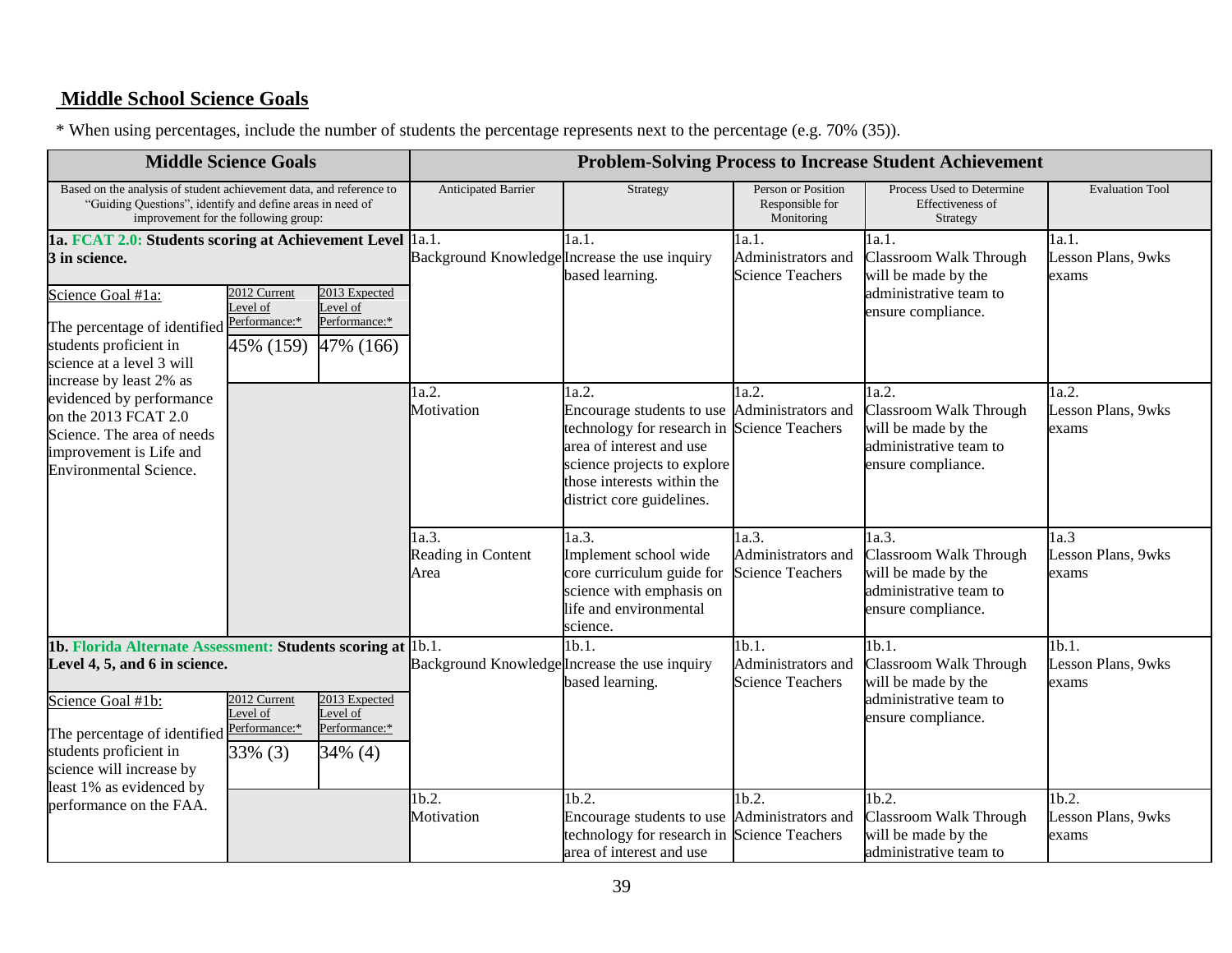|                                                                                                                                                                                                                                                                  |                                                      |                                                       |                                                        | science projects to explore<br>those interests within the<br>district core guidelines.                                                                                                                                     |                                                        | ensure compliance.                                                                                     |                                      |
|------------------------------------------------------------------------------------------------------------------------------------------------------------------------------------------------------------------------------------------------------------------|------------------------------------------------------|-------------------------------------------------------|--------------------------------------------------------|----------------------------------------------------------------------------------------------------------------------------------------------------------------------------------------------------------------------------|--------------------------------------------------------|--------------------------------------------------------------------------------------------------------|--------------------------------------|
|                                                                                                                                                                                                                                                                  |                                                      |                                                       | 1b.3.<br>Reading in Content<br>Area                    | 1b.3.<br>Implement school wide<br>core curriculum guide for<br>science with emphasis on<br>life and environmental<br>science.                                                                                              | 1b.3.<br>Administrators and<br><b>Science Teachers</b> | 1b.3.<br>Classroom Walk Through<br>will be made by the<br>administrative team to<br>ensure compliance. | 1b.3<br>Lesson Plans, 9wks<br>exams  |
| Based on the analysis of student achievement data, and reference to<br>"Guiding Questions", identify and define areas in need of<br>improvement for the following group:                                                                                         |                                                      |                                                       | <b>Anticipated Barrier</b>                             | Strategy                                                                                                                                                                                                                   | Person or Position<br>Responsible for<br>Monitoring    | Process Used to Determine<br>Effectiveness of<br>Strategy                                              | <b>Evaluation Tool</b>               |
| 2a. FCAT 2.0: Students scoring at or above<br><b>Achievement Levels 4 and 5 in science.</b><br>2012 Current<br>Science Goal #2a:<br>Level of<br>Performance:*<br>The percentage of identified<br>students proficient in<br>22% (76)<br>science at a level 3 will |                                                      | 2013Expected<br>Level of<br>Performance:*<br>24% (88) | 2a.1.<br>Background Knowledge Increase the use inquiry | 2a.1.<br>based learning.                                                                                                                                                                                                   | 2a.1.<br>Administrators and<br><b>Science Teachers</b> | 2a.1.<br>Classroom Walk Through<br>will be made by the<br>administrative team to<br>ensure compliance. | 2a.1.<br>Lesson Plans, 9wks<br>exams |
| increase by least 2% as<br>evidenced by performance<br>on the 2013 FCAT 2.0<br>Science. The area of needs<br>improvement is Life and<br><b>Environmental Science.</b>                                                                                            |                                                      |                                                       | 2a.2.<br>Motivation                                    | 2a.2.<br>Encourage students to use Administrators and<br>technology for research in Science Teachers<br>area of interest and use<br>science projects to explore<br>those interests within the<br>district core guidelines. | 2a.2.                                                  | 2a.2.<br>Classroom Walk Through<br>will be made by the<br>administrative team to<br>ensure compliance. | 2a.2.<br>Lesson Plans, 9wks<br>exams |
|                                                                                                                                                                                                                                                                  |                                                      |                                                       | 2a.3.<br>Reading in Content<br>Area                    | 2a.3.<br>Implement school wide<br>core curriculum guide for<br>science with emphasis on<br>life and environmental<br>science.                                                                                              | 2a.3.<br>Administrators and<br><b>Science Teachers</b> | 2a.3.<br>Classroom Walk Through<br>will be made by the<br>administrative team to<br>ensure compliance. | 2a.3<br>Lesson Plans, 9wks<br>exams  |
| 2b. Florida Alternate Assessment: Students scoring at 2b.1.<br>or above Level 7 in science.                                                                                                                                                                      |                                                      | Background Knowledge Increase the use inquiry         | 2b.1<br>based learning.                                | 2b.1.<br>Administrators and<br><b>Science Teachers</b>                                                                                                                                                                     | 2b.1.<br>Classroom Walk Through<br>will be made by the | 2b.1.<br>Lesson Plans, 9wks<br>exams                                                                   |                                      |
| Science Goal #2b:<br>The percentage of identified<br>students proficient in<br>science will increase by                                                                                                                                                          | 2012 Current<br>Level of<br>Performance:*<br>44% (4) | 2013Expected<br>Level of<br>Performance:*<br>45% (5)  |                                                        |                                                                                                                                                                                                                            |                                                        | administrative team to<br>ensure compliance.                                                           |                                      |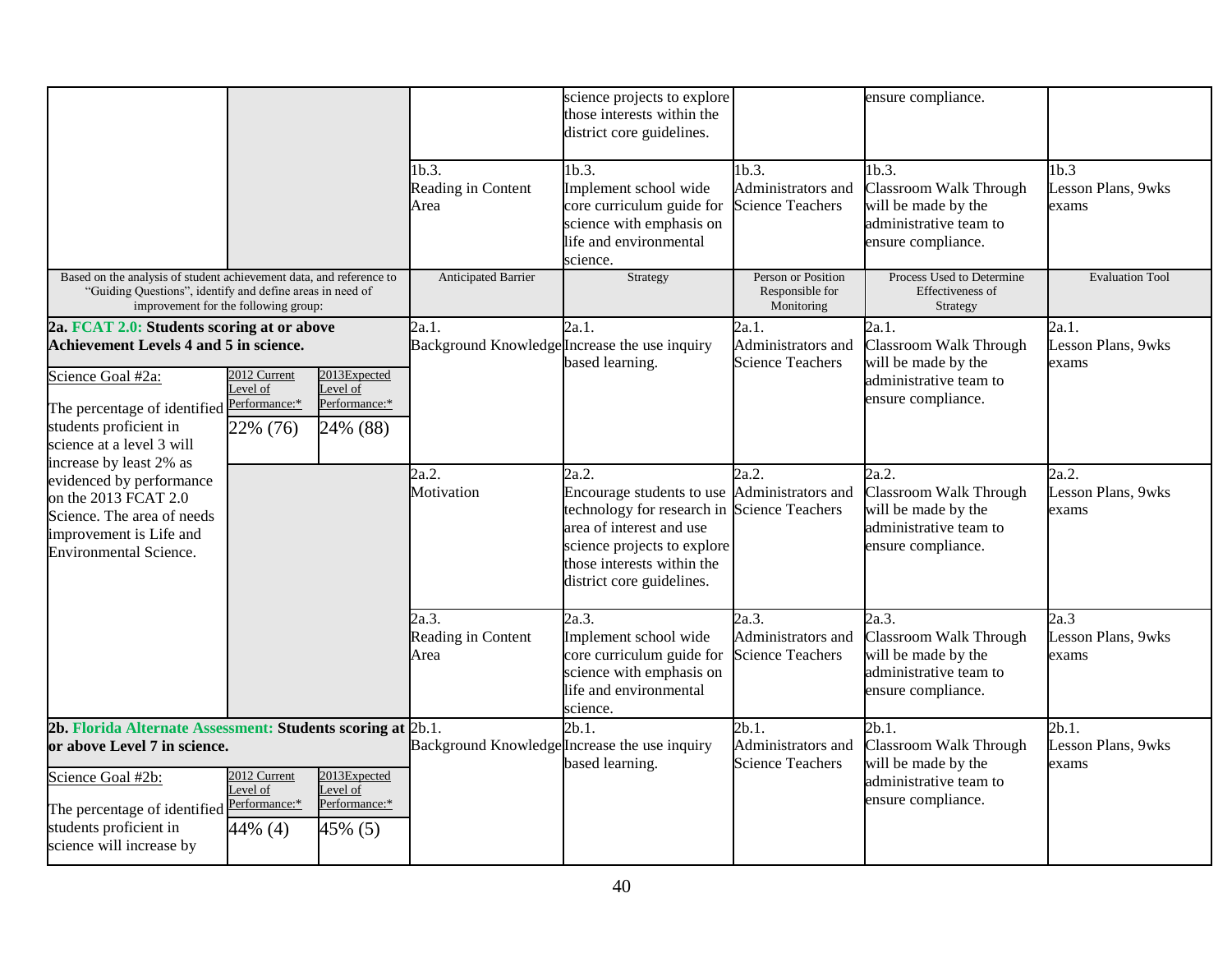| least 1% as evidenced by<br>performance on the FAA. | 2b.2<br>Motivation                     | 2b.2.<br>Encourage students to use Administrators and<br>technology for research in Science Teachers<br>area of interest and use<br>science projects to explore<br>those interests within the<br>district core guidelines. | 2b.2.                       | 2b.2.<br>Classroom Walk Through<br>will be made by the<br>administrative team to<br>ensure compliance. | 2b.2.<br>Lesson Plans, 9wks<br>exams |
|-----------------------------------------------------|----------------------------------------|----------------------------------------------------------------------------------------------------------------------------------------------------------------------------------------------------------------------------|-----------------------------|--------------------------------------------------------------------------------------------------------|--------------------------------------|
|                                                     | $2b.3$ .<br>Reading in Content<br>Area | 2b.3.<br>Implement school wide<br>core curriculum guide for Science Teachers<br>science with emphasis on<br>life and environmental<br>science.                                                                             | 2b.3.<br>Administrators and | 2b.3.<br>Classroom Walk Through<br>will be made by the<br>administrative team to<br>ensure compliance. | 2b.3<br>Lesson Plans, 9wks<br>exams  |

### *End of Middle School Science Goals*

### **Biology End-of-Course (EOC) Goals**

\* When using percentages, include the number of students the percentage represents next to the percentage (e.g. 70% (35)).

| <b>Biology EOC Goals</b>                                                                                                                                                                                                                            |                                               |                                                         | <b>Problem-Solving Process to Increase Student Achievement</b>                                                                                              |                                                                                                                                             |                                                                |                                                                                                                                               |                                                                                              |
|-----------------------------------------------------------------------------------------------------------------------------------------------------------------------------------------------------------------------------------------------------|-----------------------------------------------|---------------------------------------------------------|-------------------------------------------------------------------------------------------------------------------------------------------------------------|---------------------------------------------------------------------------------------------------------------------------------------------|----------------------------------------------------------------|-----------------------------------------------------------------------------------------------------------------------------------------------|----------------------------------------------------------------------------------------------|
| Based on the analysis of student achievement data, and reference to<br>"Guiding Questions", identify and define areas in need of<br>improvement for the following group:                                                                            |                                               |                                                         | Anticipated Barrier                                                                                                                                         | Strategy                                                                                                                                    | Person or Position<br>Responsible for<br>Monitoring            | Process Used to Determine<br>Effectiveness of<br>Strategy                                                                                     | <b>Evaluation Tool</b>                                                                       |
| <b>Students scoring at Achievement Level of the Top</b><br>Third in Biology.<br>Biology Goal #1:<br>The percentage of identified $\frac{\text{Level of}}{\text{Rec}}$<br>students proficient in<br>Biology will maintain at<br>100% as evidenced by | 2012 Current<br>Performance:*<br>$100\%$ (41) | 2013 Expected<br>Level of<br>Performance:*<br>100% (45) | Students entering a<br><b>LCS Biology 1</b><br>classroom from<br>other counties or private based interventions to<br>schools on different<br>pacing guides. | Teachers will match and<br>provide differentiated<br>instruction & evidence<br>meet the students' need.                                     | Administrative<br>Team and Science<br>Teachers                 | Results of common<br>assessment data will be<br>reviewed within science<br>department meetings to<br>determine progress toward<br>benchmarks. | Common assessments<br>aligned with the Next<br><b>Generation Biology</b><br><b>Standards</b> |
| performance on the Biology<br>EOC.                                                                                                                                                                                                                  |                                               |                                                         | .2.<br>Lack of skill and<br>knowledge with biology pacing guide and focus<br>standards                                                                      | 1.2.<br>Implement school wide<br>calendar.<br>Align pre/post assessment<br>to Next Generation<br><b>Sunshine State Biology</b><br>Standards | 1.2.<br>Administrative<br>Team and Science<br>Department Chair | .2.<br>Walkthroughs and<br>observations will<br>demonstrate integration of<br>Common Core and Rigor<br>Relevancy strategies.                  | .2.<br>Lesson Plans posted on<br>Edline                                                      |

*End of Biology EOC Goals*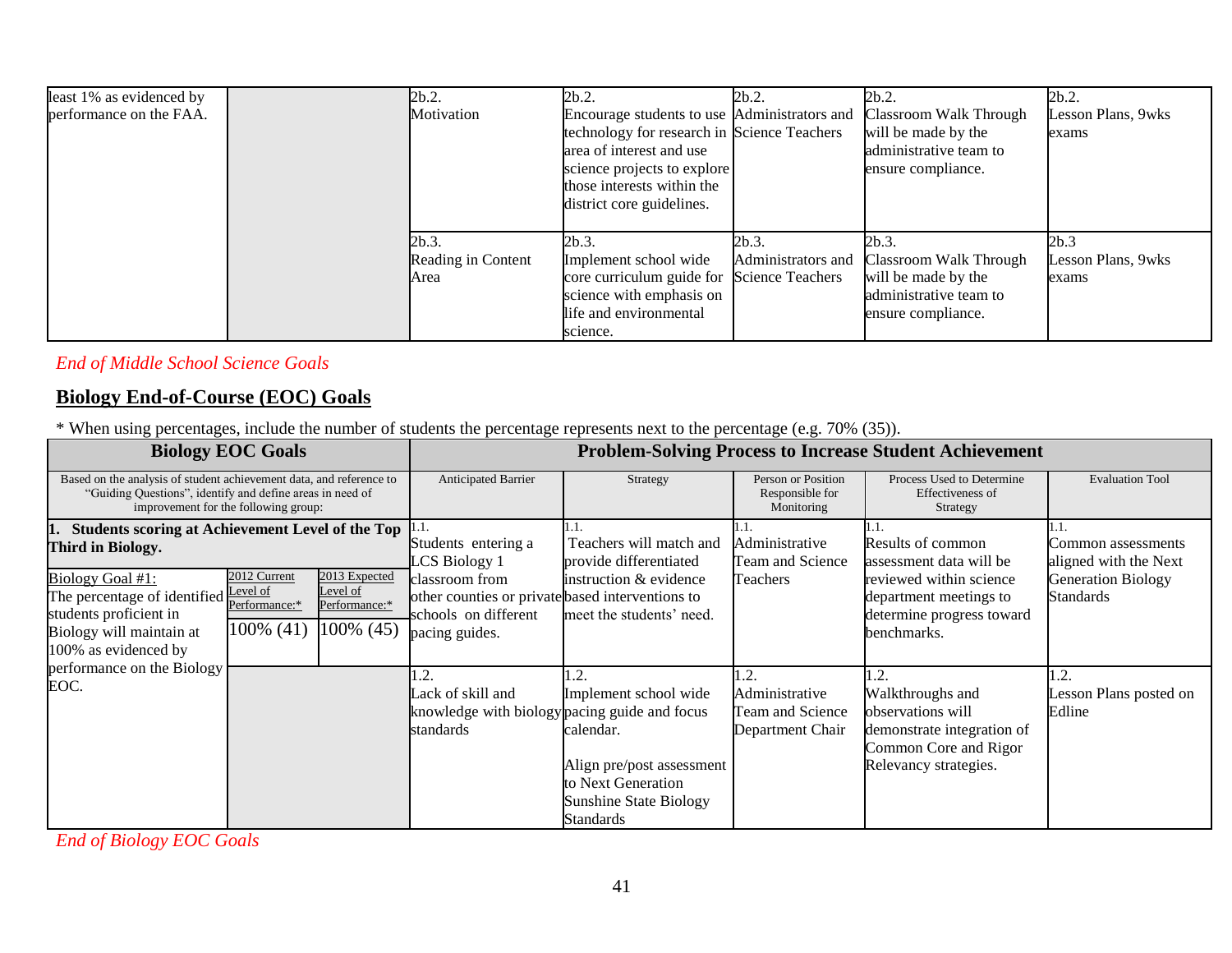# **Science Professional Development**

|                                                                                                                | Professional Development (PD) aligned with Strategies through Professional Learning Community (PLC) or PD Activity<br>Please note that each Strategy does not require a professional development or PLC activity. |                                                                                    |                                                                         |                                                                                                              |                                                                                                                                                                                       |                                                  |  |  |  |
|----------------------------------------------------------------------------------------------------------------|-------------------------------------------------------------------------------------------------------------------------------------------------------------------------------------------------------------------|------------------------------------------------------------------------------------|-------------------------------------------------------------------------|--------------------------------------------------------------------------------------------------------------|---------------------------------------------------------------------------------------------------------------------------------------------------------------------------------------|--------------------------------------------------|--|--|--|
| PD Content /Topic<br>and/or PLC Focus                                                                          | Grade<br>Level/Subject                                                                                                                                                                                            | PD Facilitator<br>and/or<br>PLC Leader                                             | PD Participants<br>(e.g., PLC, subject, grade level, or<br>school-wide) | <b>Target Dates and Schedules</b><br>(e.g., Early Release) and<br>Schedules (e.g., frequency of<br>meetings) | Strategy for Follow-up/Monitoring                                                                                                                                                     | Person or Position Responsible for<br>Monitoring |  |  |  |
| Data Analysis                                                                                                  | Instructional<br>Staff 6-8                                                                                                                                                                                        | Curriculum<br><b>Team Leaders</b><br>CLT)                                          | Instructional<br><b>Staff by Department</b>                             | Monthly                                                                                                      | Teachers will provide their end of<br>the year student data from Data<br>Director as evident of on-going<br>progress monitoring. CLT will<br>submit reports to administrative<br>team | <b>Administrative Team</b>                       |  |  |  |
| Multi-Tiered System of Instructional<br>Supports (MTSS)<br>/Response to<br>Instruction/<br>Intervention (MTSS) | Staff 6-8 in<br>LA/Reading<br>and Math<br>Department                                                                                                                                                              | Administrative Instructional<br>Team<br>Curriculum<br><b>Team Leaders</b><br>(CLT) | <b>Staff by Department</b>                                              | Quarterly                                                                                                    | Provide documentation in lesson<br>plans and summary 9weeks reports.                                                                                                                  | <b>Administrative Team</b>                       |  |  |  |
| Art & Science of<br>Teaching/iObservation<br><b>Providing Clear</b><br>Learning Goals and<br>Rubrics           | $6 - 8$                                                                                                                                                                                                           | CLT)                                                                               | All teachers                                                            | a month; Once a month<br>faculty meetings                                                                    | Department Meetings once iObservation documentation;<br><b>Teacher Portfolio</b>                                                                                                      | Principal/Assistant Principal                    |  |  |  |
| Developing appropriate<br>rubrics                                                                              | $6-8$                                                                                                                                                                                                             | CLT)                                                                               | All teachers                                                            | Department meetings -<br>ongoing throughout the<br>year                                                      | iObservation documentation;<br><b>Teacher Portfolio</b>                                                                                                                               | Principal/Assistant Principal                    |  |  |  |
| (Teacher Practices)<br>Phase I of the<br>Implementation of the<br><b>Common Core State</b><br>Standards (CCSS) | $6-8$                                                                                                                                                                                                             | CLT)                                                                               | All teachers                                                            | Department meetings -<br>ongoing throughout the<br>year                                                      | iObservation documentation;<br><b>Teacher Portfolio</b>                                                                                                                               | Principal/Assistant Principal                    |  |  |  |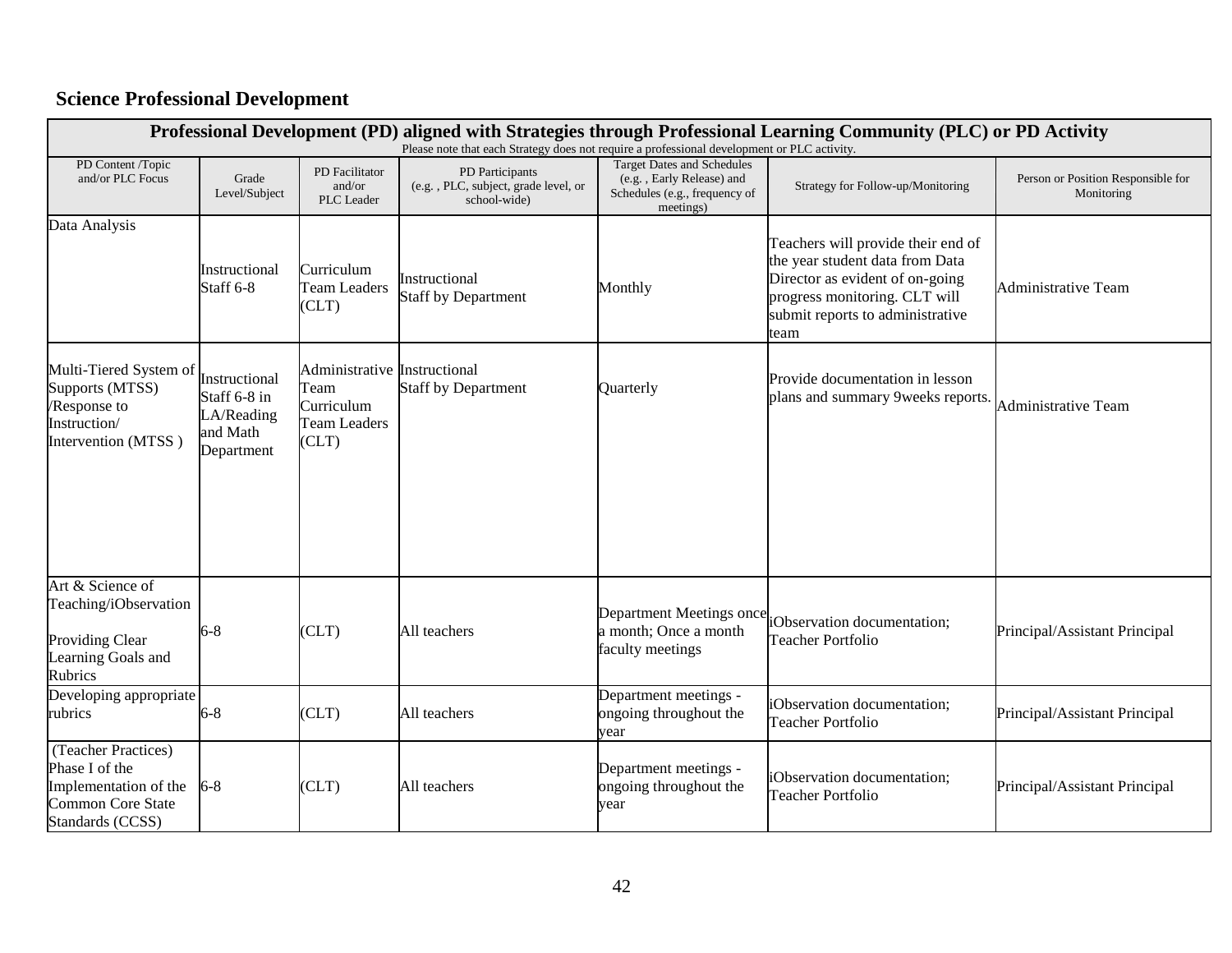### **Science Budget** (Insert rows as needed)

|                                             | Include only school-based funded activities/materials and exclude district funded activities/materials. |                                                  |                           |
|---------------------------------------------|---------------------------------------------------------------------------------------------------------|--------------------------------------------------|---------------------------|
| Evidence-based Program(s)/Materials(s)      |                                                                                                         |                                                  |                           |
| Strategy                                    | <b>Description of Resources</b>                                                                         | <b>Funding Source</b>                            | Amount                    |
| CCSS Best Practices - Phase I               | <b>LCS Curriculum Developers</b>                                                                        | <b>District Based General Funds</b>              | \$0.00                    |
| Science Lab                                 | Supplies for science lab                                                                                | <b>School Funds</b>                              | \$500.00                  |
|                                             |                                                                                                         |                                                  | <b>Subtotal: \$500.00</b> |
| Technology                                  |                                                                                                         |                                                  |                           |
| Strategy                                    | <b>Description of Resources</b>                                                                         | <b>Funding Source</b>                            | Amount                    |
| Pinpoint                                    | Attendance/ Gradebook                                                                                   | <b>District Based General Funds</b>              |                           |
| Data Analysis                               | Data Director Web Based Program                                                                         | <b>School Based General Funds</b>                |                           |
| Integrating Technology                      | On-going Promethean Board Training                                                                      | TEC/Title II                                     |                           |
|                                             |                                                                                                         |                                                  | Subtotal:                 |
| Professional Development                    |                                                                                                         |                                                  |                           |
| Strategy                                    | Description of Resources                                                                                | <b>Funding Source</b>                            | Amount                    |
| Pacing Guide /Focus Calendar for<br>Science | TEC Summer Training and Follow -up                                                                      | Title II Summer Funds (District)                 | \$3200.00                 |
| FAST Conference – 2 science teachers        | <b>State Math Teachers Conference</b>                                                                   | Title II                                         | \$1000.00                 |
| FCTE Conference $-2$ science teachers       | <b>State Technology Conference</b>                                                                      | Title II funds/TEC if the funds are<br>allocated | \$1200.00                 |
|                                             |                                                                                                         |                                                  | Subtotal: \$5,900.00      |
| Other                                       |                                                                                                         |                                                  |                           |
| Strategy                                    | Description of Resources                                                                                | <b>Funding Source</b>                            | Amount                    |
|                                             |                                                                                                         |                                                  |                           |
|                                             |                                                                                                         |                                                  | Subtotal:                 |
|                                             |                                                                                                         |                                                  | Total:\$5,900.00          |

# *End of Science Goals*

### **Writing Goals**

\* When using percentages, include the number of students the percentage represents next to the percentage (e.g. 70% (35)).

| <b>Writing Goals</b>                                                                                                                                                     | <b>Problem-Solving Process to Increase Student Achievement</b> |                                                                                                                                                        |                    |                                           |       |  |
|--------------------------------------------------------------------------------------------------------------------------------------------------------------------------|----------------------------------------------------------------|--------------------------------------------------------------------------------------------------------------------------------------------------------|--------------------|-------------------------------------------|-------|--|
| Based on the analysis of student achievement data, and reference to<br>"Guiding Questions", identify and define areas in need of<br>improvement for the following group: | <b>Anticipated Barrier</b>                                     | Person or Position<br>Process Used to Determine<br><b>Evaluation Tool</b><br>Strategy<br>Effectiveness of<br>Responsible for<br>Monitoring<br>Strategy |                    |                                           |       |  |
| 1a. FCAT: Students scoring at Achievement Level<br>3.5 and higher in writing.                                                                                            | $\Box$ la.1.<br>Background Knowledge Assign all students       | 11 a. l .                                                                                                                                              | 1a.1.<br>Classroom | 11 a. l<br>Analyze writing with grade LCS | la.l. |  |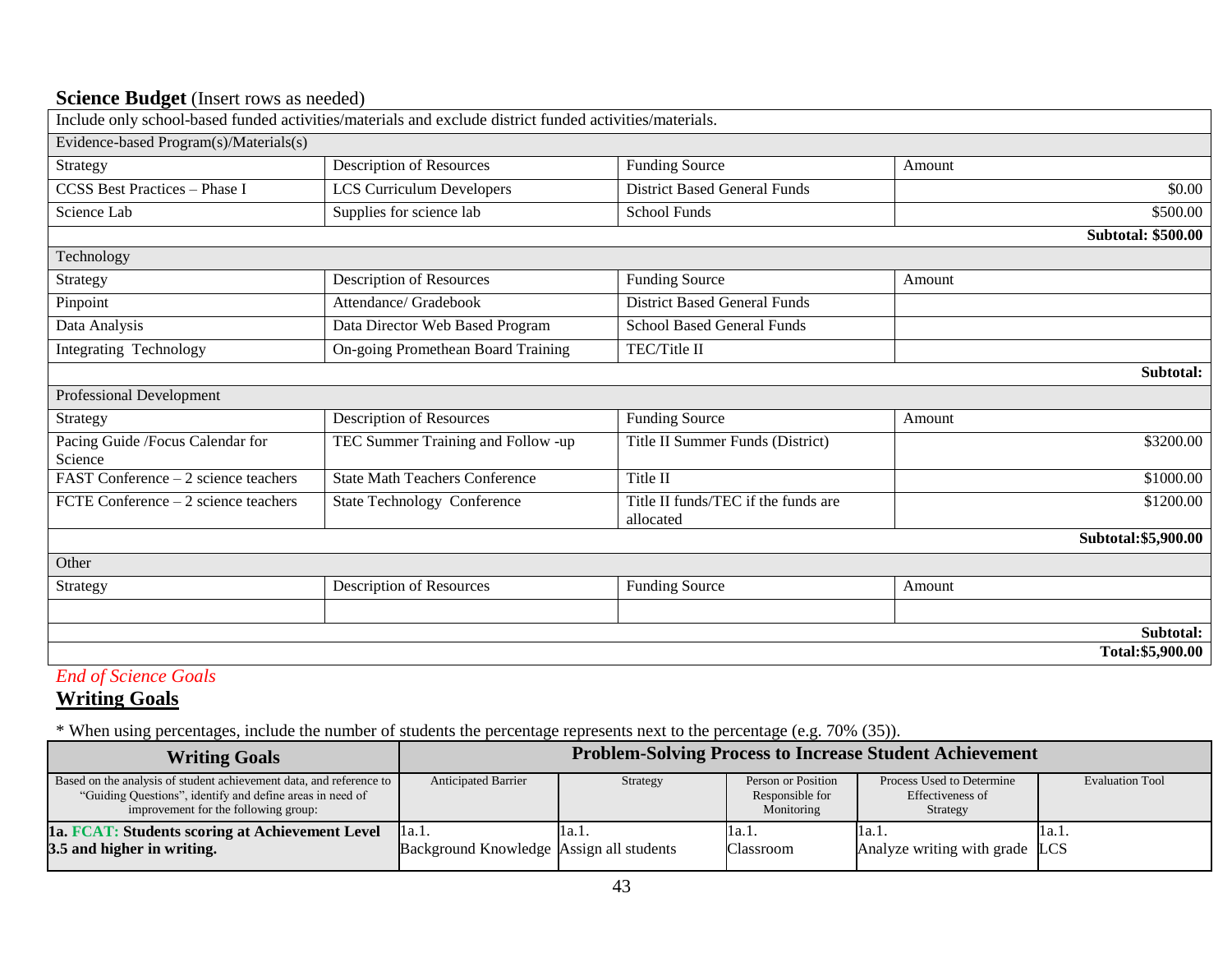| Writing Goal #1:365                                                                                                                                                                                                                                      |                                                     |                                                         |                                                      | rigorous assignments and<br>assessments addressing<br>basic, proficient and                                                        | Teachers and<br>Administrators                                                                                                                                                                                                                                           | level rubric                                                                               | Writes Upon Request<br><b>FCAT</b>                                                        |
|----------------------------------------------------------------------------------------------------------------------------------------------------------------------------------------------------------------------------------------------------------|-----------------------------------------------------|---------------------------------------------------------|------------------------------------------------------|------------------------------------------------------------------------------------------------------------------------------------|--------------------------------------------------------------------------------------------------------------------------------------------------------------------------------------------------------------------------------------------------------------------------|--------------------------------------------------------------------------------------------|-------------------------------------------------------------------------------------------|
| Writing Goal #1a:<br>On the 2013 FCAT<br>Writes $85\%$ of the $8th$<br>graders will score a<br>3.5 or above on the<br><b>FCAT Writes.</b>                                                                                                                | 2012 Current Level<br>of Performance:*<br>83% (292) | 2013 Expected<br>Level of<br>Performance:*<br>85% (310) |                                                      | advanced skills.<br>One to one conferences                                                                                         | A writing coach has<br>been appointed to<br>facilitate cross-<br>curriculum writing<br>to prepare for FCAT<br>and Common Core.<br>Language Arts<br>grade level leaders<br>coordinate with<br>social studies<br>teachers to provide<br>support in reading<br>and writing. |                                                                                            | Writes                                                                                    |
|                                                                                                                                                                                                                                                          |                                                     |                                                         | 1a.2.<br>Motivation<br>1a.3.<br>Vocabulary           | 1a.2.<br><b>Teacher Model</b><br>1a.3.<br>Increase use writing                                                                     | 1a.2.<br>Classroom<br>Teachers and<br>Administrators<br>1a.3.<br>Classroom                                                                                                                                                                                               | 1a.2.<br>Analyze writing with grade<br>level rubric<br>1a.3.<br>Analyze writing with grade | 1a.2.<br><b>LCS</b><br>Writes Upon Request<br><b>FCAT</b><br>Writes<br>1a.3<br><b>LCS</b> |
|                                                                                                                                                                                                                                                          |                                                     |                                                         |                                                      | resources                                                                                                                          | Teachers and<br>Administrators                                                                                                                                                                                                                                           | level rubric                                                                               | Writes Upon Request<br><b>FCAT</b><br>Writes.                                             |
| 1b. Florida Alternate Assessment: Students scoring<br>at 4 or higher in writing.<br>Writing Goal #1b:<br>The percentage of<br>identified students<br>proficient in writing<br>will increase by least<br>1% as evidenced by<br>performance on the<br>FAA. | 2012 Current Level<br>of Performance:*<br>78% (7)   | 2013 Expected<br>evel of<br>Performance:*<br>79% (8)    | $1b.1$ .<br>Background Knowledge Assign all students | 1b.1.<br>rigorous assignments and<br>assessments addressing<br>basic, proficient and<br>advanced skills.<br>One to one conferences | 1b.1.<br>Classroom<br>Teachers and<br>Administrators<br>A writing coach has<br>been appointed to<br>facilitate cross-<br>curriculum writing<br>to prepare for FCAT<br>and Common Core.                                                                                   | 1b.1.<br>Analyze writing with grade<br>level rubric                                        | 1b.1.<br><b>LCS</b><br>Writes Upon Request<br><b>FCAT</b><br>Writes                       |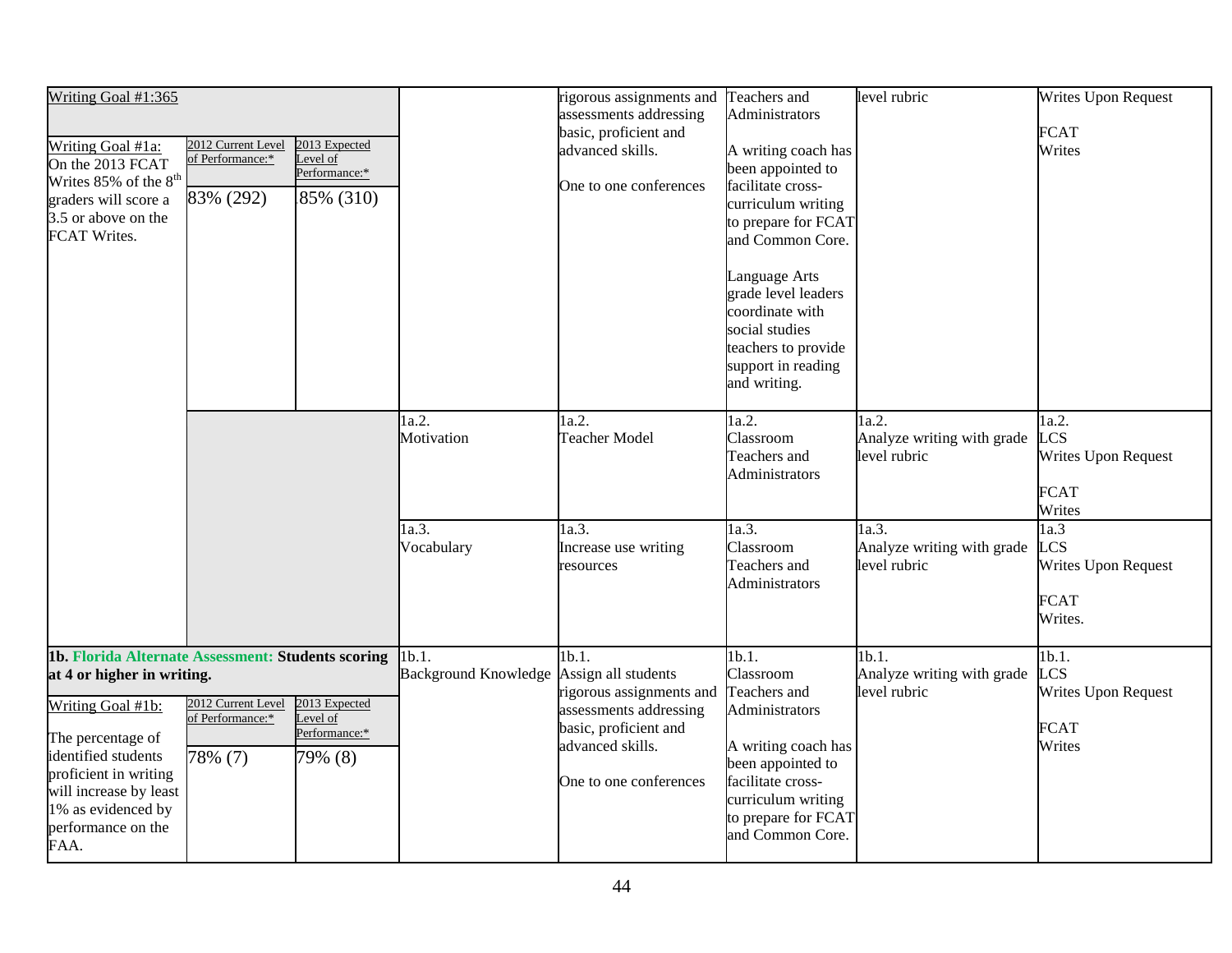|  |            |                      | Language Arts<br>grade level leaders<br>coordinate with<br>social studies<br>teachers to provide<br>support in reading<br>and writing. |                            |                     |
|--|------------|----------------------|----------------------------------------------------------------------------------------------------------------------------------------|----------------------------|---------------------|
|  | 1b.2.      | 1b.2.                | 1b.2.                                                                                                                                  | 1b.2.                      | 1b.2.               |
|  | Motivation | <b>Teacher Model</b> | Classroom                                                                                                                              | Analyze writing with grade | <b>LCS</b>          |
|  |            |                      | Teachers and                                                                                                                           | level rubric               | Writes Upon Request |
|  |            |                      | Administrators                                                                                                                         |                            |                     |
|  |            |                      |                                                                                                                                        |                            | <b>FCAT</b>         |
|  |            |                      |                                                                                                                                        |                            | Writes              |
|  | 1b.3.      | 1b.3.                | 1b.3.                                                                                                                                  | 1b.3.                      | 1b.3.               |
|  | Vocabulary | Increase use writing | Classroom                                                                                                                              | Analyze writing with grade | <b>LCS</b>          |
|  |            | resources            | Teachers and                                                                                                                           | level rubric               | Writes Upon Request |
|  |            |                      | Administrators                                                                                                                         |                            |                     |
|  |            |                      |                                                                                                                                        |                            | <b>FCAT</b>         |
|  |            |                      |                                                                                                                                        |                            | Writes.             |

# **Writing Professional Development**

|                                       | Professional Development (PD) aligned with Strategies through Professional Learning Community (PLC) or PD Activity<br>Please note that each Strategy does not require a professional development or PLC activity. |                                        |                                                                         |                                                                                                              |                                                                                                                                                                                       |                                                  |  |  |  |  |
|---------------------------------------|-------------------------------------------------------------------------------------------------------------------------------------------------------------------------------------------------------------------|----------------------------------------|-------------------------------------------------------------------------|--------------------------------------------------------------------------------------------------------------|---------------------------------------------------------------------------------------------------------------------------------------------------------------------------------------|--------------------------------------------------|--|--|--|--|
| PD Content /Topic<br>and/or PLC Focus | Grade<br>Level/Subject                                                                                                                                                                                            | PD Facilitator<br>and/or<br>PLC Leader | PD Participants<br>(e.g., PLC, subject, grade level, or<br>school-wide) | <b>Target Dates and Schedules</b><br>(e.g., Early Release) and<br>Schedules (e.g., frequency of<br>meetings) | Strategy for Follow-up/Monitoring                                                                                                                                                     | Person or Position Responsible for<br>Monitoring |  |  |  |  |
| Data Analysis                         | Instructional<br>Staff 6-8                                                                                                                                                                                        | Curriculum<br>Team Leaders<br>(CLT)    | Instructional<br><b>Staff by Department</b>                             | Monthly Quarterly grade<br>level meetings                                                                    | Teachers will provide their end of<br>the year student data from Data<br>Director as evident of on-going<br>progress monitoring. CLT will<br>submit reports to administrative<br>team | <b>Administrative Team</b>                       |  |  |  |  |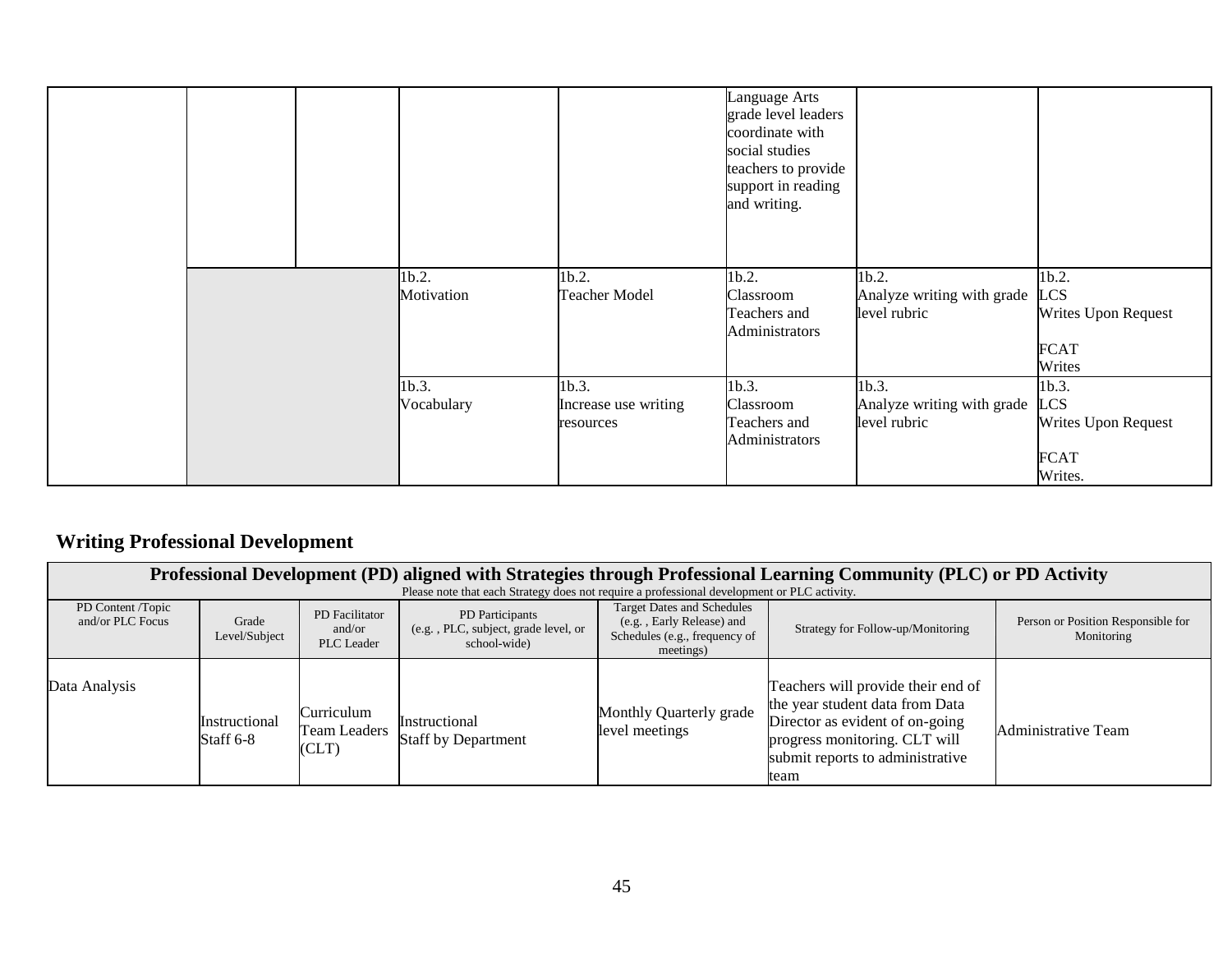| Multi-Tiered System of<br>Supports (MTSS)<br>/Response to<br>Instruction/<br>Intervention (MTSS)               | Instructional<br>Staff 6-8 in<br>LA/Reading<br>and Math<br>Department | Administrative Instructional<br>Геаm<br>Curriculum<br>Team Leaders<br>CLT) | <b>Staff by Department</b> | Quarterly grade level<br>meetings                                     | Provide documentation in lesson<br>plans and summary 9 weeks reports. Administrative Team |                               |
|----------------------------------------------------------------------------------------------------------------|-----------------------------------------------------------------------|----------------------------------------------------------------------------|----------------------------|-----------------------------------------------------------------------|-------------------------------------------------------------------------------------------|-------------------------------|
| Art & Science of<br>Teaching/iObservation<br><b>Providing Clear</b><br>Learning Goals and<br>Rubrics           | $6 - 8$                                                               | CLT)                                                                       | All teachers               | Department Meetings once<br>a month; Once a month<br>faculty meetings | iObservation documentation;<br>Teacher Portfolio                                          | Principal/Assistant Principal |
| Developing appropriate<br>rubrics                                                                              | $6 - 8$                                                               | CLT)                                                                       | All teachers               | Department meetings -<br>ongoing throughout the<br>year               | iObservation documentation;<br><b>Teacher Portfolio</b>                                   | Principal/Assistant Principal |
| (Teacher Practices)<br>Phase I of the<br>Implementation of the<br><b>Common Core State</b><br>Standards (CCSS) | $6 - 8$                                                               | CLT)                                                                       | All teachers               | Department meetings -<br>ongoing throughout the<br>year               | iObservation documentation;<br>Teacher Portfolio                                          | Principal/Assistant Principal |

# **Writing Budget** (Insert rows as needed)

|                                        | Include only school-based funded activities/materials and exclude district funded activities/materials. |                                     |           |  |  |  |  |  |
|----------------------------------------|---------------------------------------------------------------------------------------------------------|-------------------------------------|-----------|--|--|--|--|--|
| Evidence-based Program(s)/Materials(s) |                                                                                                         |                                     |           |  |  |  |  |  |
| Strategy                               | Description of Resources                                                                                | <b>Funding Source</b>               | Amount    |  |  |  |  |  |
| CCSS Best Practices - Phase I          | <b>LCS Curriculum Developers</b>                                                                        | <b>District Based General Funds</b> |           |  |  |  |  |  |
| <b>Scholastic Reading</b>              | <b>School Based General Funds</b><br>Supp. Reading                                                      |                                     |           |  |  |  |  |  |
| <b>Vocabulary for Success</b>          | Vocabulary TAG                                                                                          | <b>School Based General Funds</b>   |           |  |  |  |  |  |
|                                        |                                                                                                         |                                     | Subtotal: |  |  |  |  |  |
| Technology                             |                                                                                                         |                                     |           |  |  |  |  |  |
| Strategy                               | <b>Description of Resources</b><br><b>Funding Source</b><br>Amount                                      |                                     |           |  |  |  |  |  |
| Pinpoint                               | <b>District Based General Funds</b><br>Attendance/ Gradebook                                            |                                     |           |  |  |  |  |  |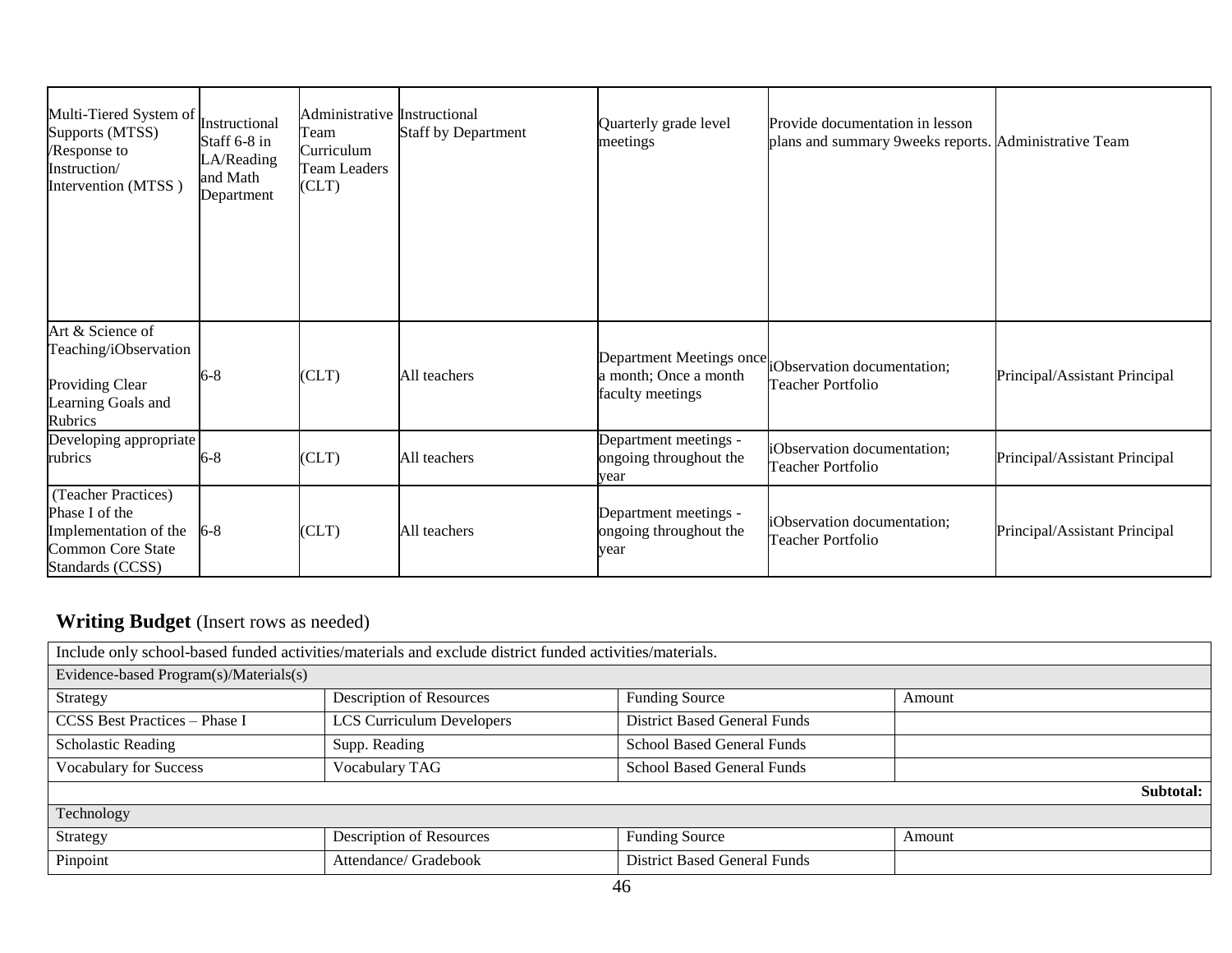| Data Analysis                          | Data Director Web Based Program    | <b>School Based General Funds</b>       |           |
|----------------------------------------|------------------------------------|-----------------------------------------|-----------|
| Integrating Technology                 | On-going Promethean Board Training | TEC/Title II if the funds are allocated |           |
|                                        |                                    |                                         | Subtotal: |
| Professional Development               |                                    |                                         |           |
| Strategy                               | Description of Resources           | <b>Funding Source</b>                   | Amount    |
| (See Reading)                          |                                    |                                         |           |
| September Training for all LA teachers | <b>FCAT Writing</b>                | <b>District Funds</b>                   |           |
|                                        |                                    |                                         | Subtotal: |
| Other                                  |                                    |                                         |           |
| Strategy                               | Description of Resources           | <b>Funding Source</b>                   | Amount    |
|                                        |                                    |                                         |           |
|                                        |                                    |                                         | Subtotal: |
|                                        |                                    |                                         | Total:    |

# *End of Writing Goals*

### **Civics End-of-Course (EOC) Goals**

|                                                                                                                                                                                     | <b>Civics EOC Goals</b>  |                                                       |                                           |                                                                                                                                                               |                                                       | <b>Problem-Solving Process to Increase Student Achievement</b>                                   |                                                                                                                  |
|-------------------------------------------------------------------------------------------------------------------------------------------------------------------------------------|--------------------------|-------------------------------------------------------|-------------------------------------------|---------------------------------------------------------------------------------------------------------------------------------------------------------------|-------------------------------------------------------|--------------------------------------------------------------------------------------------------|------------------------------------------------------------------------------------------------------------------|
| Based on the analysis of student achievement data, and reference to<br>"Guiding Questions", identify and define areas in need of improvement<br>for the following group:            |                          |                                                       | Anticipated Barrier                       | Strategy                                                                                                                                                      | Person or Position<br>Responsible for Monitoring      | Process Used to Determine<br>Effectiveness of<br>Strategy                                        | <b>Evaluation Tool</b>                                                                                           |
| Students scoring at Achievement Level of the Top<br>11.<br>Third in Civics.                                                                                                         |                          |                                                       | 1.1.<br>Lack of skill and                 | 1.1.<br>Implement school wide                                                                                                                                 | 11.1.<br>Administrative                               | 1. .<br>Walkthroughs and                                                                         | 11.1.<br>Lesson Plans posted on                                                                                  |
| Civics Goal #1:<br>The percentage of identified Performance:*<br>students proficient in Civics N/A<br>will score at 100% of the<br>students in the top third as<br>evidenced by the | 2012 Current<br>Level of | 2013 Expected Level<br>of Performance:*<br>100% (375) | knowledge with the<br>Civics Standards    | pacing guide and focus<br>calendar.<br>Align pre/post assessment<br>to Next Generation<br><b>Sunshine State Civics</b><br>Standards                           | Team and Social<br><b>Studies Department</b><br>Chair | observations will<br>demonstrate integration of<br>Common Core and Rigor<br>Relevancy strategies | Edline                                                                                                           |
| performance on the Civics<br>EOC.                                                                                                                                                   |                          |                                                       | 1.2.<br>Reading in the<br>content<br>area | 1.2.<br>Teachers will provide<br>clear learning goals and<br>rubrics, track student<br>progress and celebrate<br>success in reading for the<br>content areas. | 1.2.<br>Principal/Assistant<br>Principal              | 1.2.<br>Monitoring of progress<br>toward the reading goals                                       | 1.2.<br>Appropriate benchmark<br>assessment; classroom<br>observation tools;<br>various classroom<br>assessments |
|                                                                                                                                                                                     |                          |                                                       | 1.3.<br>Motivation                        | 1.3.<br>For students not                                                                                                                                      | 1.3.<br>Administrative                                | 1.3.<br>Results of common                                                                        | 1.3.<br>Common assessments                                                                                       |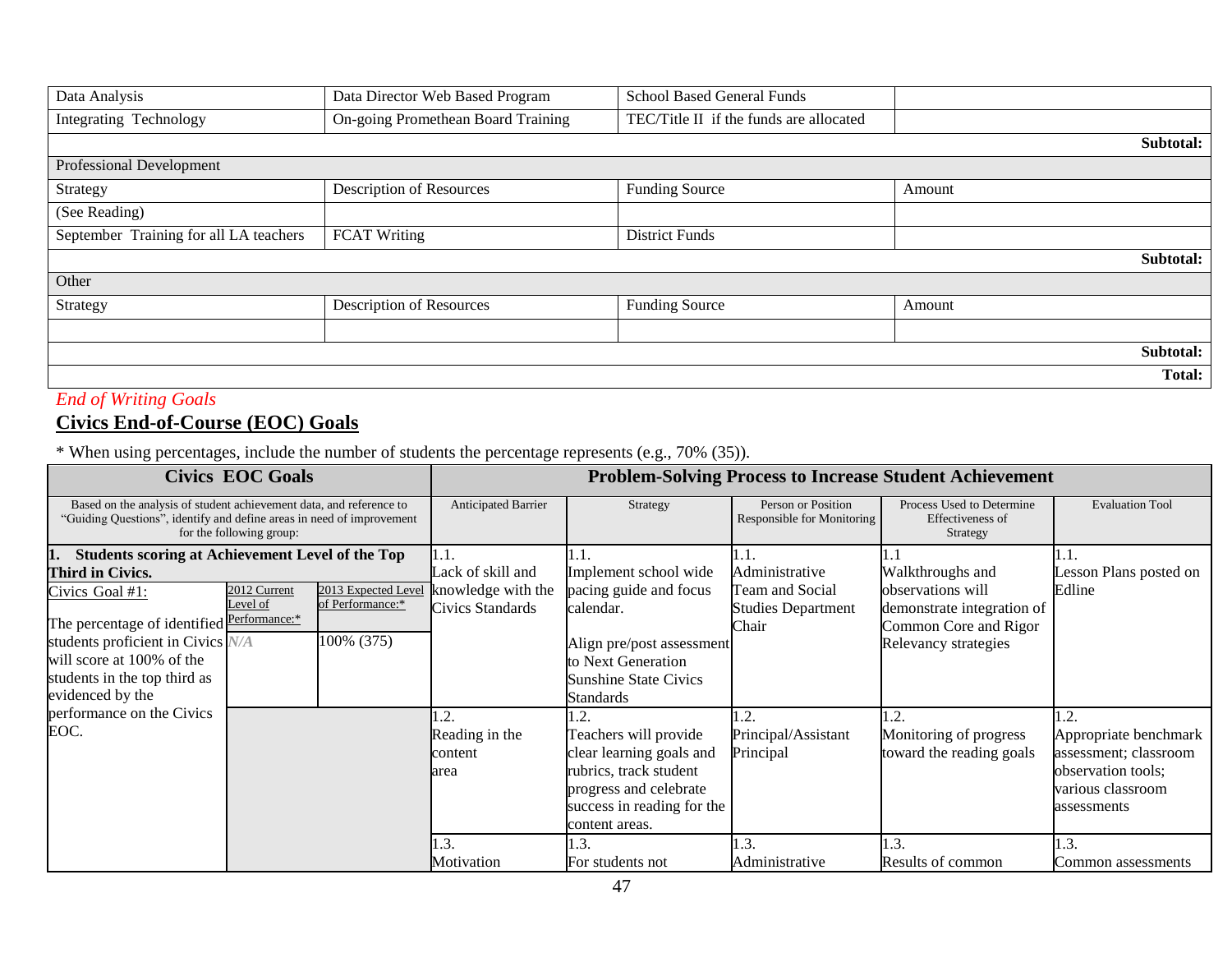|  | responding to the core or Team and Social  | assessment data will be   | aligned with the Next    |
|--|--------------------------------------------|---------------------------|--------------------------|
|  | supplemental instruction, Studies Teachers | reviewed within grade     | <b>Generation Civics</b> |
|  |                                            |                           |                          |
|  | teachers will match and                    | level team meetings to    | <b>Standards</b>         |
|  | provide differentiated                     | determine progress toward |                          |
|  | instruction & evidence                     | benchmarks.               |                          |
|  | based interventions to                     |                           |                          |
|  | meet the students' need.                   |                           |                          |

# **Civics Professional Development**

|                                                                                                             | Professional Development (PD) aligned with Strategies through Professional Learning Community (PLC) or PD Activity<br>Please note that each Strategy does not require a professional development or PLC activity. |                                                                             |                                                                         |                                                                                                              |                                                                                                                                                                                       |                                                  |  |  |  |
|-------------------------------------------------------------------------------------------------------------|-------------------------------------------------------------------------------------------------------------------------------------------------------------------------------------------------------------------|-----------------------------------------------------------------------------|-------------------------------------------------------------------------|--------------------------------------------------------------------------------------------------------------|---------------------------------------------------------------------------------------------------------------------------------------------------------------------------------------|--------------------------------------------------|--|--|--|
| PD Content /Topic<br>and/or PLC Focus                                                                       | Grade<br>Level/Subject                                                                                                                                                                                            | PD Facilitator<br>and/or<br>PLC Leader                                      | PD Participants<br>(e.g., PLC, subject, grade level, or<br>school-wide) | <b>Target Dates and Schedules</b><br>(e.g., Early Release) and<br>Schedules (e.g., frequency of<br>meetings) | Strategy for Follow-up/Monitoring                                                                                                                                                     | Person or Position Responsible for<br>Monitoring |  |  |  |
| Data Analysis                                                                                               | Instructional<br>Staff 6-8                                                                                                                                                                                        | Curriculum<br><b>Team Leaders</b><br>CLT)                                   | Instructional<br><b>Staff by Department</b>                             | Monthly                                                                                                      | Teachers will provide their end of<br>the year student data from Data<br>Director as evident of on-going<br>progress monitoring. CLT will<br>submit reports to administrative<br>team | <b>Administrative Team</b>                       |  |  |  |
| Multi-Tiered System of<br>Supports (MTSS)<br>/Response to<br>Instruction/<br>Intervention (MTSS)            | Instructional<br>Staff 6-8 in<br>LA/Reading<br>and Math<br>Department                                                                                                                                             | Administrative Instructional<br>Team<br>Curriculum<br>Team Leaders<br>(CLT) | <b>Staff by Department</b>                                              | Quarterly                                                                                                    | Provide documentation in lesson<br>plans and summary 9weeks reports. Administrative Team                                                                                              |                                                  |  |  |  |
| Art & Science of<br>Teaching/iObservation<br><b>Providing Clear</b><br>Learning Goals and<br><b>Rubrics</b> | 6-8                                                                                                                                                                                                               | CLT)                                                                        | All teachers                                                            | <b>Department Meetings</b><br>once a month; Once a<br>month faculty meetings                                 | iObservation documentation;<br><b>Teacher Portfolio</b>                                                                                                                               | Principal/Assistant Principal                    |  |  |  |
| Developing appropriate $6-8$<br>rubrics                                                                     |                                                                                                                                                                                                                   | CLT)                                                                        | All teachers                                                            | Department meetings -<br>ongoing throughout the                                                              | Observation documentation;<br>Teacher Portfolio                                                                                                                                       | Principal/Assistant Principal                    |  |  |  |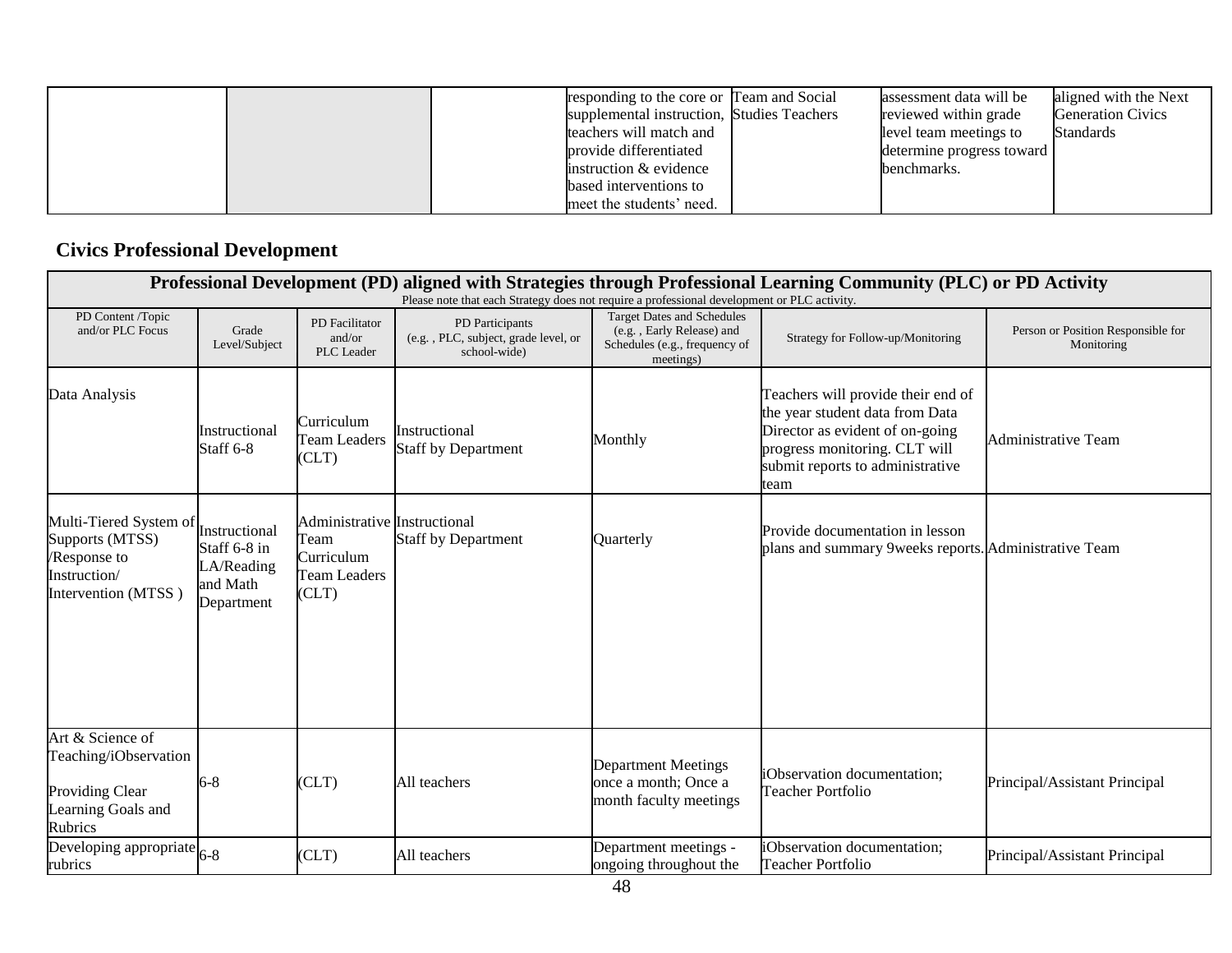|                                                                                                               |      |              | year                                                    |                                                  |                               |
|---------------------------------------------------------------------------------------------------------------|------|--------------|---------------------------------------------------------|--------------------------------------------------|-------------------------------|
| (Teacher Practices)<br>Phase I of the<br>Implementation of the $6-8$<br>Common Core State<br>Standards (CCSS) | CLT) | All teachers | Department meetings -<br>ongoing throughout the<br>vear | iObservation documentation;<br>Teacher Portfolio | Principal/Assistant Principal |

#### **Civics Budget** (Insert rows as needed)

Include only school-based funded activities/materials and exclude district funded activities /materials. Evidence-based Program(s)/Materials(s) Strategy Description of Resources Funding Source Amount CCSS Best Practices – Phase I LCS Curriculum Developers District Based General Funds \$0.00 **Subtotal: Technology** Strategy Description of Resources Funding Source Amount Pinpoint Attendance/ Gradebook District Based General Funds Data Analysis Data Director Web Based Program School Based General Funds Integrating Technology **On-going Promethean Board Training TEC/Title II Subtotal:** Professional Development Strategy Description of Resources Funding Source Amount Pacing Guide /Focus Calendar for Social Studies TEC Summer Training and Follow-up Title II Summer Funds (District) \$2000.00 FCTE Conference – 2 Social Studies teachers State Technology Conference Title II funds/TEC Title II funds/TEC if the funds are allocated \$1200.00 **Subtotal: \$3,200.00 Other** Strategy Description of Resources Funding Source Amount **Subtotal: Total: \$3,200.00**

*End of Civics Goals*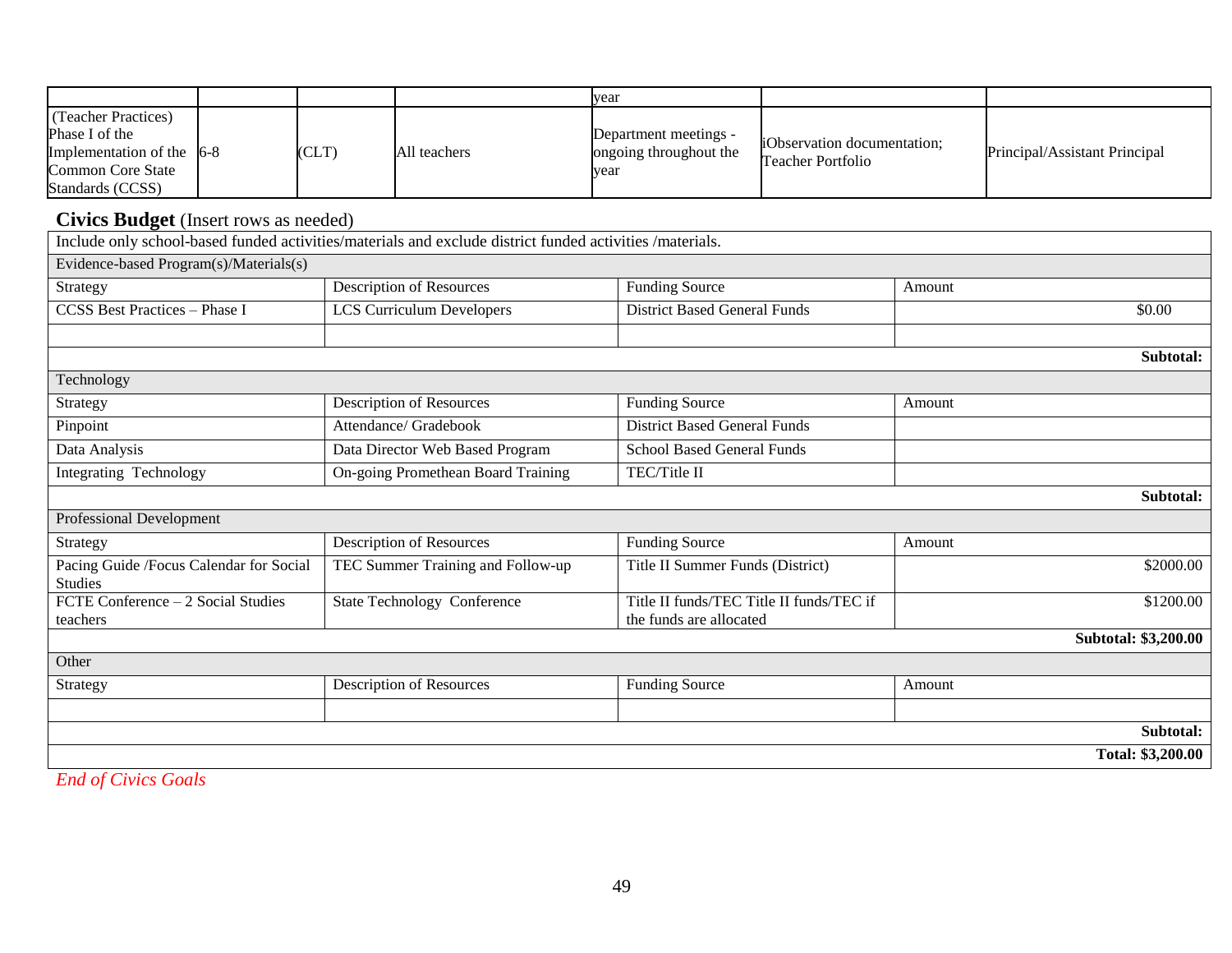### **Attendance Goal(s)**

\* When using percentages, include the number of students the percentage represents next to the percentage (e.g. 70% (35)).

|                                                                                                                                                                                                                                                    | <b>Attendance Goal(s)</b>                                                                                                                                     |                                                                                                                                        |                                | <b>Problem-solving Process to Increase Attendance</b>                                                                                                                                                                                                                               |                                                     |                                                                                                                                                    |                        |  |
|----------------------------------------------------------------------------------------------------------------------------------------------------------------------------------------------------------------------------------------------------|---------------------------------------------------------------------------------------------------------------------------------------------------------------|----------------------------------------------------------------------------------------------------------------------------------------|--------------------------------|-------------------------------------------------------------------------------------------------------------------------------------------------------------------------------------------------------------------------------------------------------------------------------------|-----------------------------------------------------|----------------------------------------------------------------------------------------------------------------------------------------------------|------------------------|--|
| Based on the analysis of attendance data, and reference to "Guiding"<br>Questions", identify and define areas in need of improvement:                                                                                                              |                                                                                                                                                               |                                                                                                                                        | Anticipated Barrier            | Strategy                                                                                                                                                                                                                                                                            | Person or Position<br>Responsible for<br>Monitoring | Process Used to Determine<br>Effectiveness of<br>Strategy                                                                                          | <b>Evaluation Tool</b> |  |
| 1. Attendance<br>Attendance Goal #1<br>The attendance rate<br>for the $2013$<br>school year will be at $\frac{1}{2012 \text{ Current}}$<br>96%. The percentage<br>of students with<br>excessive absences<br>will drop 14% and<br>the percentage of | 2012 Current<br>Attendance Rate:*<br>96% (1077)<br>Number of Students Number of Students<br>with Excessive<br>Absences<br>$(10 \text{ or more})$<br>15% (169) | 2013 Expected<br>Attendance Rate:*<br>97% (1090)<br>2013 Expected<br>with Excessive<br>Absences<br>$(10 \text{ or more})$<br>14% (157) | Student contact<br>information | Ongoing parent-school<br>communication shall<br>include getting updated<br>parent contact information administration<br>at the beginning of the<br>school year. As students<br>receive progress reports<br>and report cards the front<br>office will update<br>information. Finally | Teachers, front<br>office staff,<br>registrar, and  | Throughout the school year GENESIS Report<br>we will be able to tell by the Pinpoint Report<br>pieces of mail returned with<br>incorrect addresses |                        |  |
| students with<br>excessive tardies<br>1.5% The area of<br>need improvement<br>will decrease the<br>percentage of<br>students with<br>excessive absences<br>by 1% this year.                                                                        | 2012 Current<br>Number of<br>Students with<br><b>Excessive Tardies</b><br>$(10 \text{ or more})$<br>1.6% (18)                                                 | 2013 Expected<br>Number of<br>Students with<br><b>Excessive Tardies</b><br>$(10 \text{ or more})$<br>1.5% (17)                         |                                | whenever mail is returned<br>with the incorrect<br>information the front<br>office staff will ask for<br>proof of a new address to<br>be submitted to the<br>registrar.                                                                                                             |                                                     |                                                                                                                                                    |                        |  |

| Professional Development (PD) aligned with Strategies through Professional Learning Community (PLC) or PD Activity<br>Please note that each Strategy does not require a professional development or PLC activity. |                        |                                        |                                                                        |                                                                                                              |                                   |                                                  |  |  |  |
|-------------------------------------------------------------------------------------------------------------------------------------------------------------------------------------------------------------------|------------------------|----------------------------------------|------------------------------------------------------------------------|--------------------------------------------------------------------------------------------------------------|-----------------------------------|--------------------------------------------------|--|--|--|
| PD Content /Topic<br>and/or PLC Focus                                                                                                                                                                             | Grade<br>Level/Subject | PD Facilitator<br>and/or<br>PLC Leader | PD Participants<br>(e.g., PLC, subject, grade level, or<br>school-wide | <b>Target Dates and Schedules</b><br>(e.g., Early Release) and<br>Schedules (e.g., frequency of<br>meetings) | Strategy for Follow-up/Monitoring | Person or Position Responsible for<br>Monitoring |  |  |  |
|                                                                                                                                                                                                                   |                        |                                        |                                                                        |                                                                                                              |                                   |                                                  |  |  |  |
|                                                                                                                                                                                                                   |                        |                                        |                                                                        |                                                                                                              |                                   |                                                  |  |  |  |
|                                                                                                                                                                                                                   |                        |                                        |                                                                        |                                                                                                              |                                   |                                                  |  |  |  |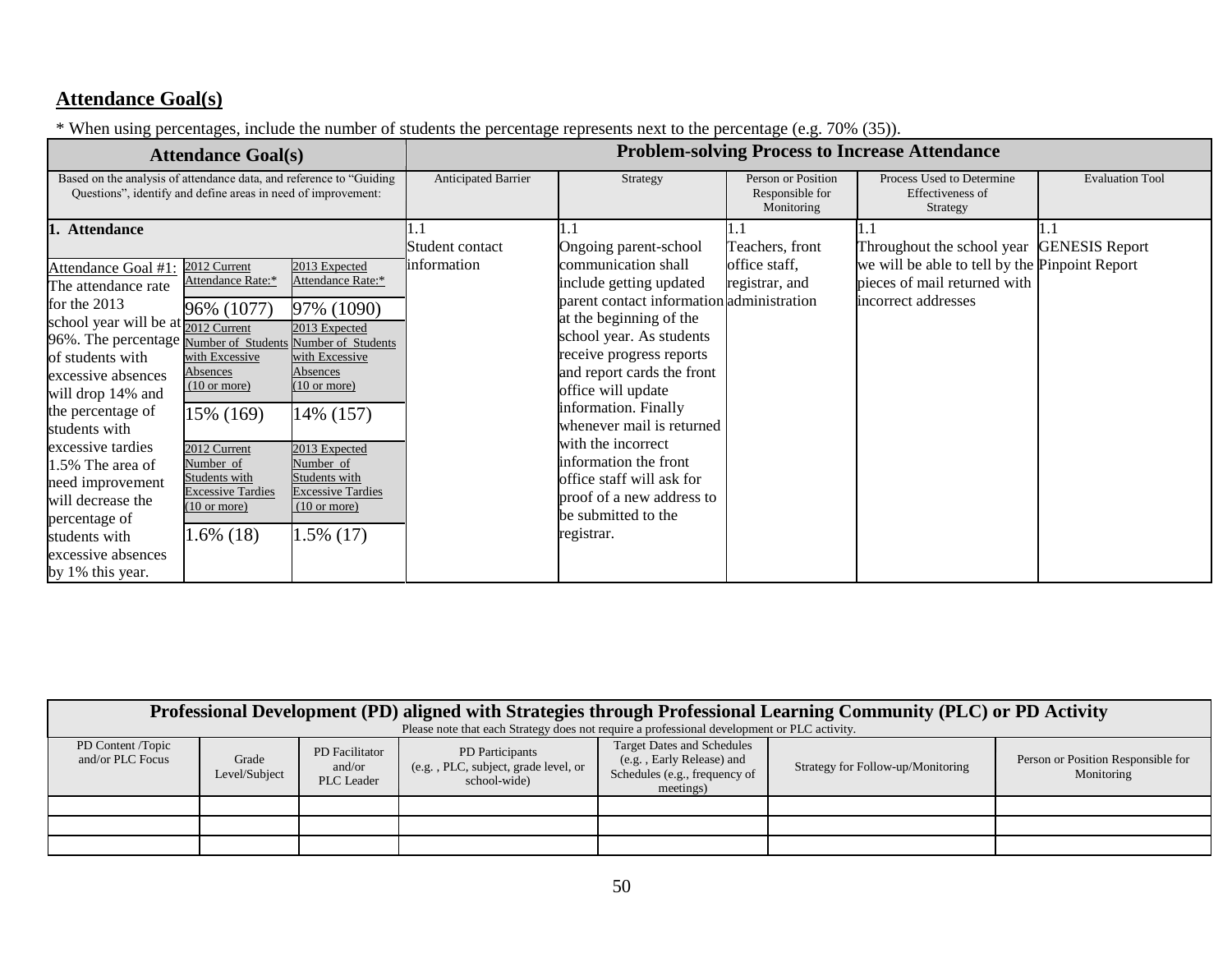### **Attendance Budget** (Insert rows as needed)

|                                        | Include only school-based funded activities/materials and exclude district funded activities /materials. |                                     |        |           |
|----------------------------------------|----------------------------------------------------------------------------------------------------------|-------------------------------------|--------|-----------|
| Evidence-based Program(s)/Materials(s) |                                                                                                          |                                     |        |           |
| Strategy                               | <b>Description of Resources</b>                                                                          | <b>Funding Source</b>               | Amount |           |
|                                        |                                                                                                          |                                     |        |           |
|                                        |                                                                                                          |                                     |        |           |
|                                        |                                                                                                          |                                     |        | Subtotal: |
| Technology                             |                                                                                                          |                                     |        |           |
| Strategy                               | <b>Description of Resources</b>                                                                          | <b>Funding Source</b>               | Amount |           |
| Pinpoint                               | Attendance/ Gradebook                                                                                    | <b>District Based General Funds</b> |        |           |
| Data Analysis                          | Data Director Web Based Program                                                                          | <b>School Based General Funds</b>   |        |           |
|                                        |                                                                                                          |                                     |        | Subtotal: |
| Professional Development               |                                                                                                          |                                     |        |           |
| Strategy                               | <b>Description of Resources</b>                                                                          | <b>Funding Source</b>               | Amount |           |
|                                        |                                                                                                          |                                     |        |           |
|                                        |                                                                                                          |                                     |        |           |
|                                        |                                                                                                          |                                     |        | Subtotal: |
| Other                                  |                                                                                                          |                                     |        |           |
| Strategy                               | <b>Description of Resources</b>                                                                          | <b>Funding Source</b>               | Amount |           |
|                                        |                                                                                                          |                                     |        |           |
|                                        |                                                                                                          |                                     |        | Subtotal: |
|                                        |                                                                                                          |                                     |        | Total:    |

### *End of Attendance Goals*

### **Suspension Goal(s)**

\* When using percentages, include the number of students the percentage represents next to the percentage (e.g. 70% (35)).

| <b>Suspension Goal(s)</b>                                                                                                             |                            | <b>Problem-solving Process to Decrease Suspension</b>   |                                       |                                               |                          |  |  |
|---------------------------------------------------------------------------------------------------------------------------------------|----------------------------|---------------------------------------------------------|---------------------------------------|-----------------------------------------------|--------------------------|--|--|
| Based on the analysis of suspension data, and reference to "Guiding"<br>Questions", identify and define areas in need of improvement: | <b>Anticipated Barrier</b> | Strategy                                                | Person or Position<br>Responsible for | Process Used to Determine<br>Effectiveness of | <b>Evaluation Tool</b>   |  |  |
|                                                                                                                                       |                            |                                                         | Monitoring                            | Strategy                                      |                          |  |  |
| Suspension                                                                                                                            | 1.1.                       |                                                         |                                       |                                               | 1.1                      |  |  |
|                                                                                                                                       | New students lack of       | Have each student to read Assistant Principals Behavior |                                       |                                               | <b>Educator Handbook</b> |  |  |
| 2012 Total Number<br>2013 Expected<br>Suspension Goal #1                                                                              | knowledge of the           | the student handbook and                                |                                       | MTSS Plan                                     | System                   |  |  |
| of In-School<br>Number of<br>In-School<br>Suspensions                                                                                 | student handbook and       | teachers review it within                               |                                       |                                               |                          |  |  |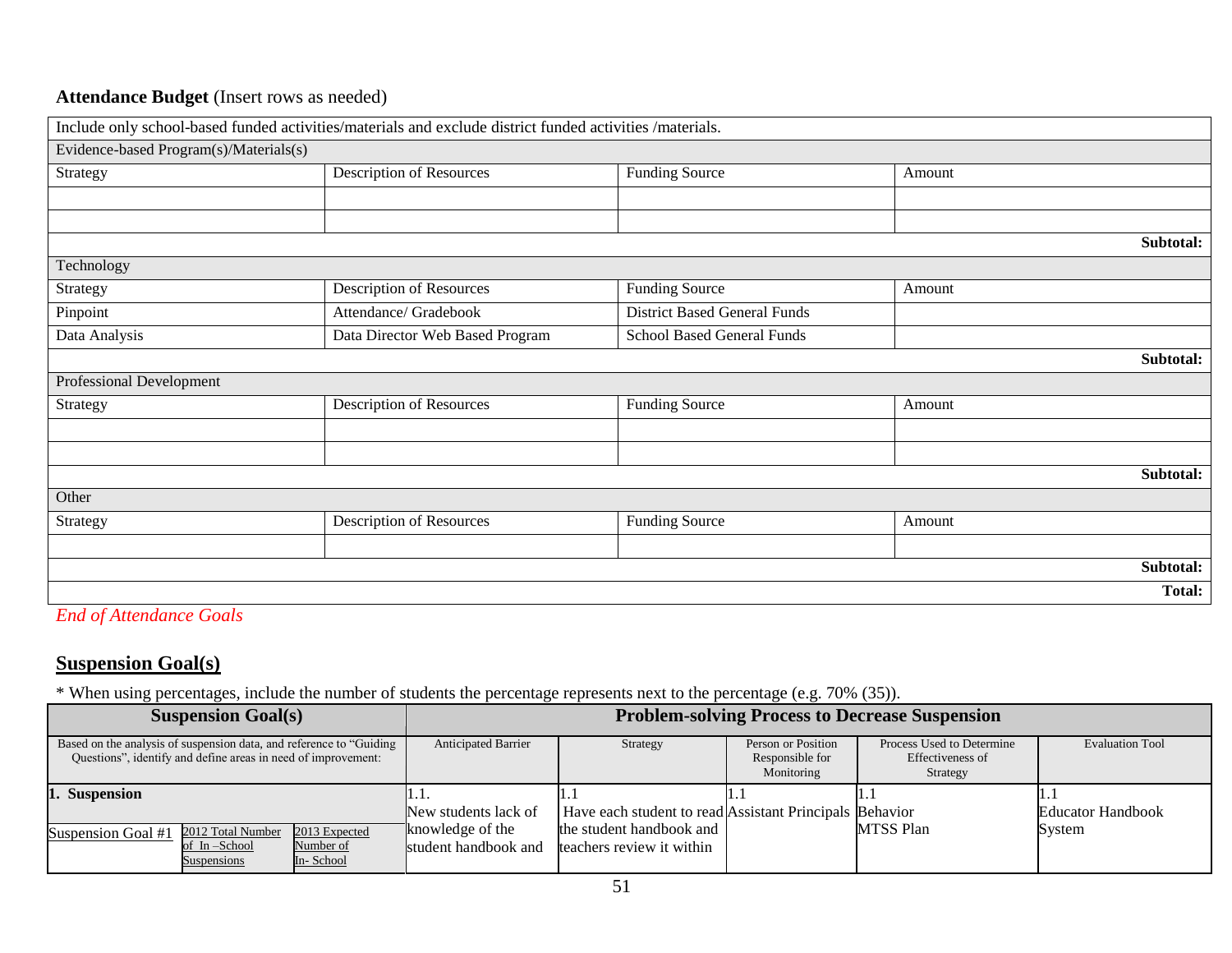| The 2013                             |                                  | Suspensions                | the code of conduct. | the first week of school. |  |  |
|--------------------------------------|----------------------------------|----------------------------|----------------------|---------------------------|--|--|
| Suspension rate will                 |                                  |                            |                      |                           |  |  |
| decrease by 9.1%.                    |                                  |                            |                      |                           |  |  |
| The area of needs                    | 9.6%                             | 9.1%                       |                      |                           |  |  |
| improvement is to                    | 2012 Total Number                | 2013 Expected              |                      |                           |  |  |
| decrease the                         | of Students                      | Number of Students         |                      |                           |  |  |
| percentage by 1% in <b>In-School</b> | Suspended                        | Suspended                  |                      |                           |  |  |
| OSS this year.                       |                                  | In -School                 |                      |                           |  |  |
|                                      | (100)                            | (95)                       |                      |                           |  |  |
|                                      | 2012 Number of Out-2013 Expected |                            |                      |                           |  |  |
|                                      | of-School                        | Number of<br>Out-of-School |                      |                           |  |  |
|                                      | Suspensions                      | <u>Suspensions</u>         |                      |                           |  |  |
|                                      | $0.8\%$                          | $0.7\%$                    |                      |                           |  |  |
|                                      | 2012 Total Number                | 2013 Expected              |                      |                           |  |  |
|                                      | of Students                      | Number of Students         |                      |                           |  |  |
|                                      | Suspended                        | Suspended                  |                      |                           |  |  |
|                                      | Out- of-School                   | Out- of-School             |                      |                           |  |  |
|                                      | (9)                              | (7)                        |                      |                           |  |  |

# **Suspension Professional Development**

| Professional Development (PD) aligned with Strategies through Professional Learning Community (PLC) or PD Activity |                                                                                             |                                               |                                                                        |                                                                                                              |                                   |                                                  |  |  |  |  |  |
|--------------------------------------------------------------------------------------------------------------------|---------------------------------------------------------------------------------------------|-----------------------------------------------|------------------------------------------------------------------------|--------------------------------------------------------------------------------------------------------------|-----------------------------------|--------------------------------------------------|--|--|--|--|--|
|                                                                                                                    | Please note that each Strategy does not require a professional development or PLC activity. |                                               |                                                                        |                                                                                                              |                                   |                                                  |  |  |  |  |  |
| PD Content /Topic<br>and/or PLC Focus                                                                              | Grade<br>Level/Subject                                                                      | PD Facilitator<br>and/or<br><b>PLC</b> Leader | PD Participants<br>(e.g., PLC, subject, grade level, or<br>school-wide | <b>Target Dates and Schedules</b><br>(e.g., Early Release) and<br>Schedules (e.g., frequency of<br>meetings) | Strategy for Follow-up/Monitoring | Person or Position Responsible for<br>Monitoring |  |  |  |  |  |
| Discipline<br>Records                                                                                              | $6 - 8$                                                                                     | Admini-<br>strators                           | <b>Classroom Teachers</b>                                              | August 2012                                                                                                  | October 2012                      | Administrators                                   |  |  |  |  |  |
|                                                                                                                    |                                                                                             |                                               |                                                                        |                                                                                                              |                                   |                                                  |  |  |  |  |  |
|                                                                                                                    |                                                                                             |                                               |                                                                        |                                                                                                              |                                   |                                                  |  |  |  |  |  |

### **Suspension Budget** (Insert rows as needed)

| Include only school-based funded activities/materials and exclude district funded activities /materials. |                                 |                       |        |  |  |  |  |  |
|----------------------------------------------------------------------------------------------------------|---------------------------------|-----------------------|--------|--|--|--|--|--|
| Evidence-based Program(s)/Materials(s)                                                                   |                                 |                       |        |  |  |  |  |  |
| Strategy                                                                                                 | <b>Description of Resources</b> | <b>Funding Source</b> | Amount |  |  |  |  |  |
|                                                                                                          |                                 |                       |        |  |  |  |  |  |
|                                                                                                          |                                 |                       |        |  |  |  |  |  |
|                                                                                                          | Subtotal:                       |                       |        |  |  |  |  |  |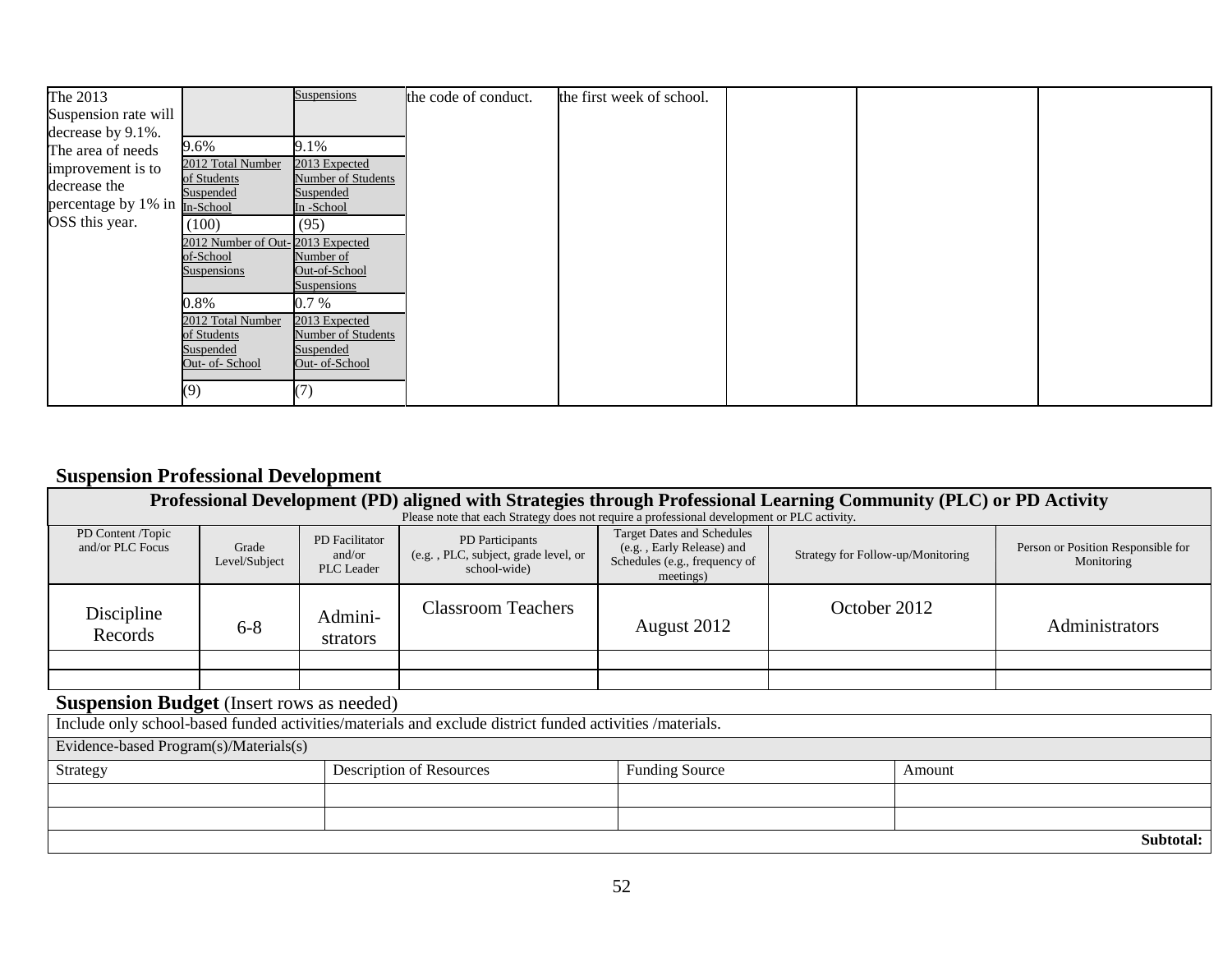| Technology                                                                                                            |                                 |                                     |        |               |
|-----------------------------------------------------------------------------------------------------------------------|---------------------------------|-------------------------------------|--------|---------------|
| Strategy                                                                                                              | Description of Resources        | Funding Source                      | Amount |               |
| Pinpoint                                                                                                              | Attendance/ Gradebook           | <b>District Based General Funds</b> |        |               |
| Data Analysis                                                                                                         | Data Director Web Based Program | School Based General Funds          |        |               |
| <b>Educator Handbook</b>                                                                                              | Discipline                      | <b>District Based General Funds</b> |        |               |
|                                                                                                                       |                                 |                                     |        | Subtotal:     |
| Professional Development                                                                                              |                                 |                                     |        |               |
| Strategy                                                                                                              | Description of Resources        | <b>Funding Source</b>               | Amount |               |
|                                                                                                                       |                                 |                                     |        |               |
|                                                                                                                       |                                 |                                     |        |               |
|                                                                                                                       |                                 |                                     |        | Subtotal:     |
| Other                                                                                                                 |                                 |                                     |        |               |
| Strategy                                                                                                              | Description of Resources        | Funding Source                      | Amount |               |
|                                                                                                                       |                                 |                                     |        |               |
|                                                                                                                       |                                 |                                     |        | Subtotal:     |
|                                                                                                                       |                                 |                                     |        | <b>Total:</b> |
| $\mathbf{E}$ , $\mathbf{I}$ , $\mathbf{C}$ , $\mathbf{C}$ , $\mathbf{C}$ , $\mathbf{C}$ , $\mathbf{I}$ , $\mathbf{C}$ |                                 |                                     |        |               |

*End of Suspension Goals*

### **Parent Involvement Goal(s)**

**Upload Option-For schools completing the Parental Involvement Policy/Plan (PIP) please include a copy for this section. Online Template- For schools completing the PIP a link will be provided that will direct you to this plan.**

\* When using percentages, include the number of students the percentage represents next to the percentage (e.g. 70% (35)).

| <b>Parent Involvement Goal(s)</b>                                                                                                                                           | <b>Problem-solving Process to Parent Involvement</b>                         |                                                          |                                                          |                                                                                                            |                        |  |
|-----------------------------------------------------------------------------------------------------------------------------------------------------------------------------|------------------------------------------------------------------------------|----------------------------------------------------------|----------------------------------------------------------|------------------------------------------------------------------------------------------------------------|------------------------|--|
| Based on the analysis of parent involvement data, and reference to<br>"Guiding Questions", identify and define areas in need of<br>improvement:                             | Anticipated Barrier                                                          | Strategy                                                 | Person or Position<br>Responsible for<br>Monitoring      | Process Used to Determine<br>Effectiveness of<br>Strategy                                                  | <b>Evaluation Tool</b> |  |
| 1. Parent Involvement<br>Parent Involvement Goal #1:<br>*Please refer to the percentage of parents who<br>participated in school activities, duplicated or<br>unduplicated. | Parents activated<br>their Edline/Pinpoint<br>parent account and<br>listserv | Parent workshop or<br>technology training for<br>parents | Admin Team<br>technology<br>coordinator, and<br>guidance | The increase in the total<br>number of parents activated information<br>on Edline/Pinpoint and<br>listserv | Sign-In or log-in      |  |
| 2012 Current<br>2013 Expected<br>level of Parent<br>level of Parent<br>Based on the 2011-2012<br>Involvement:*<br>Involvement:*<br>School Climate Survey, 96%               |                                                                              |                                                          |                                                          |                                                                                                            |                        |  |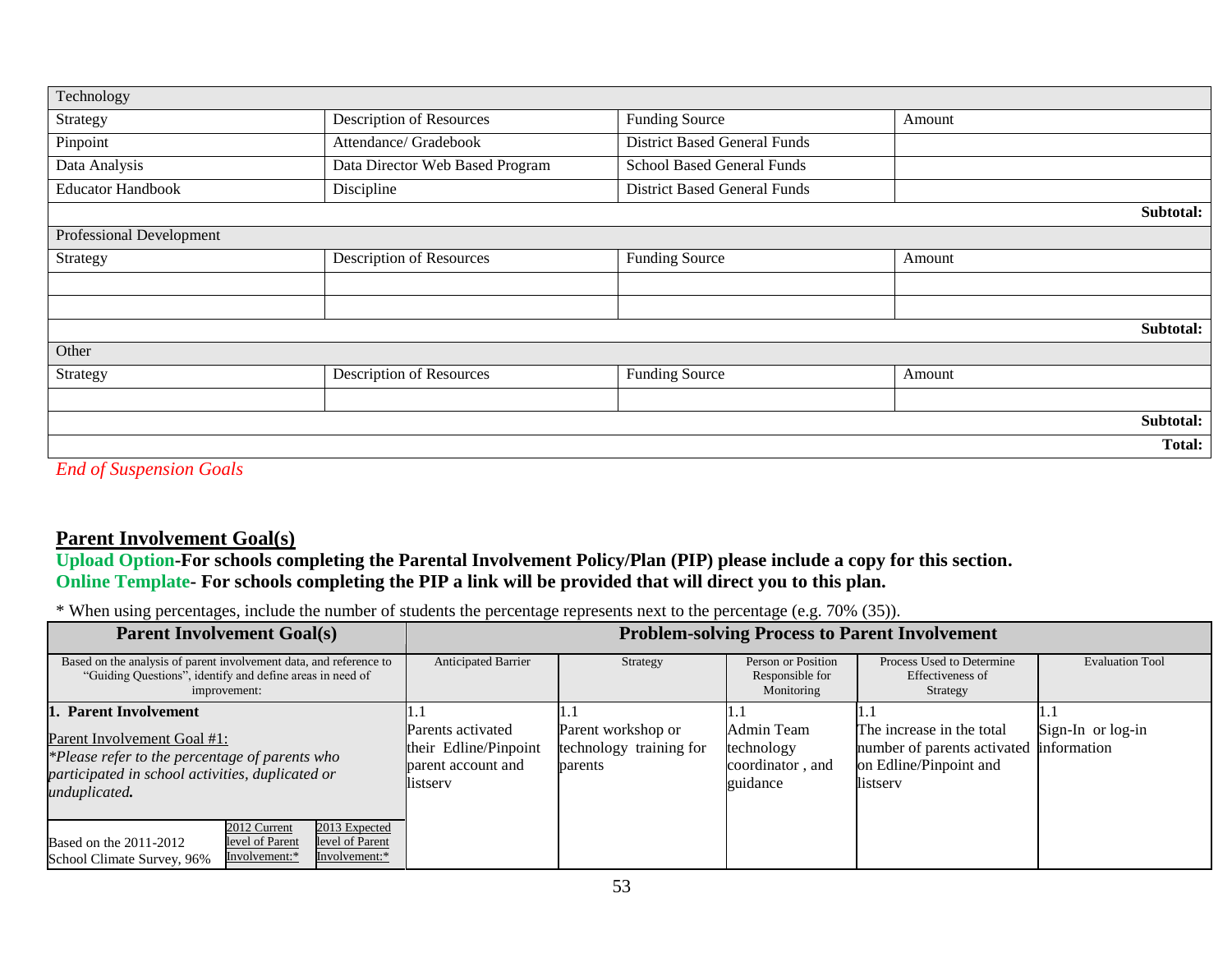| of parents agreed with the<br>statement that the school<br>communicates regularly with                                                                                                                                                                                   | 96%<br>(1078) | 100%<br>(1123) |      |      |      |      |      |
|--------------------------------------------------------------------------------------------------------------------------------------------------------------------------------------------------------------------------------------------------------------------------|---------------|----------------|------|------|------|------|------|
| parents or guardians about<br>students' needs. Our goal is to<br>improve the school to home<br>communication to impact the<br>parent(s) involvement by<br>providing and opportunities for<br>parents to volunteer in<br>numerous capacities, and<br>student achievement. |               |                | 1.2. | 1.2. | 1.2. | l.2. | 1.2. |

# **Parent Involvement Professional Development**

|                                        | Professional Development (PD) aligned with Strategies through Professional Learning Community (PLC) or PD Activity |                                                          |                                                                         |                                                                                                              |                                   |                                                  |  |  |  |  |
|----------------------------------------|--------------------------------------------------------------------------------------------------------------------|----------------------------------------------------------|-------------------------------------------------------------------------|--------------------------------------------------------------------------------------------------------------|-----------------------------------|--------------------------------------------------|--|--|--|--|
|                                        | Please note that each Strategy does not require a professional development or PLC activity.                        |                                                          |                                                                         |                                                                                                              |                                   |                                                  |  |  |  |  |
| PD Content /Topic<br>and/or PLC Focus  | Grade<br>Level/Subject                                                                                             | PD Facilitator<br>and/or<br>PLC Leader                   | PD Participants<br>(e.g., PLC, subject, grade level, or<br>school-wide) | <b>Target Dates and Schedules</b><br>(e.g., Early Release) and<br>Schedules (e.g., frequency of<br>meetings) | Strategy for Follow-up/Monitoring | Person or Position Responsible for<br>Monitoring |  |  |  |  |
| New Parents to the<br>School Workshops | $6 - 8$                                                                                                            | Administrators<br>Guidance<br>Counselor                  | <b>Expectations /Online Parent</b><br>Portal – Edline/Pinpoint          | Every 9 weeks                                                                                                | Survey                            | Administrators                                   |  |  |  |  |
| Parent Workshops                       | 6-8                                                                                                                | Admin Team<br>technology<br>coordinator,<br>and guidance | <b>Expectations /Online Parent</b><br>Portal – Edline/Pinpoint          | Every 9 weeks                                                                                                | Survey                            | Administrators                                   |  |  |  |  |

### **Parent Involvement Budget**

| Include only school-based funded activities/materials and exclude district funded activities /materials. |  |  |  |  |  |  |
|----------------------------------------------------------------------------------------------------------|--|--|--|--|--|--|
| Evidence-based Program(s)/Materials(s)                                                                   |  |  |  |  |  |  |
| Description of Resources<br>Strategy<br><b>Funding Source</b><br>Amount                                  |  |  |  |  |  |  |
|                                                                                                          |  |  |  |  |  |  |
|                                                                                                          |  |  |  |  |  |  |
| Subtotal:\$0.00                                                                                          |  |  |  |  |  |  |
| Technology                                                                                               |  |  |  |  |  |  |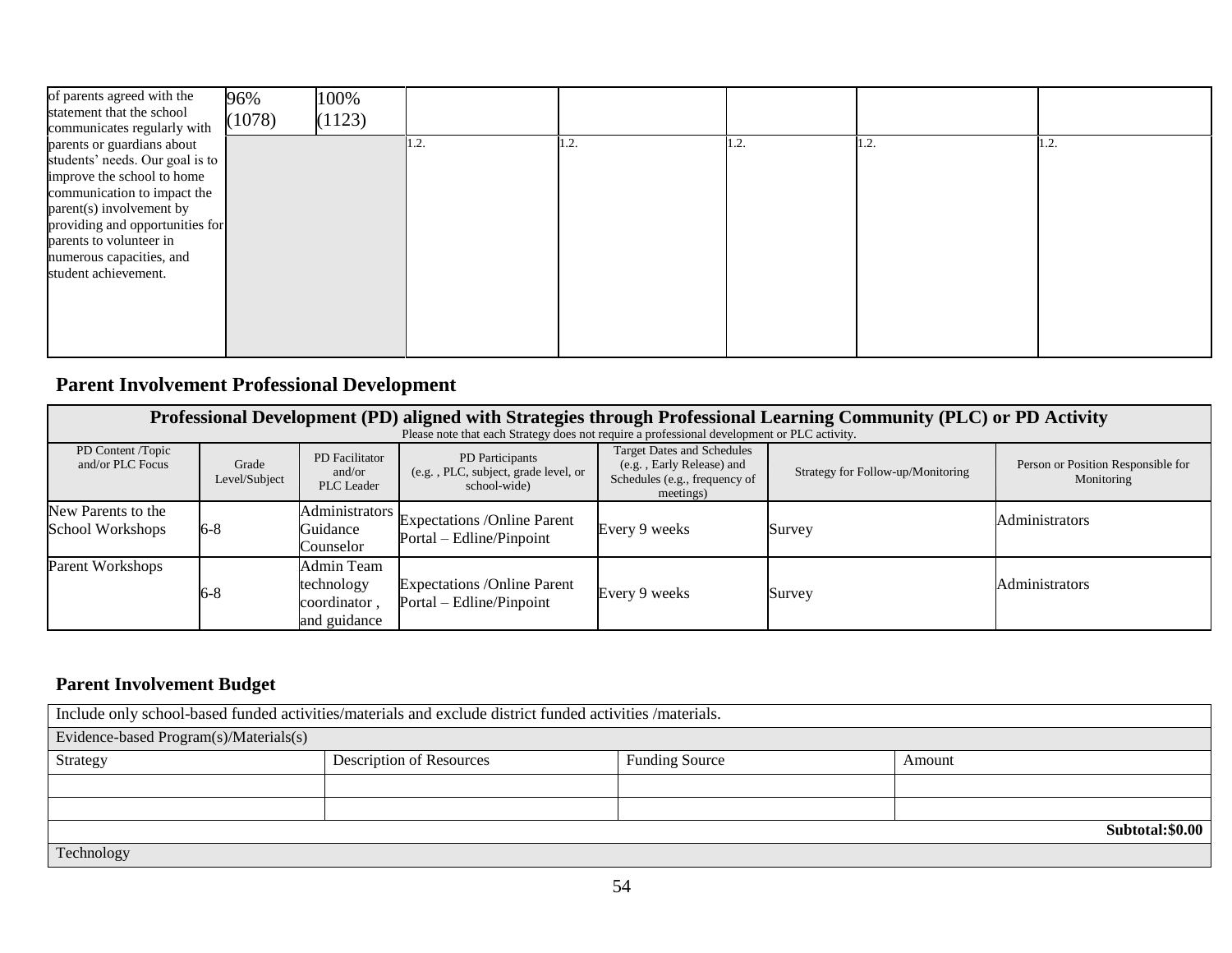| Strategy                 | Description of Resources                          | <b>Funding Source</b>               | Amount               |
|--------------------------|---------------------------------------------------|-------------------------------------|----------------------|
| Pinpoint                 | Attendance/ Gradebook                             | <b>District Based General Funds</b> |                      |
| Edline                   | Teacher webpage- Curriculum/Student<br>assignment | <b>School Based General Funds</b>   | \$4,200.00           |
|                          |                                                   |                                     | Subtotal: \$4,200.00 |
| Professional Development |                                                   |                                     |                      |
| Strategy                 | Description of Resources                          | <b>Funding Source</b>               | Amount               |
|                          |                                                   |                                     |                      |
|                          |                                                   |                                     |                      |
|                          |                                                   |                                     | Subtotal:            |
| Other                    |                                                   |                                     |                      |
| Strategy                 | Description of Resources                          | <b>Funding Source</b>               | Amount               |
|                          |                                                   |                                     |                      |
|                          |                                                   |                                     | Subtotal:            |
|                          |                                                   |                                     | Total:\$4,200.00     |

### *End of Parent Involvement Goal(s)*

### **Science, Technology, Engineering, and Mathematics (STEM) Goal(s)**

### \* When using percentages, include the number of students the percentage represents next to the percentage (e.g. 70% (35)).

| <b>STEM Goal(s)</b>                                                                                                                                                                                                         | <b>Problem-Solving Process to Increase Student Achievement</b> |                                                                                                                                                     |                                                     |                                                                                                            |                                           |
|-----------------------------------------------------------------------------------------------------------------------------------------------------------------------------------------------------------------------------|----------------------------------------------------------------|-----------------------------------------------------------------------------------------------------------------------------------------------------|-----------------------------------------------------|------------------------------------------------------------------------------------------------------------|-------------------------------------------|
| Based on the analysis of school data, identify and define<br>areas in need of improvement:                                                                                                                                  | <b>Anticipated Barrier</b>                                     | Strategy                                                                                                                                            | Person or Position<br>Responsible for<br>Monitoring | Process Used to Determine<br>Effectiveness of<br>Strategy                                                  | <b>Evaluation Tool</b>                    |
| STEM Goal #1:<br>On the 2013 FCAT 50% of the matched students will<br>score at level 4 or 5 in math. The students in this<br>category according to FCAT data the areas of need<br>improvement are measurement and geometry. | Lack of skill and<br>knowledge with new<br>math standards      | Implement school wide<br>pacing guide and focus<br>calendar.<br>Align pre/post assessment<br>to Next Generation<br>Sunshine State Math<br>Standards | Administrative<br>Team and Math<br>Department Chair | Lesson plans checked by<br>administration and<br>classroom walk through<br>made by the leadership<br>team. | 11.1.<br>Lesson Plans posted on<br>Edline |
|                                                                                                                                                                                                                             | 1.2.<br>Learning<br>Environment                                | 1.2.<br>Students scoring a<br>level 4 or 5 are placed Team and Math                                                                                 | $\cdot$ .<br>Administrative                         | 1.2.<br>Student schedule                                                                                   | 1.2.<br>Course schedule,<br><b>FCAT</b>   |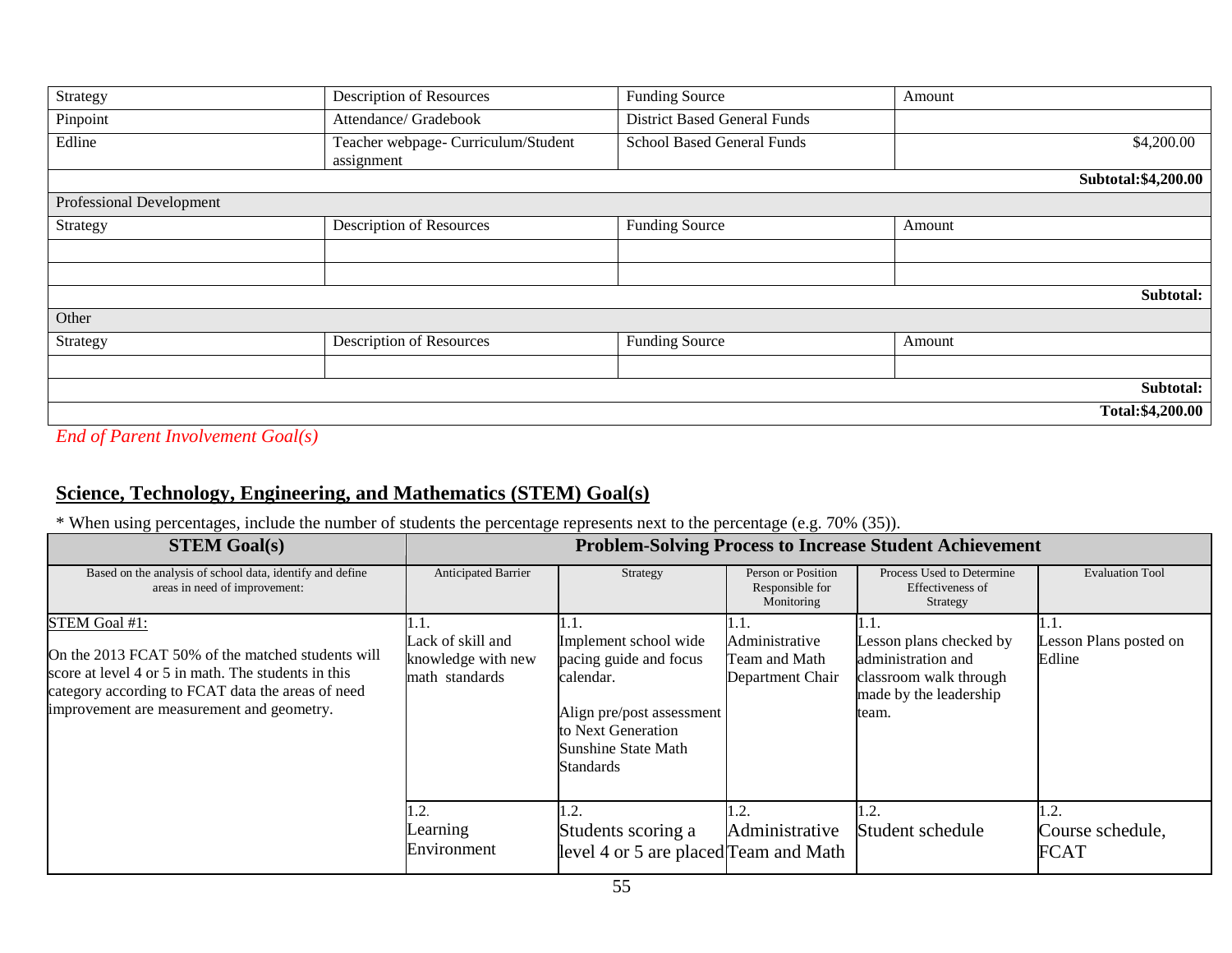| math<br>vancec<br>aav                   | t eachers |  |
|-----------------------------------------|-----------|--|
| Inahr<br>$\sim$ 44<br><b>Cla</b><br>,,, |           |  |

# **STEM Professional Development**

| Professional Development (PD) aligned with Strategies through Professional Learning Community (PLC) or PD Activity<br>Please note that each Strategy does not require a professional development or PLC activity. |                                                                       |                                                                                          |                                                                         |                                                                                                              |                                                                                                                                                                                       |                                                  |
|-------------------------------------------------------------------------------------------------------------------------------------------------------------------------------------------------------------------|-----------------------------------------------------------------------|------------------------------------------------------------------------------------------|-------------------------------------------------------------------------|--------------------------------------------------------------------------------------------------------------|---------------------------------------------------------------------------------------------------------------------------------------------------------------------------------------|--------------------------------------------------|
| PD Content /Topic<br>and/or PLC Focus                                                                                                                                                                             | Grade<br>Level/Subject                                                | PD Facilitator<br>and/or<br>PLC Leader                                                   | PD Participants<br>(e.g., PLC, subject, grade level, or<br>school-wide) | <b>Target Dates and Schedules</b><br>(e.g., Early Release) and<br>Schedules (e.g., frequency of<br>meetings) | Strategy for Follow-up/Monitoring                                                                                                                                                     | Person or Position Responsible for<br>Monitoring |
| Data Analysis                                                                                                                                                                                                     | Instructional<br>Staff 6-8                                            | Curriculum<br>Team Leaders<br>CLT)                                                       | Instructional<br><b>Staff by Department</b>                             | Monthly                                                                                                      | Teachers will provide their end of<br>the year student data from Data<br>Director as evident of on-going<br>progress monitoring. CLT will<br>submit reports to administrative<br>team | <b>Administrative Team</b>                       |
| Multi-Tiered System of<br>Supports (MTSS)<br>/Response to<br>Instruction/<br>Intervention (MTSS)                                                                                                                  | Instructional<br>Staff 6-8 in<br>LA/Reading<br>and Math<br>Department | <b>Administrative Instructional</b><br>Team<br>Curriculum<br><b>Team Leaders</b><br>CLT) | <b>Staff by Department</b>                                              | Quarterly                                                                                                    | Provide documentation in lesson<br>plans and summary 9 weeks reports. Administrative Team                                                                                             |                                                  |
| Art & Science of<br>Teaching/iObservation<br>Providing Clear<br>Learning Goals and<br>Rubrics                                                                                                                     | $6 - 8$                                                               | (CLT)                                                                                    | All teachers                                                            | Department Meetings once<br>a month; Once a month<br>faculty meetings                                        | iObservation documentation;<br><b>Teacher Portfolio</b>                                                                                                                               | Principal/Assistant Principal                    |
| Developing appropriate<br>rubrics                                                                                                                                                                                 | $6 - 8$                                                               | CLT)                                                                                     | All teachers                                                            | Department meetings -<br>ongoing throughout the<br>year                                                      | iObservation documentation;<br><b>Teacher Portfolio</b>                                                                                                                               | Principal/Assistant Principal                    |
| (Teacher Practices)<br>Phase I of the<br>Implementation of the                                                                                                                                                    | $6 - 8$                                                               | CLT)                                                                                     | All teachers                                                            | Department meetings -<br>ongoing throughout the<br>year                                                      | iObservation documentation;<br><b>Teacher Portfolio</b>                                                                                                                               | Principal/Assistant Principal                    |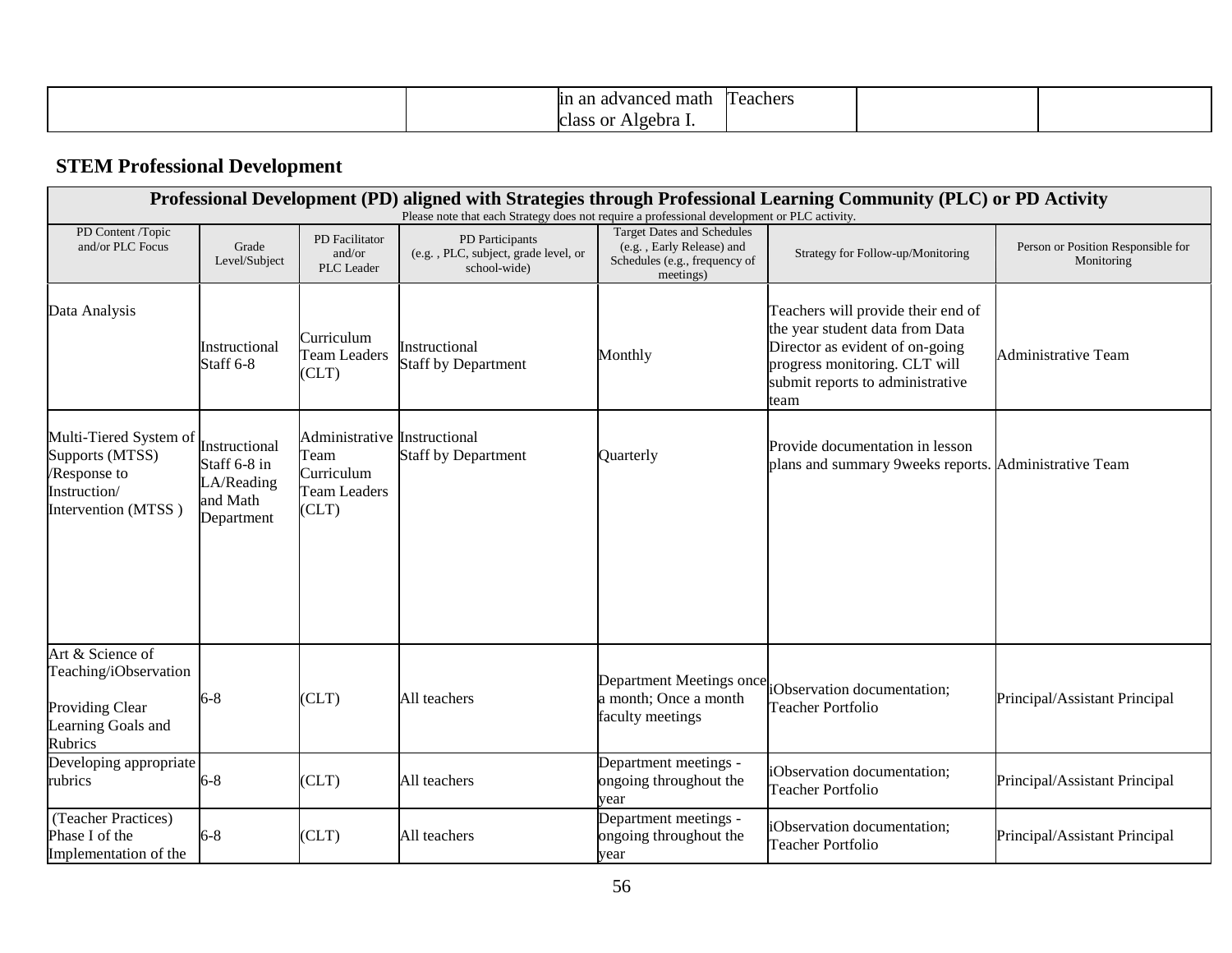| $\sim$<br>.ommor<br>State<br>$c$ ore |  |  |  |
|--------------------------------------|--|--|--|
| <b>Standards</b>                     |  |  |  |

### **STEM Budget** (Insert rows as needed)

|                                        | Include only school-based funded activities/materials and exclude district funded activities /materials. |                                         |        |               |  |
|----------------------------------------|----------------------------------------------------------------------------------------------------------|-----------------------------------------|--------|---------------|--|
| Evidence-based Program(s)/Materials(s) |                                                                                                          |                                         |        |               |  |
| Strategy                               | Description of Resources                                                                                 | <b>Funding Source</b>                   | Amount |               |  |
| CCSS Best Practices - Phase I          | <b>LCS Curriculum Developers</b>                                                                         | <b>District Based General Funds</b>     |        | \$0.00        |  |
|                                        |                                                                                                          |                                         |        |               |  |
|                                        |                                                                                                          |                                         |        | Subtotal:     |  |
| Technology                             |                                                                                                          |                                         |        |               |  |
| Strategy                               | <b>Description of Resources</b>                                                                          | <b>Funding Source</b>                   | Amount |               |  |
| Pinpoint                               | Attendance/ Gradebook                                                                                    | <b>District Based General Funds</b>     |        |               |  |
| Data Analysis                          | Data Director Web Based Program                                                                          | School Based General Funds              |        |               |  |
| <b>Integrating Technology</b>          | On-going Promethean Board Training                                                                       | TEC/Title II if the funds are allocated |        |               |  |
|                                        |                                                                                                          |                                         |        | Subtotal:     |  |
| Professional Development               |                                                                                                          |                                         |        |               |  |
| Strategy                               | Description of Resources                                                                                 | Funding Source                          | Amount |               |  |
|                                        |                                                                                                          |                                         |        |               |  |
|                                        |                                                                                                          |                                         |        |               |  |
|                                        |                                                                                                          |                                         |        | Subtotal:     |  |
| Other                                  |                                                                                                          |                                         |        |               |  |
| Strategy                               | Description of Resources                                                                                 | <b>Funding Source</b>                   | Amount |               |  |
|                                        |                                                                                                          |                                         |        |               |  |
|                                        |                                                                                                          |                                         |        |               |  |
|                                        |                                                                                                          |                                         |        | Subtotal:     |  |
|                                        |                                                                                                          |                                         |        | <b>Total:</b> |  |

*End of STEM Goal(s*

#### **Final Budget** (Insert rows as needed)

Please provide the total budget from each section.

#### **Reading Budget**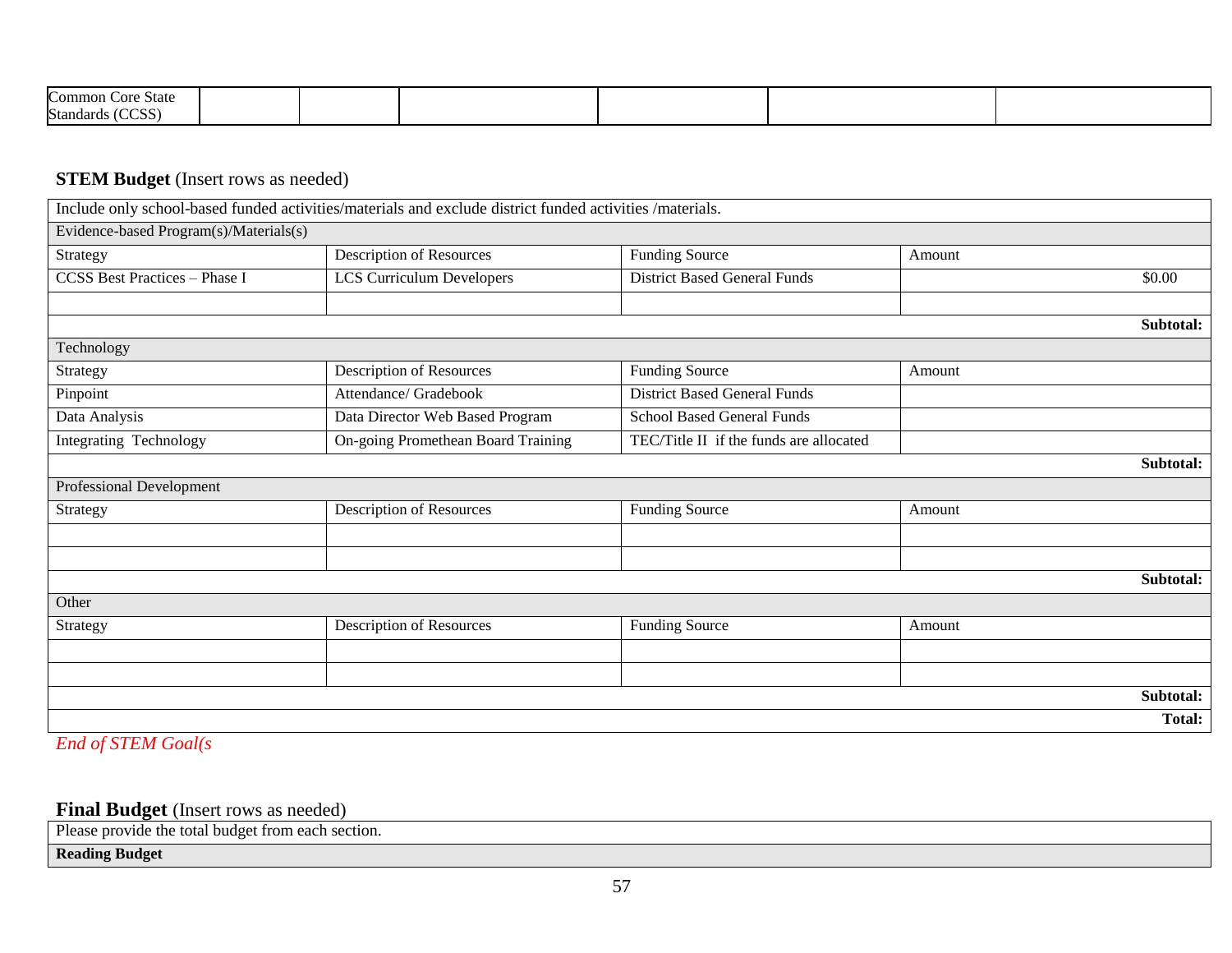|                                           | Total: \$7,330.00               |
|-------------------------------------------|---------------------------------|
| <b>Mathematics Budget</b>                 |                                 |
|                                           | Total: \$5,400.00               |
| <b>Science Budget</b>                     |                                 |
|                                           | <b>Total: \$5,900.00</b>        |
| <b>Writing Budget</b>                     |                                 |
|                                           | <b>Total: \$0.00</b>            |
| <b>Attendance Budget</b>                  |                                 |
|                                           | <b>Total: \$0.00</b>            |
| <b>Suspension Budget</b>                  |                                 |
|                                           | <b>Total: \$0.00</b>            |
| <b>Dropout Prevention Budget</b>          |                                 |
|                                           | <b>Total: \$0.00</b>            |
| <b>Parent Involvement Budget (Edline)</b> |                                 |
|                                           | Total: \$4,200.00               |
| <b>Civics-Social Studies</b>              |                                 |
|                                           | Total: \$3,200.00               |
|                                           |                                 |
|                                           | <b>Grand Total: \$26,030.00</b> |

#### **Differentiated Accountability- N/A – "Reward Status"**

#### **School-level Differentiated Accountability (DA) Compliance**

Please choose the school's DA Status. (To activate the checkbox: 1. double click the desired box; 2, when the menu pops up, select "checked" under "Default Value" header; 3. Select "OK", this will place an "x" in the box.)

| <b>School Differentiated Accountability Status</b> |       |                        |  |
|----------------------------------------------------|-------|------------------------|--|
| Priority                                           | Focus | $\blacksquare$ Prevent |  |

*Upload a copy of the Differentiated Accountability Checklist in the designated upload link on the "Upload" page*

### **School Advisory Council (SAC)**

#### *SAC Membership Compliance*

The majority of the SAC members are not employed by the school district. The SAC is composed of the principal and an appropriately balanced number of teachers, education support employees, students (for middle and high school only), parents, and other business and community members who are representative of the ethnic, racial, and economic community served by the school. Please verify the statement above by selecting "Yes" or "No" below.